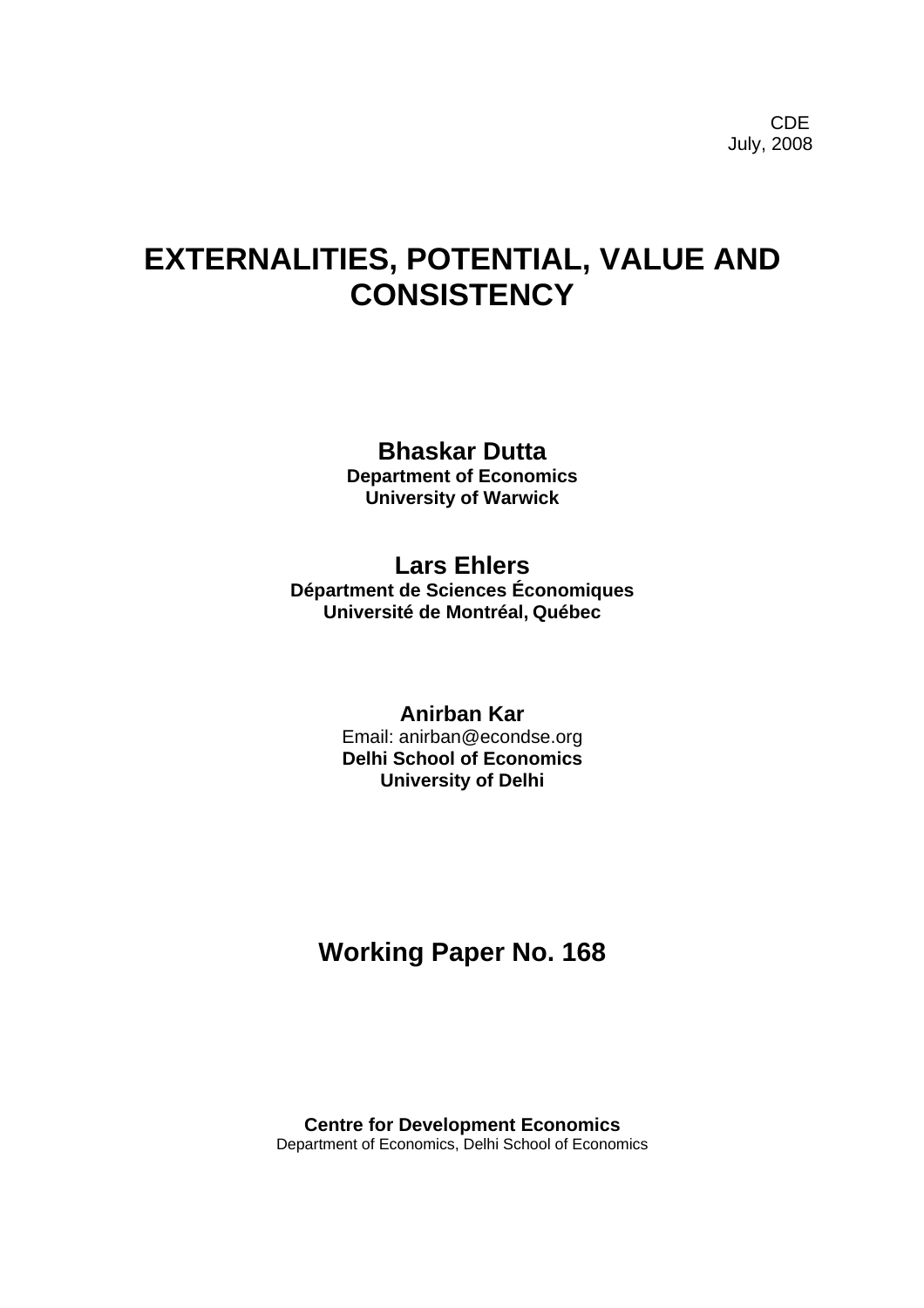# Externalities, Potential, Value and Consistency

Bhaskar Dutta, Lars Ehlers, Anirban Kar<sup>∗</sup>

July 11, 2008

## Abstract

We provide new characterization results for the value of games in partition function form. In particular, we use the potential of a game to define the value. We also provide a characterization of the class of values which satisfies one form of reduced game consistency.

Keywords: Shapley value, potential, consistency, games in partition function form.

<sup>∗</sup>Dutta is in the Department of Economics, University of Warwick, Coventry CV4 7AL, UK. Ehlers is in the Départment de Sciences Économiques, Université de Montréal, Québec, Canada and Kar is in Department of Economics, Delhi School of Economics, Delhi University, India. Ehlers acknowledges financial support from the SSHRC (Canada) and the hospitality of Harvard Business School where this paper was finished. Kar acknowledges Department of Economics, University of Warwick.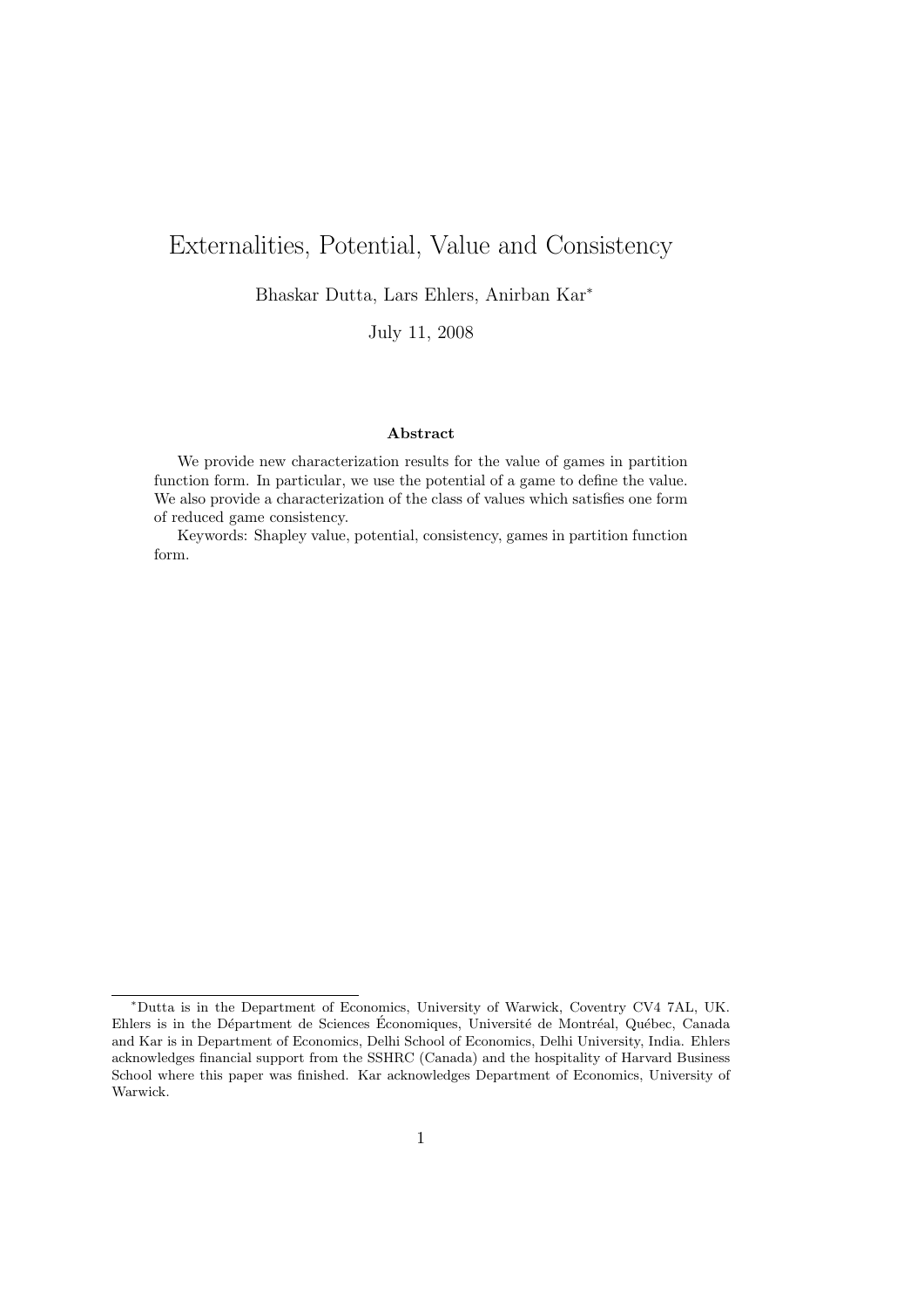## 1 Introduction

In a variety of economic and social contexts, the activities of one group of agents affect payoffs of other groups. Consider, for instance, the issue of political alliances between different groups of countries. The benefit to each group will typically depend on the strength of the alliance between opposing groups of countries. Similarly, the benefits to one group of agents from activities aimed at controlling pollution depend upon whether other agents are also engaged in similar pollution abatement exercises.

In a framework where such externalities across coalitions or groups are absent, Shapley [15] provided what has become the focal method for distributing the surplus generated by cooperation amongst groups of agents. Shapley obtained a remarkable uniqueness result by showing that there is only one solution - the Shapley value which satisfies some seemingly mild axioms.<sup>1</sup> The Shapley value essentially gives each player the average of his marginal contributions to different coalitions

There have been other axiomatic characterizations of the Shapley value. For instance, Young [19] uses a monotonicity principle which states that if a game changes so that some player's contribution to all coalitions increases or stays the same then the player's reward should not decrease. Young shows that the Shapley value is the only efficient and symmetric solution that is monotonic in this sense.

Hart and Mas-Colell [7] provide two derivations of the Shapley value. First, they use the analytical tool of a potential function to formalise the notion of rewarding players according to marginal productivity. The potential function has the property that the sum of the players' marginal products (according to the potential) adds up to the worth of the grand coalition. Moreover, the Shapley value happens to coincide with the vector of marginal products. Thus, this provides another very interesting interpretation of the value. Hart and Mas-Colell also define an internal consistency property of solution concepts and show that the Shapley value is the unique solution satisfying this consistency property and the so-called standard property on two-person games. 2

Given the widespread presence of externalities, it is important to study the distributional issue in environments with externalities. Games in *partition function form*,<sup>3</sup> in which the "worth" of any coalition depends on how players outside the coalition are organised, provides an appropriate framework within which one can describe solution concepts for games with externalities. Not surprisingly, this has received some recent attention. For instance, Macho-Stadler et al. [6] provide characterizations of extensions of the Shapley value to partition function games, using axioms which are designed to capture the intuitive content of Shapley's original axioms.<sup>4</sup> In contrast, de Clippel and Serrano [5] follow the approach of Young [19], and also provide alter-

<sup>&</sup>lt;sup>1</sup>Sergiu Hart provides on his website a large and useful bibliography of value theory in cooperative games.

 $2$ This property states that on two-person games, the gains from cooperation be split equally between the two players.

 $3$ This is due to Thrall and Lucas [18]. See also Ray [14] for a discussion of games in partition function form.

<sup>&</sup>lt;sup>4</sup>Bolger [3] and Myerson [10] are earlier contributions along the same lines.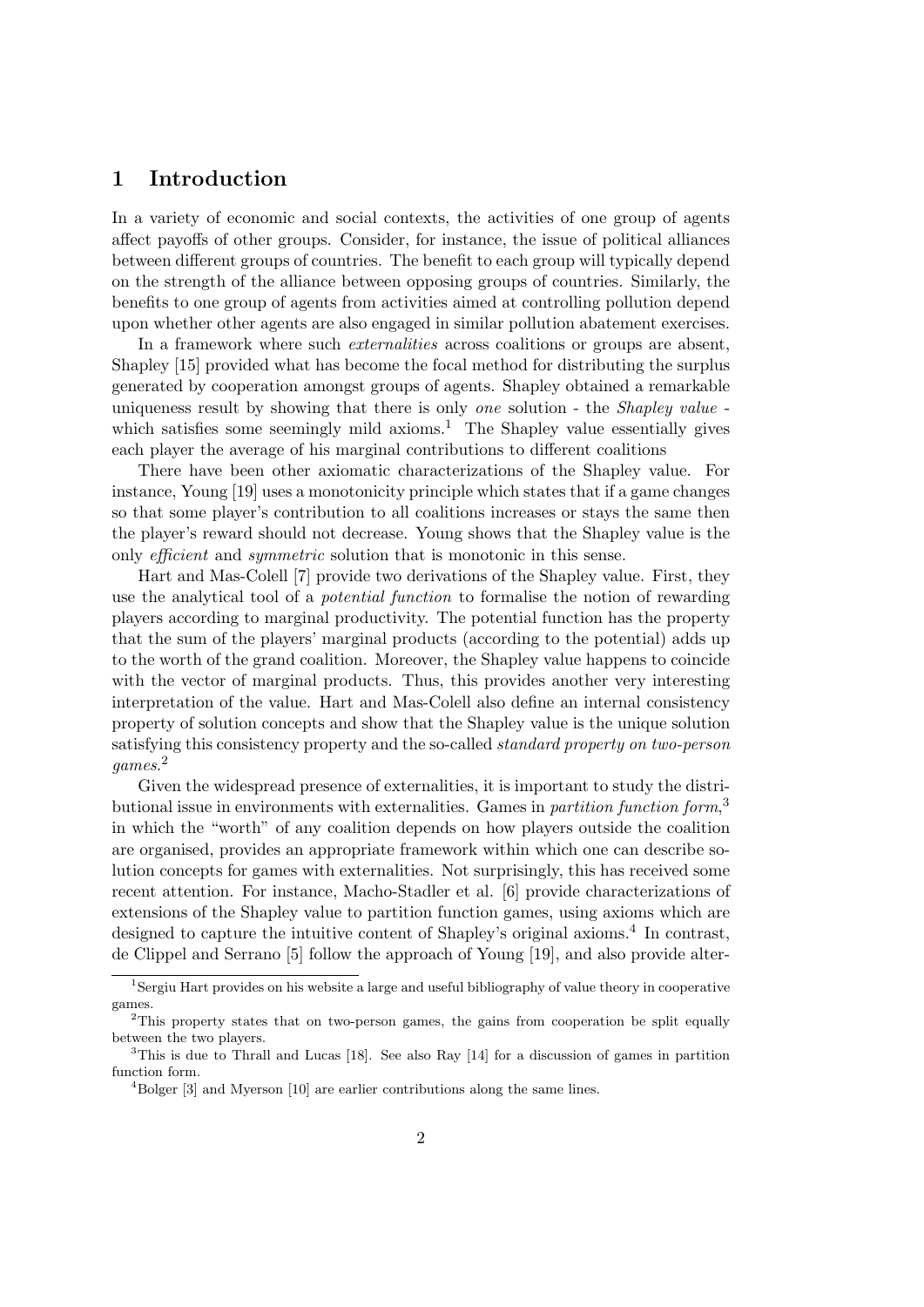native characterizations of value concepts for partition function games. Other recent contributions include Albizuri et al. [1], Fujinaka [5] and Pham Do and Norde [13].

In this paper, we follow the methodology of Hart and Mas-Colell [7]. The potential approach requires that "subgames" be well-defined for each player set. This is a trivial issue for characteristic function games since a subgame is simply the "projection" of the original game to the appropriate player set. However, there is no such unambiguous answer for games in partition function form since the worth of each coalition depends on how the complementary coalition is partitioned.

We adopt the following procedure. We define *restriction operators*, which are functions that map each partition function game on any set of players  $N$  to its subgames with player sets  $N \setminus \{i\}$ . Note the subgames so constructed are artificial constructs, and are "estimates" or "approximations" based on the available data. A basic requirement on restriction operators is that the order in which players are removed from a game should be irrelevant for the restricted game. In other words, first removing player 1 and then player 2 or first removing player 2 and then player 1 should result in the same game restricted to the player set without 1 and 2. We call this requirement path-independence. Our first main result shows that any pathindependent restriction operator defines uniquely a potential for games in partition function form. This unique potential coincides with that of a particular characteristic function game without externalities. A natural step is to define the value of the partition function game to be the Shapley value of this game in characteristic function form. For any path-independent restriction operator  $r$ , we call this value the  $r$ -Shapley value.

We give examples to illustrate that a rich class of restriction operators satisfies path independence. Hence, our first result demonstrates that the potential approach yields a large class of extensions of the Shapley value from games without externalities to games with externalities.

We again follow Hart and Mas-Colell [7] by using their "reduced game" consistency condition, suitably adapted to games in partition function form, to characterise solution concepts. We show that a large number of solutions, satisfy this definition of consistency and the so-called standard property on two-person games.

Since Path independence by itself does not have much bite in singling out restriction operators, we go on to impose additional axioms on these operators which are parallel to the ones used by Shapley [15]. This allows us to characterise a oneparameter class of restriction operators. Of course, each operator in our class gives rise to a different value through the potential. We show that all our values satisfy the basic properties of the Shapley value, suitably extended to the more general framework of games with externalities.

The plan of this paper is the following. Section 2 describes the general framework and some notation which is used throughout the paper. In Section 3, we introduce restriction operators and the potential approach. This section also contains our characterisation result using path independence. Section 4 contains the characterisation result on consistency. In Section 5, we describe the additional axioms as well as the characterisation result on restriction operators. In Section 6, we show that the so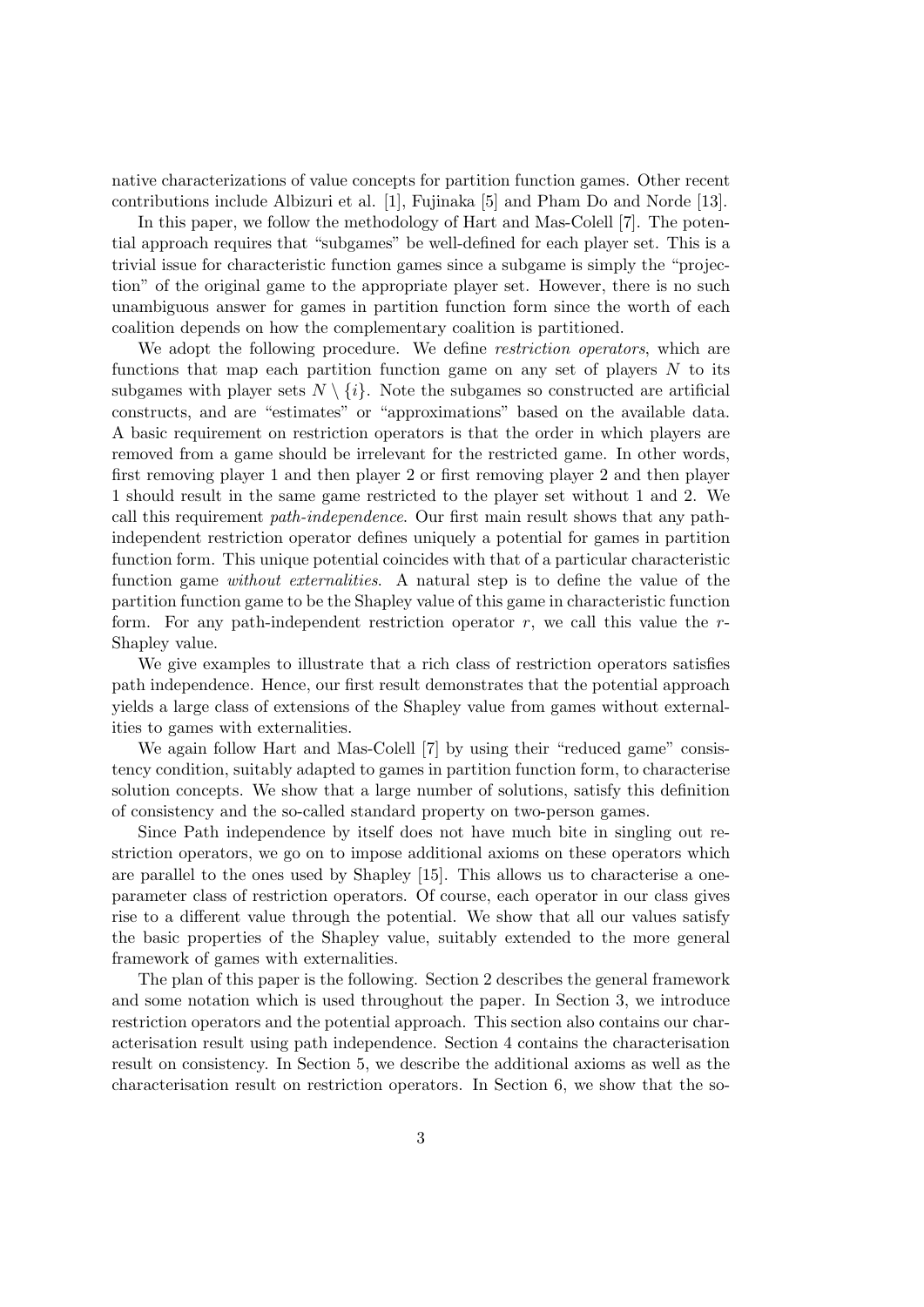lution concepts implied by the class of restriction operators characterised in Section 5 satisfy the natural extensions of the original Shapley axioms to partition function games. Section 7 concludes with a brief discussion of the existing literature. The Appendix contains the proofs of all our results.

## 2 Framework and Notation

Let  $\mathbb N$  be some finite set of players, containing at least 4 players. We are interested in games with externalities where the player set can be *any* subset of  $\mathbb N$ . We define such games formally.

Choose any subset  $N$  of  $N$ . A coalition  $S$  is a non-empty subset of  $N$ . Let  $2^N$  denote the set of all non-empty subsets of N. A partition of N is a set  $\pi =$  $\{T_1,\ldots,T_k\}$  such that (i) for all  $i,j\in\{1,\ldots,k\}$ ,  $T_i\cap T_j=\emptyset$ , and (ii)  $\bigcup_{i=1}^k T_i=N$ . Let  $\Pi_N$  denote the set of all partitions of N, and  $\Pi_S$  denote the set of all partitions of any coalition  $S \subset N$ . For any coalition S and any partition  $\pi$ , let  $S \cap \pi = \{S \cap T : T \in \pi\}$ . For any coalition S, S<sup>c</sup> denotes the set  $N \setminus S$ <sup>5</sup> For any S,  $\pi^t(S) = \{\{i\}|i \in S\}.$ That is,  $\pi^t(S)$  is the "trivial" partition of S consisting of the singleton members of S.

Given player set  $N \subseteq \mathbb{N}$ , let  $(N, v)$  denote a game in partition function form. That is, v specifies a real number for every coalition  $S$  and for every partition of  $S^c$ . We represent this as  $v(S; \pi(S^c))$ , and call this the worth of coalition S when  $S^c$  is partitioned according to  $\pi(S^c)$ . We will call  $(S; \pi(S^c))$  an embedded coalition. For any player set N, we will simply write  $v(N)$  instead of  $v(N; \emptyset)$ .

The game  $(N, v)$  is *with externalities* if the worth of at least one coalition depends on the partition of the other players, i.e.  $v(S; \pi(S^c)) \neq v(S; \pi'(S^c))$  for at least one coalition S and some  $\pi(S^c), \pi'(S^c) \in \Pi_{S^c}$ .

A game  $(N, v)$  is without externalities if the worth of any coalition S is independent of how the complementary coalition  $S<sup>c</sup>$  is partitioned. That is, a game without externalities is the "traditional" TU game in characteristic form with  $v: 2^N \to \mathbb{R}$ . We will typically use  $w, w'$  etc., to denote games without externalities and  $v, v'$  to denote games with externalities.

Let  $V$  and  $W$  denote respectively the class of all partition function games and characteristic function games which can be constructed on player sets that are subsets of N. Of course,  $\mathbb{W} \subset \mathbb{V}$ .

A solution concept or value is a mapping  $\varphi$  which associates with every game  $(N, v)$  in V a vector in  $\mathbb{R}^{|N|}$  satisfying  $\sum_{i \in N} \varphi_i(N, v) = v(N)$ . A value determines the payoffs of the individual players in any game.

<sup>&</sup>lt;sup>5</sup>Since we want to allow for variable player sets, there may be some ambiguity about the notation  $S<sup>c</sup>$ . This is to be understood as the complement of the coalition S in the player set under consideration.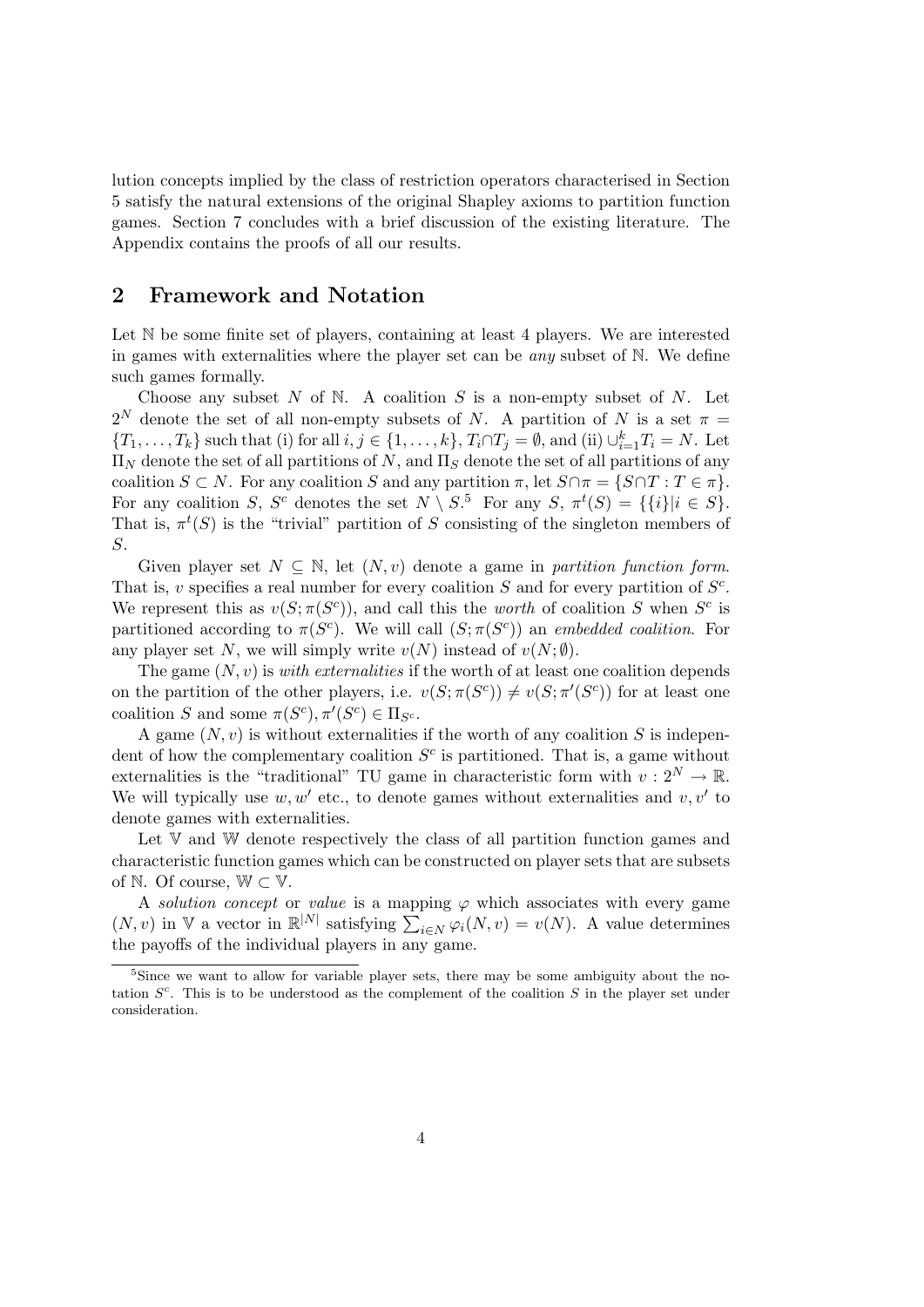## 3 The Potential Approach

The traditional approach in economics of paying individuals according to their marginal productivity has no straightforward analogue in cooperative game theory because the sum of the players' marginal contributions to the grand coalition is typically not a feasible payoff vector. Hart and Mas-Colell (1989) develop the potential function as a new analytical tool which helps in formalising the notion of rewarding players according to their marginal contributions. In particular, they define the potential as a real-valued function P on the set of all TU games (without externalities) such that the marginal contributions of all players according to  $P$  add up to the worth of the grand coalition, and moreover the resulting payoff vector coincides with the Shapley value of the TU game.

More formally, they define a function  $P : \mathbb{W} \to \mathbb{R}$  which assigns a real number  $P(N, w)$  to every TU game  $(N, w)$ , and define the marginal contribution of player i to be

$$
D^{i}P(N, w) = P(N, w) - P(N \setminus \{i\}, w)
$$

Note that  $(N \setminus \{i\}, w)$  is the projection of  $(N, w)$  on  $N \setminus \{i\}$ . The function P is a potential if  $P(\emptyset, 0) = 0$  and

$$
\sum_{i\in N}D^iP(N,w)=w(N)
$$

for every TU game  $(N, w)$ . Hart and Mas-Colell (1989) show that there is a unique potential function and that for every game  $(N, w)$ , the payoff vector  $(D^{i}P(N, w))_{i \in N}$ coincides with the Shapley value of the game, i.e.,

$$
D^{i}P(N, w) = Sh_{i}(N, w) = \sum_{S \subseteq N, s.t.} \sum_{i \in S} \frac{(s-1)!(n-s)!}{n!} [w(S) - w(S \setminus \{i\})]
$$

where  $s$  and  $n$  denote the cardinalities of the sets  $S$  and  $N$  respectively.

Our principal goal in this paper is to use the potential approach to derive a value for games in partition function form. Notice that this approach requires us to specify subgames  $(N \setminus \{i\}, v)$  for each game  $(N, v)$ . This is perfectly straightforward for characteristic function games since  $(N \setminus \{i\}, w)$  is simply the restriction of  $(N, w)$ to  $N \setminus \{i\}$ . Unfortunately, there is no unambiguous way of deriving subgames for games in partition function form.

Consider, for instance,  $N = \{1, 2, 3\}$ , and suppose  $v(N) = a$ ,  $v(\{i, j\}; \{k\}) = b$ , and

$$
v(\{i\};\{j,k\}) = c, v(\{i\};\pi^t(\{j,k\})) = d
$$

Then, what is  $({2, 3}, v^{-1})$  where  $v^{-1}$  denotes the corresponding partition function for the player set  $\{2, 3\}$ . Since there is only one possible partition of  $\{1, 2, 3\}$  in which  $\{2,3\}$  is a member, it is natural to define  $v^{-1}(\{2,3\}) \equiv v(\{2,3\};\{1\})$ .<sup>6</sup> The problem appears when one tries to specify  $v^{-1}(\{2\}; \{3\})$  from knowledge of v on the player set  $\{1, 2, 3\}$ . Should we take a simple or weighted average of  $v(\{2\}; \{1, 3\})$ and  $v({2}; \pi^{t}({1, 3})))$ ? Or take the maximum (or minimum) worth amongst these?

<sup>&</sup>lt;sup>6</sup>In general, one can specify  $v^{-i}(N \setminus \{i\}) = v(N \setminus \{i\}; \{i\}).$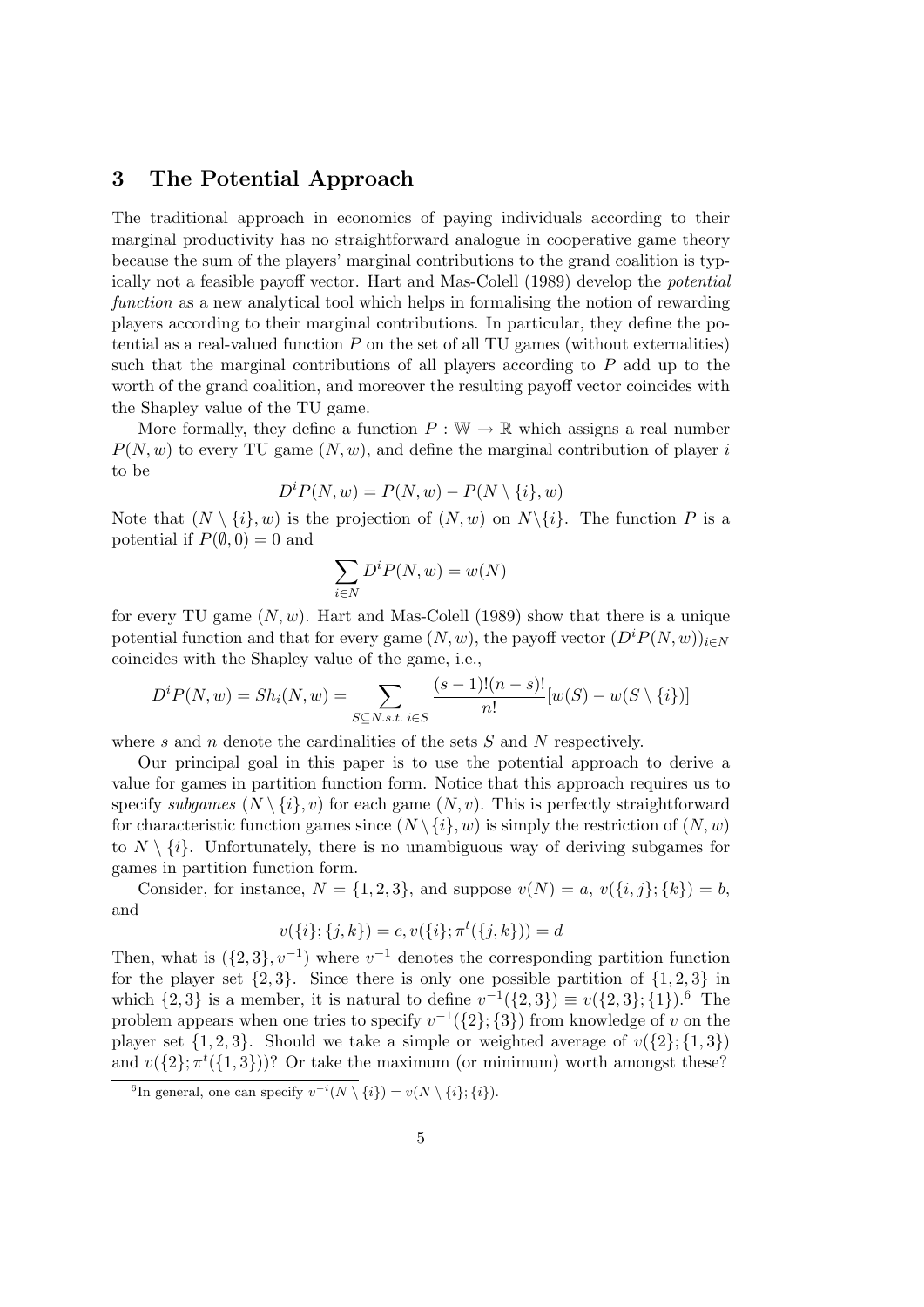### 3.1 Restriction Operators

We follow the following procedure. Define a *restriction operator* to be a mapping r from V to V which specifies for each game  $(N, v) \in V$  a "subgame" game  $(N\{i\}, v^{-i,r})$  for each  $i \in N$ . Notice that once a particular restriction operator r has been specified, then it is straightforward to define an r-potential function. We will subsequently use r-potential functions to derive corresponding values following the Hart and Mas-Colell procedure.

In order to define a restriction operator, we need some notation.

Let  $\pi(S) = (S_1, S_2, \ldots, S_K)$  be a partition of some set S. Then, for any  $i \notin S$ ,  $\pi^{+i}(S)$  is the set of partitions of  $S \cup \{i\}$  where i either joins one of the coalitions  $S_k$  of  $\pi(S)$ , the other coalitions remaining unchanged, or it is the partition  $(S_1, \ldots, S_K, \{i\})$ . For instance, if  $S = \{1, 2, 3\}$  and  $\pi(S) = \{\{1, 2\}, \{3\}\}\$ , then  $\pi^{+4}(S) = \{ \{ \{1, 2, 4\}, \{3\} \}; \{ \{1, 2\}, \{3, 4\} \}; \{ \{1, 2\}, \{3\}, \{4\} \} \}.$ 

Given any  $(N, v)$  in V, the general form of a restriction operator is specified below:

$$
v^{-i,r}(S; \pi((S \cup \{i\})^c)) = r_{i,S,\pi((S \cup \{i\})^c)}^N((v(S; \pi))_{\pi \in \pi^{+i}((S \cup \{i\})^c)})
$$

So, the worth of any coalition S corresponding to  $(S; \pi((S \cup \{i\})^c))$  in the subgame when player i is absent is some function of the worths  $(S; \pi)$  where  $\pi$  is some element of  $\pi^{+i}((S\cup\{i\})^c)$ . For instance, if  $N = \{1, 2, 3, 4\}$ , then  $v^{-4,r}(\{1\}; \{2, 3\})$  =  $r_{4,\{1\},\{2,3\}}^N(v(\{1\};\{2,3,4\}),v(\{1\};\{2,3\},\{4\})).$  In the subgame the worth of any coalition S for a specific partition of the other players depends only on the worths of  $S$  where player  $i$  joins one of the existing members of the given partition or remains alone.

Of course, this specification hardly imposes any restriction on the  $r_{i,S,\pi((S\cup\{i\})^c)}^N$ functions, and hence on the restriction operators. For instance, the specification allows  $r_{i,S,\pi((S\cup\{i\})^c)}^N$  to depend on i, the coalition S, the partition of its complement in the subgame, and the original player set. In order to make notation simpler, we will typically drop the superscript N and the subscripts S and  $\pi((S \cup \{i\})^c)$  whenever no confusion can result from this and write  $r_i$  instead of  $r_{i,S,\pi((S\cup\{i\})^c)}^N$ . Similarly, we will drop the superscript r and write  $v^{-i}$  instead of  $v^{-i,r}$ .

In this paper we use an axiomatic approach to restriction operators. Each axiom is meant to be a "reasonable" property of a restriction operator. As we proceed, we will impose more and more axioms on restriction operators and finally single out a one-parameter class of restriction operators via axioms which are parallel to two axioms used by Shapley in his characterization of the Shapley value.

The most basic axiom is that of *Path Independence*. For any  $i, j \in N$ , let  $v^{-ij} =$  $(v^{-i})^{-j}$ .

**Definition 1** A restriction operator r satisfies Path Independence if for all  $(N, v) \in$ V, for all  $i, j \in N$ ,  $v^{-ij} = v^{-ji}$ .

If Path Independence is not satisfied, then the subgame on the player set  $N \setminus \{i, j\}$ is not well-defined. So, Path Independence is almost a necessary condition to use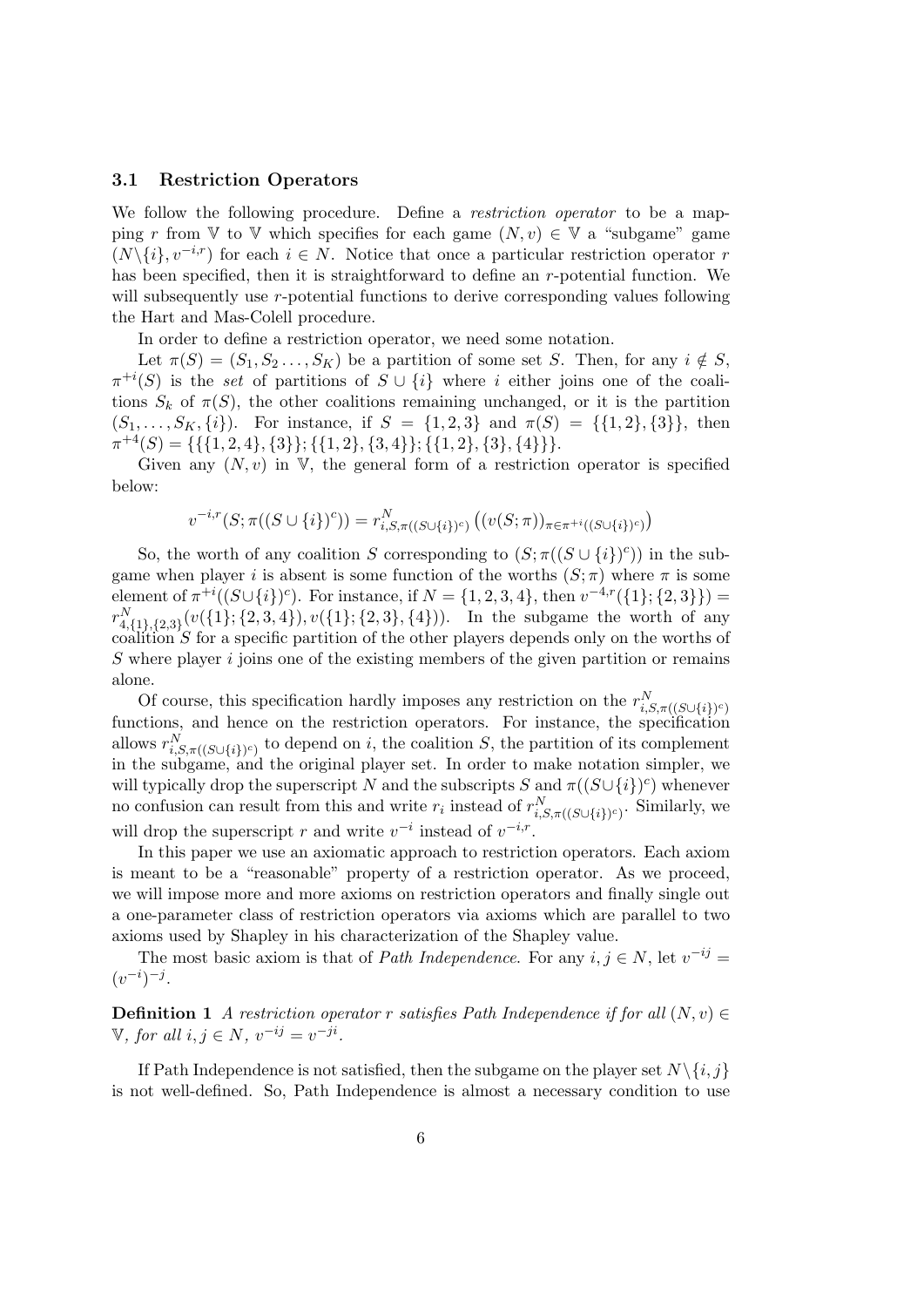the potential approach since the latter requires well-defined subgames. In particular, then the subgame  $v^{-S}$ , where some coalition  $S \subset N$  leaves the game v, is well-defined: under Path Independence the players belonging to  $S$  are sequentially removed from v in any arbitrary order.

Given any well-defined restriction operator r, it is now easy to define the  $r$ potential function of any game  $(N, v)$  in V. More formally, we define a function  $P^r : \mathbb{V} \to \mathbb{R}$  which assigns a real number  $P^r(N, v)$  to every game  $(N, v)$ . The marginal contribution of player  $i$  is

$$
D^i P^r(N, v) = P^r(N, v) - P^r(N \setminus \{i\}, v^{-i})
$$

The function  $P^r$  is an r-potential if  $P^r(\emptyset,0) = 0$  and

$$
\sum_{i\in N}D^iP^r(N,v)=v(N)
$$

for all games  $(N, v)$  in  $V$ .

Path independence by itself has an important implication for the subsequent analysis. In particular, it allows us to relate the r-potential of any game with externalities to the potential of a game without externalities. Put differently, we can derive a characteristic function game from any game in partition function form, and then define the value of the partition function form game to be the Shapley value of the associated characteristic function game. Of course, this has also been the approach followed by other recent contributions.<sup>7</sup> The novelty of our approach is that we use the potential function to derive the associated characteristic function game, and so the latter will depend on the specific restriction operator  $r$  used to define the r-potential.

Given any restriction operator r, and game  $(N, v)$ , define the characteristic function  $w_v^r: 2^N \to \mathbb{R}$  as follows:

$$
w_v^r(N) = v(N)
$$
, and for all  $S \subset N$ ,  $w_v^r(S) = v^{-S^c,r}(S)$ 

Theorem 1 Let r be a restriction operator satisfying Path Independence. Then for all  $(N, v) \in \mathbb{V}$ , we have

$$
(i) Pr(N, v) = P(N, wvr).
$$

(ii) 
$$
D_i P^r(N, v) = D_i P(N, w_v^r) = Sh_i(N, w_v^r)
$$
.

The proof of this and subsequent theorems is in the Appendix.

 $7$ See, for instance [4] and [6].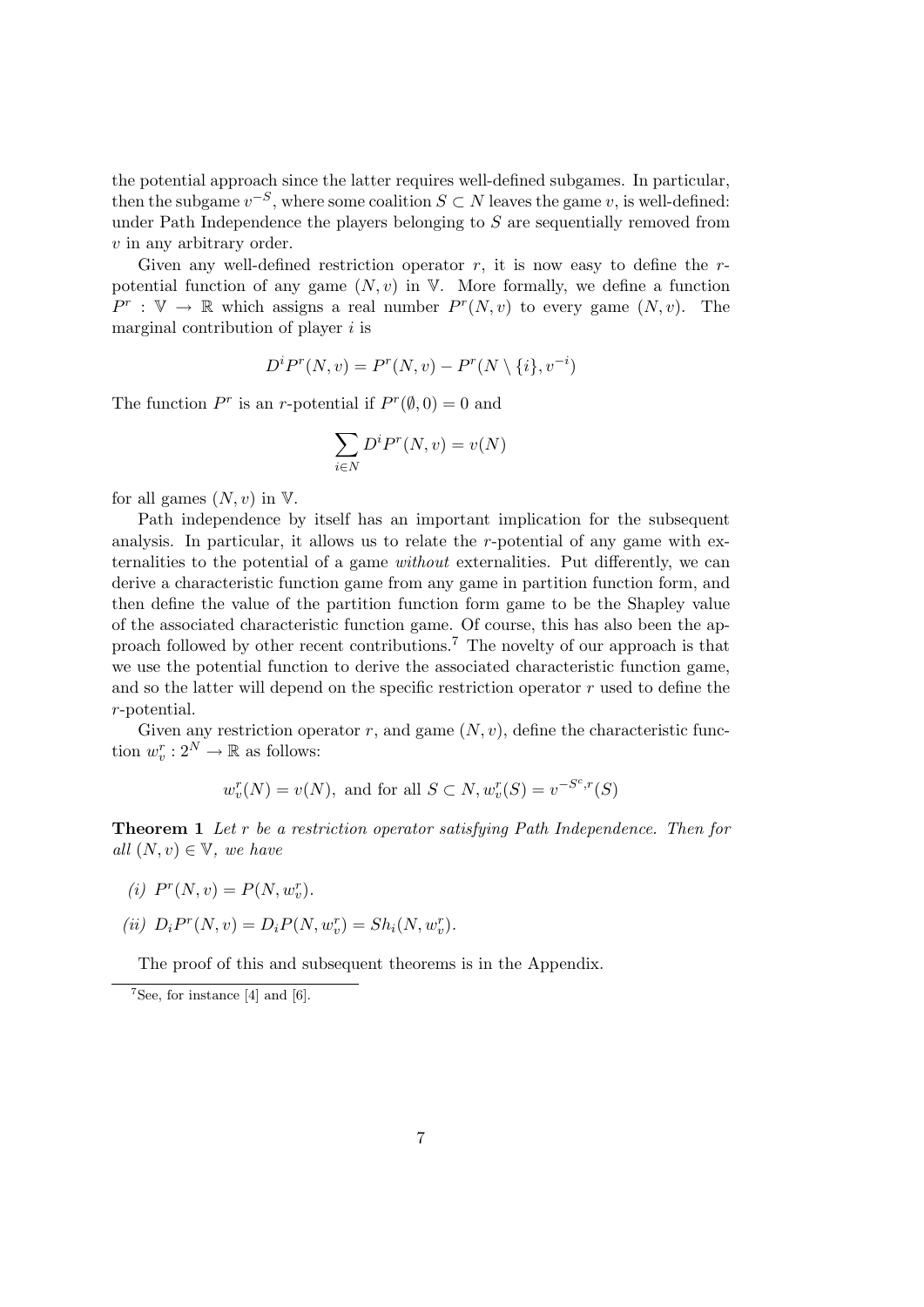#### 3.2 The r-Shapley Value

Let r be any restriction operator satisfying Path Independence. Following Hart and Mas-Colell (1989), Theorem 1 allows us to use the  $r$ -potential to define a value as  $Sh^r$ , where

$$
Sh_i^r(N, v) \equiv D_i P^r(N, v) = P^r(N, v) - P^r(N \setminus \{i\}, v^{-i,r})
$$
 for all  $i \in N$ 

Alternatively,

$$
Sh^{r}(N,v)=Sh(N,w_{v}^{r}).
$$

We will call  $Sh<sup>r</sup>$  the *r*-Shapley value.

#### 3.3 Examples

The class of restriction operators satisfying Path Independence is very big. We give a few examples to illustrate the richness of this class.

One example is where an a priori partition of the set  $\mathbb N$  is given and any game is restricted by taking the worth of a coalition when the other players are organized according to the fixed partition. In other words, any game is restricted by "projecting it onto the coordinate" of this partition. More formally, let  $\mathbb P$  be a partition of  $\mathbb N$ . Given any  $(N, v)$  in V, let for all  $i \in N$ ,

$$
v^{-i,r_{\mathbb{P}}}(S;\pi((S \cup \{i\})^c)) = v(S;S^c \cap \mathbb{P})
$$

if  $(S \cup \{i\})^c \cap \mathbb{P} = \pi((S \cup \{i\})^c)$ ; and  $v^{-i,r} \mathbb{P}(S; \pi((S \cup \{i\})^c)) = 0$  otherwise. We will call  $r_{\mathbb{P}}$  the P-coordinate (restriction) operator. It is easy to check that this restriction operator satisfies Path Independence.

The next restriction operator assumes implicitly that a coalition has optimistic expectations about the restricted game. In particular, it supposes that the worth of the embedded coalition  $(S, \pi(S \cup \{i\})^c)$  in the game  $v^{-i}$  equals the maximum worth over all embedded coalitions  $(S, \pi)$  where  $\pi \in \pi^{+i}((S \cup \{i\})^c)$ .

The max (restriction) operator is specified below. For all  $(N, v) \in V$  and all  $i \in N$ , let

$$
v^{-i,max}(S; \pi((S \cup \{i\})^c)) = \max_{\pi \in \pi^{+i}((S \cup \{i\})^c)} v(S; \pi).
$$

The "dual" of the max operator is the min operator and is obtained by replacing max by min in the above equalitry.

The average operator  $r_{\alpha}$  defines the worth of an embedded coalition  $(S,\pi)$  to be a weighted average of the worths of embedded coalitions  $(S, \pi')$  where  $\pi' \in \pi^+((S \cup$  ${i}$ )<sup>c</sup>). However, the weights have to be carefully specified in order to satisfy path independence. One possible set of weights is the *symmetric weight system*, which is a vector of weights  $\alpha = (\alpha(S; \pi))_{S \subset \mathbb{N} - T, \pi \in \Pi(T)}$  such that each weight  $\alpha(S; \pi(T))$ depends only on the size distribution which  $\pi(T)$  induces on T. For instance, if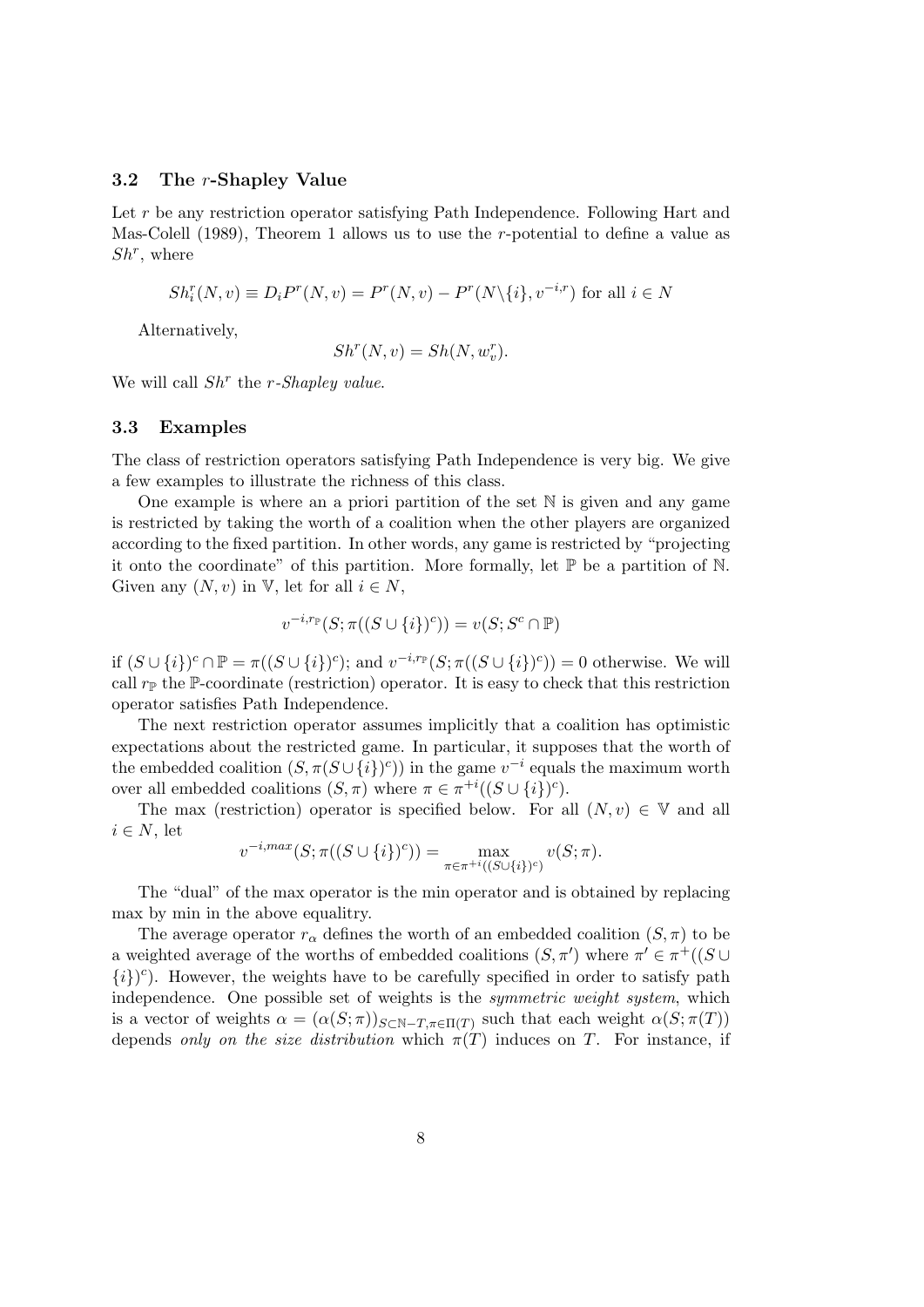$T = \{1, 2, 3\}$ , and  $S = \{4, 5\}$  say, then  $\alpha(S; \{\{1, 2\}, \{3\}\}) = \alpha(S; \{\{2, 3\}, \{1\}\})$  $\alpha(S;\{\{1,3\},\{2\}\})$ . Then, the operator  $r_{\alpha}$  is

$$
v^{-i,r_{\alpha}}(S,\pi((S\cup\{i\})^c))=\sum_{\pi'\in\pi^{+i}((S\cup\{i\})^c)}\alpha(S;\pi')v(S;\pi')
$$

The simplest symmetric weight vector is one where each  $\pi' \in \pi^{+i}((S \cup \{i\})^c)$  has an equal weight of  $1/K$  where K is the number of elements in  $\pi^{+i}((S \cup \{i\})^c)$ .

Another operator is the following. It simply restricts any game  $(N, v)$  to  $(N \{i\}$ ,  $v^{-i}$ ) by assigning to any coalition and any partition the worth of the embedded coalition which results when player i forms a singleton coalition. The trivial operator is specified below. For all  $(N, v) \in V$  and all  $i \in N$ , let

$$
v^{-i,triv}(S; \pi((S \cup \{i\})^c)) = v(S; \pi((S \cup \{i\})^c) \cup \{i\}).
$$

Clearly, the trivial operator satisfies Path Independence. Furthermore, it is easy to verify that for all  $(N, v)$  and all  $S \subset N$  we have

$$
w_v^{triv}(S) = v(S; \pi^t(S^c)).
$$

The triv-Shapley value has played an important role in de Clippel and Serrano [4].

## 4 Consistency

Hart and Mas-Colell (1989) provide an axiomatic derivation of the Shapley value in characteristic function games through the use of an internal consistency condition which has come to be called a "reduced game" consistency property.<sup>8</sup> The intuitive content of this concept of consistency is the following. Suppose  $\varphi$  is a solution concept, and that a group of players can be "bought off" by paying them according to  $\varphi$ . These players do not actually leave the game, but can be persuaded to cooperate with any coalition provided they are paid according to  $\varphi$ . This then precipitates a reduced game on the complementary player set  $S<sup>c</sup>$ , and  $\varphi$  is said to satisfy (reduced game) consistency if it prescribes the same payoffs to players in  $S<sup>c</sup>$  in both the reduced game as well as the original game for the grand coalition.

There are different definitions of reduced games, each corresponding to a different interpretation of what it means for the coalition  $S$  to be paid according to the solution concept  $\varphi$ . Below we define the natural extension of the reduced game formulated by Hart and Mas-Colell to partition function form games. As one might imagine, each restriction operator gives rise to one such reduced game and to a corresponding notion of consistency.

It is worth pointing out here that a "reduced" game is different from a subgame. This difference is more transparent when the original game is without externalities. As we have pointed out earlier, the subgame on player set  $S$  is simply the projection

<sup>8</sup>Different versions of the reduced game property have proved very useful in the characterization of a variety of cooperative solution concepts. See for instance [1], [3], [7], [9], [10], and [14].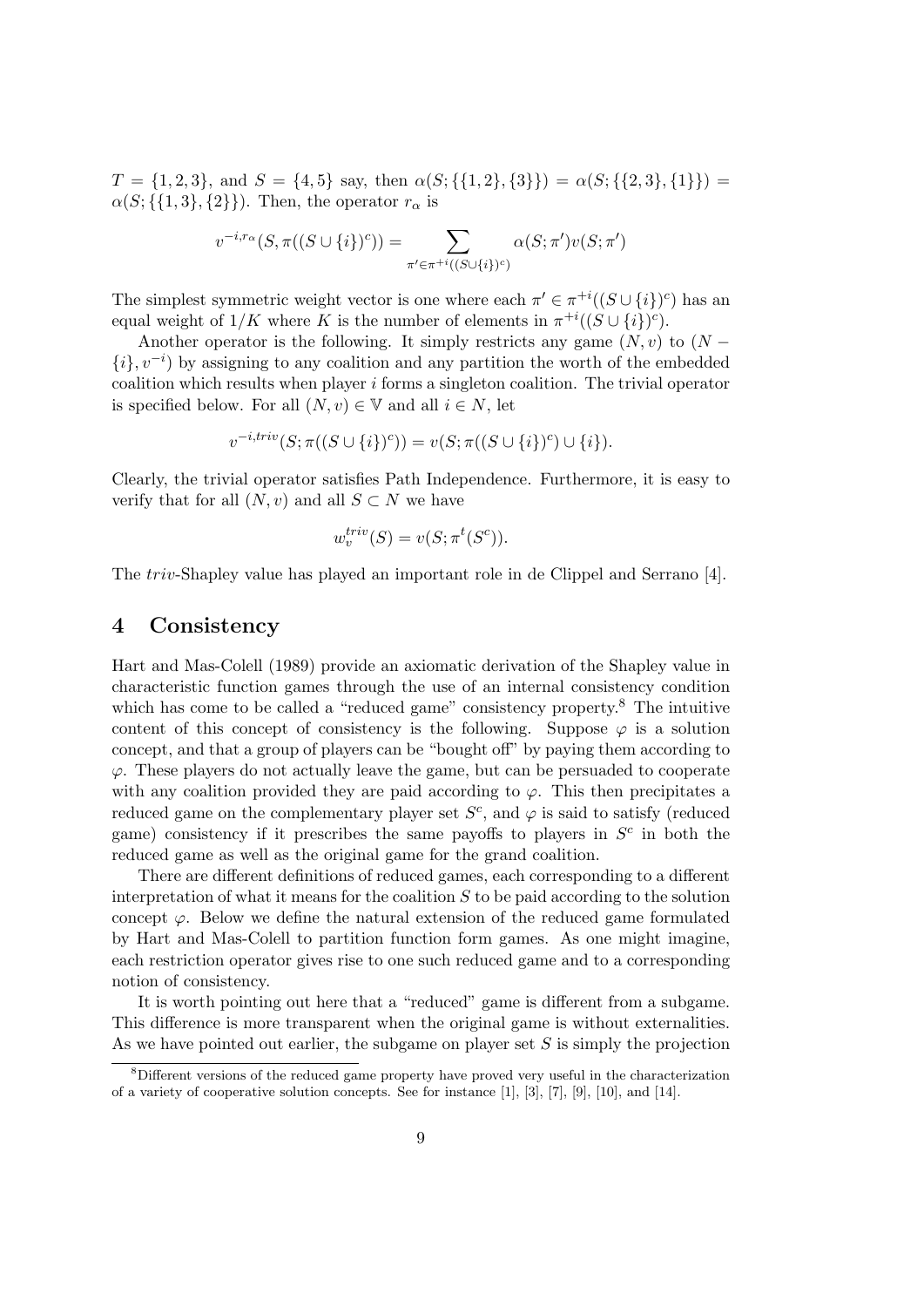of the original game to S and subsets of S. That is, there is no ambiguity about the subgame. However, there are different versions of a reduced game even in this case.

**Definition 2** Fix a restriction operator r satisfying Path Independence. Let  $\varphi$  be a value and  $(N, v) \in \mathbb{V}$ . For any  $S \subset N$ , the reduced game  $(S, v_S^{\varphi,r})$  is defined as follows. For all  $R \subseteq S$  and all  $\pi(S \setminus R) \in \Pi_{S \setminus R}$ ,

$$
v_S^{\varphi,r}(R; \pi(S \setminus R)) = v(R \cup S^c; \pi(S \setminus R)) - \sum_{k \in S^c} \varphi_k(R \cup S^c, v^{-(S \setminus R), r})
$$

So, the Hart and Mas-Colell reduced game on the player set S specifies that if players in  $S^c$  join forces with some  $R \subseteq S$ , then they are paid what they would obtain (according to  $\varphi$ ) in the subgame restricted to the player set  $S^c \cup R$ . Of course, this subgame depends on the specific restriction operator.<sup>9</sup>

This reduced game leads to the following definition of consistency.

**Definition 3** A value  $\varphi$  is r-consistent iff for all  $(N, v) \in \mathbb{V}$ , all  $S \subset N$  and all  $i \in S$ , we have

$$
\varphi_i(N, v) = \varphi_i(S, v_S^{\varphi, r})
$$

Hart and Mas-Colell (1989) showed that on the class of games W, the Shapley value is the only solution satisfying consistency and the "standard property" which requires that on two-person games, the solution splits the gains from cooperation equally between the two players. More formally,

**Definition 4** A value  $\varphi$  satisfies the standard property on two-person games if for all  $(\{i, j\}, v) \in \mathbb{V}$ ,  $\varphi_i(\{i, j\}, v) = v(\{i\}) + \frac{1}{2} [v(\{i, j\}) - v(\{i\}) - v(\{j\})].$ <sup>10</sup>

In this section, we prove an analogous result for partition function games. For this uniqueness result we need two very mild additional axioms on restriction operators.

Definition 5 A restriction operator r satisfies Translation Invariance if for all player sets N, all  $i \in N$ , all  $S \subseteq N \setminus \{i\}$ , and all  $\pi((S \cup \{i\})^c)$ , and any real numbers  $x_1, \ldots, x_k$  and c,

$$
r_{i,S,\pi((S\cup\{i\})^c)}^N(x_1-c,\ldots,x_k-c)=r_{i,S,\pi((S\cup\{i\})^c)}^N(x_1,\ldots,x_k)-c.
$$

Translation Invariance simply says that if the original worths are translated by some constant, then in the restricted game the worth should also be translated by the same constant.

**Definition 6** A restriction operator satisfies Limited Independence if for all  $N_1 \subseteq$  $N_2 \subseteq \mathbb{N}$  and  $i \in N_1$ ,

$$
r_{i,S,\pi(T)}^{N_1} = r_{i,S\cup(N_2-N_1),\pi(T)}^{N_2}
$$

when  $S \subseteq (N_1 - \{i\})$  and any  $T = N_1 - (S \cup \{i\}).$ 

<sup>9</sup>Notice that the Hart and Mas-Colell reduced game for TU games is obtained from Definition 2 by dropping  $\pi(S\backslash R)$  from it.

<sup>&</sup>lt;sup>10</sup>Abusing notation, for two player games we write  $v({i})$  instead of  $v({i}; {j}).$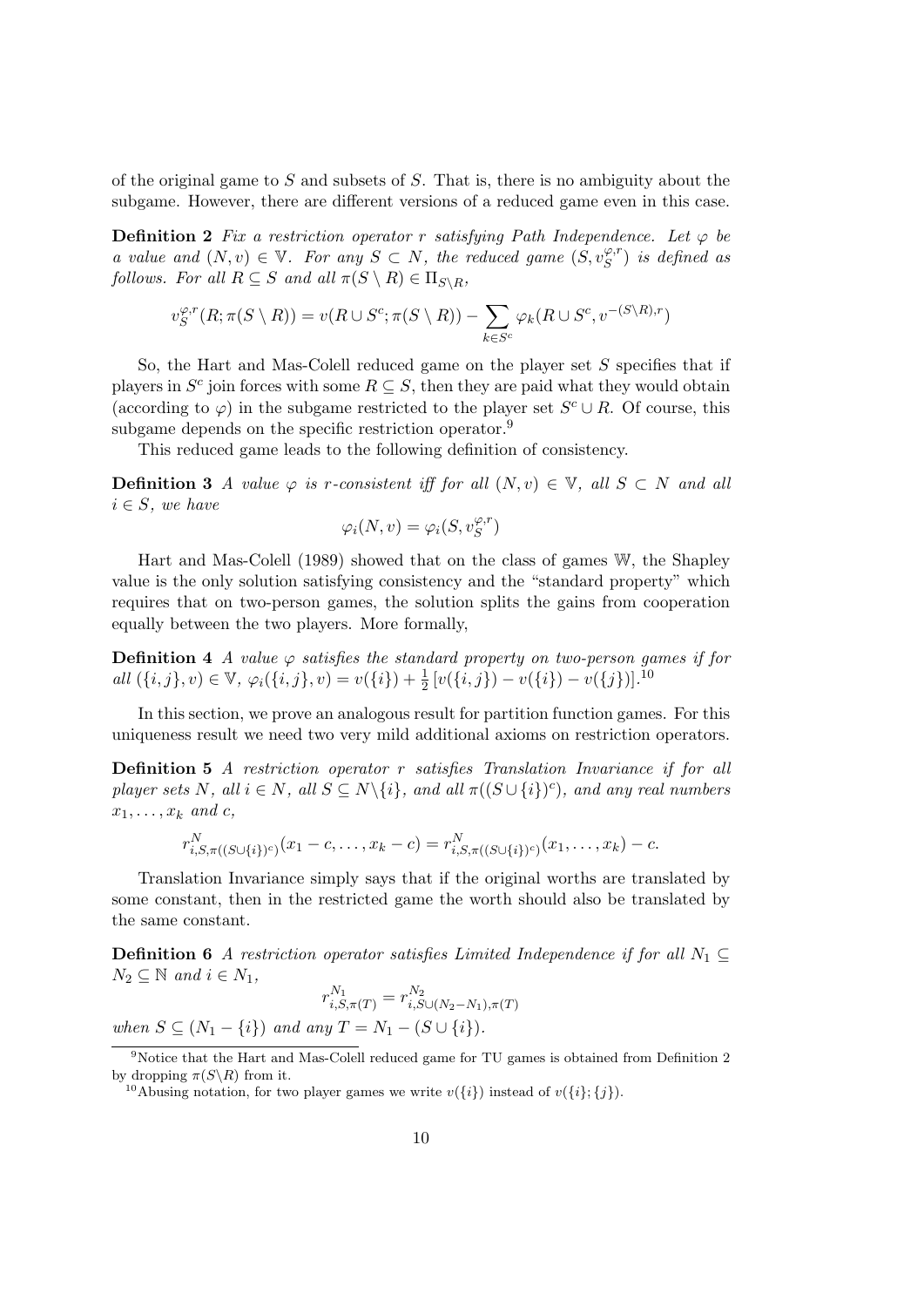Limited independence identifies a situation where the restriction operator does not vary with the original player set. To some extent, this is a technical condition and has no obvious intuitive appeal. However, we will show later that this condition is actually an implication of stronger but more transparent conditions that are imposed in the next section.

We are now ready for the main theorem of this section.

Theorem 2 Let r be a restriction operator satisfying Path Independence, Limited Independence and Translation Invariance. Then, a value  $\varphi$  satisfies r-consistency and the standard property on two-person games if and only if  $\varphi \equiv Sh^{r}$ .

The following corollaries follow from Theorem 2 because the classes of operators described in the corollaries either satisfy the three conditions imposed in the theorem or the proof of the theorem can be easily adapted to the specific case.

**Corollary 1** A value  $\varphi$  satisfies max-consistency and the standard property on twoperson games if and only if  $\varphi \equiv Sh^{\text{max}}$ .

Corollary 2 A value  $\varphi$  satisfies triv-consistency and the standard property on twoperson games if and only if  $\varphi \equiv Sh^{triv}$ .

**Corollary 3** A value  $\varphi$  satisfies  $r_{\alpha}$ -consistency and the standard property on twoperson games if and only if  $\varphi \equiv Sh^{r_{\alpha}}$ .

Although the P-coordinate operator does not satisfy Translation Invariance, we obtain from Theorem 2 and its proof a similar corollary for it.

**Corollary 4** Let  $\mathbb{P}$  be a partition of the set N. A value  $\varphi$  satisfies  $r_{\mathbb{P}}$ -consistency and the standard property on two-person games if and only if  $\varphi \equiv Sh^{r_{\mathbb{P}}}$ .

## 5 A Characterisation Theorem

The examples in the last section illustrate the range of restriction operators which satisfy Path Independence. We now define some other axioms on restriction operators. We then go on to show that these axioms single out a one-parameter class of restriction operators.

First, we define a dummy player. In games without externalities, a dummy player is one whose marginal contribution is zero to all coalitions. By analogy, a dummy player must be one whose marginal contribution is zero to all embedded coalitions. However, this does not uniquely define the concept of a dummy player. One can still define two notions of a dummy player.

**Definition 7** Let  $(N, v)$  be a game in  $V$ .

(i) Player  $i \in N$  is a dummy player of type 1, if for all  $S \subseteq N$  containing i, and for all partitions  $\pi(S^c)$ ,  $v(S; \pi(S^c)) - v(S \setminus \{i\}; \pi) = 0$  for all  $\pi \in \pi^{+i}(S^c)$ .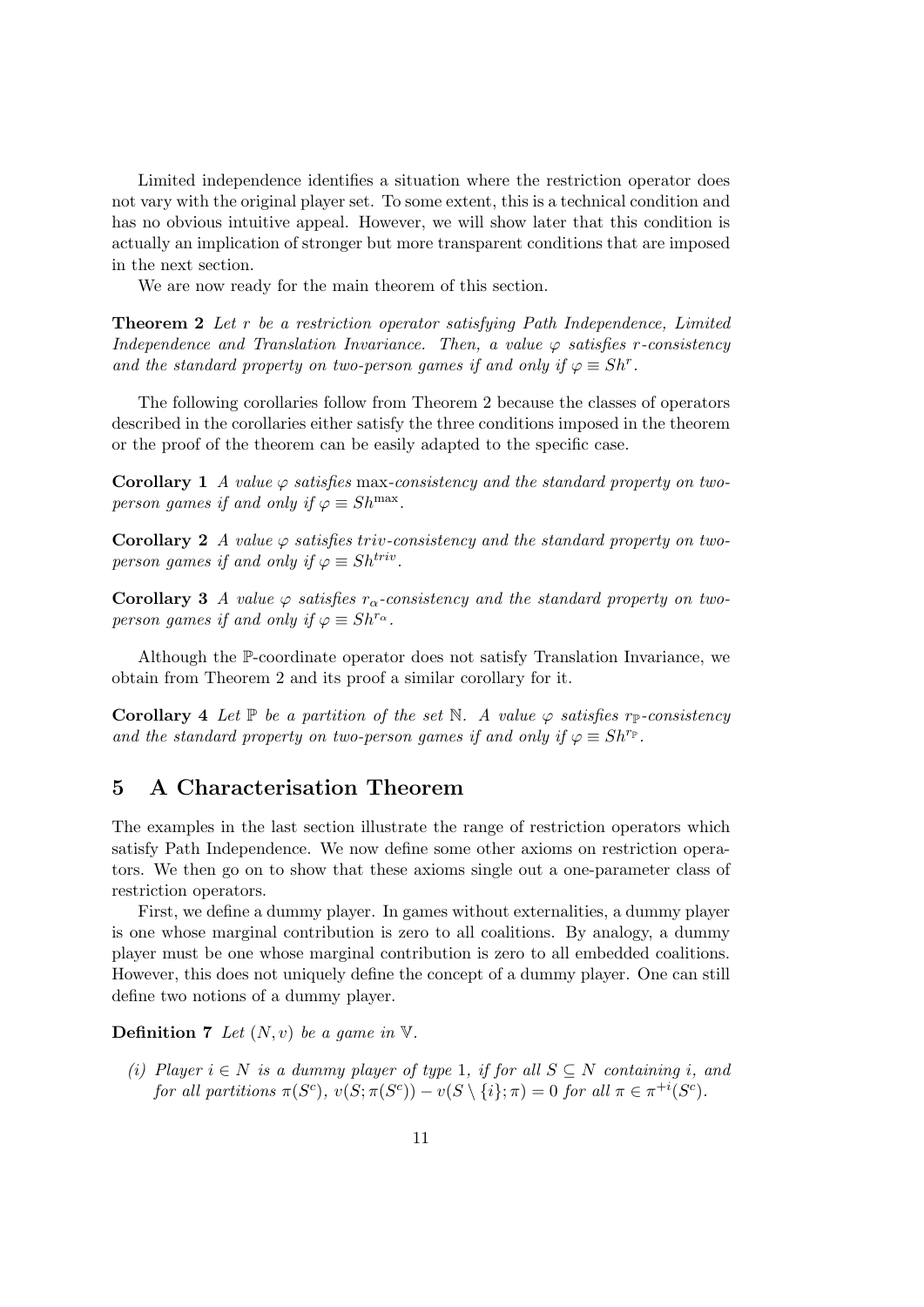(ii) Player  $i \in N$  is a dummy player of type 2, if for all  $S \subseteq N$  containing i, and for all partitions  $\pi(S^c)$ ,  $v(S; \pi(S^c)) - v(S \setminus \{i\}; \pi(S^c) \cup \{i\}) = 0$ .

The difference between the two definitions hinges on what player  $i$  is supposed to do *after* she leaves coalition  $S$ . Player i is said to be a dummy player of type 1 if no assumption is made about what coalition she joins after leaving S—her marginal contribution to  $S$  is zero irrespective of which coalition she joins. A player is a type 2 dummy player if her marginal contribution to any embedded coalition is zero when she remains alone after leaving S. Clearly, a type 1 dummy player is a type 2 dummy player, though the converse is not true.

Definition 8 A restriction operator r satisfies the Weak Dummy Axiom if for all  $(N, v) \in V$ , if player p is a dummy player of type 1 in  $(N, v)$ , then player p is a dummy player of type 1 in  $(N \setminus \{i\}, v^{-i})$  for all  $i \neq p$ .

Definition 9 A restriction operator r satisfies the Strong Dummy Axiom when the following are true for all  $(N, v) \in \mathbb{V}$ :

- (i) If player p is a dummy player of type 1 in  $(N, v)$ , then player p is a dummy player of type 1 in  $(N \setminus \{i\}, v^{-i})$  for all  $i \neq p$ .
- (ii) If player p is a dummy player of type 2 then player p is a dummy player of type 2 in  $(N \setminus \{i\}, v^{-i})$  for all  $i \neq p$ .

Both Dummy axioms are designed to capture the idea that a player who is "useless" in the original game should also be useless in all subgames.

The Weak Dummy Axiom does not impose any condition on type 2 dummy players. Hence, the Strong Dummy Axiom implies the Weak Dummy Axiom. We also remind the reader that these are axioms on the restriction operator and not on the value. So, the dummy axioms defined above are related but distinct from the dummy axioms on solution concepts which are, for instance, used in the characterization of the Shapley value.

**Definition 10** A restriction operator r satisfies Scale Invariance if for all  $(N, v), (N, v') \in$ V, if  $v = a + bv'$  for some a and some  $b > 0$ , <sup>11</sup> then for all  $i \in N$ ,  $v^{-i} = a + bv'^{-i}$ .

This axiom incorporates the notion that if two games on the player set are transforms of one another - for instance because individual utility functions undergo affine transformations, then the subgames should also be similarly related. Note that Scale Invariance implies Translation Invariance.

**Definition 11** A restriction operator r satisfies Non-negativity if for all  $(N, v) \in \mathbb{V}$ , if  $v \ge 0^{12}$ , then there exists  $i \in N$  such that for some  $S \subseteq N \setminus \{i\}$  and  $\pi \in \Pi_{(S \cup \{i\})^c}$ we have  $v^{-i}(S; \pi) \geq 0$ .

<sup>&</sup>lt;sup>11</sup>Abusing notation,  $v = a + bv'$  means  $v(S; \pi(S^c)) = a + bv'(S; \pi(S^c))$  for all  $S \subseteq N$  and all  $\pi(S^c) \in \Pi_{S^c}.$ 

<sup>&</sup>lt;sup>12</sup>We use the convention that  $x \ge 0$  means  $x_i \ge 0$  for all i with strict inequality for some i.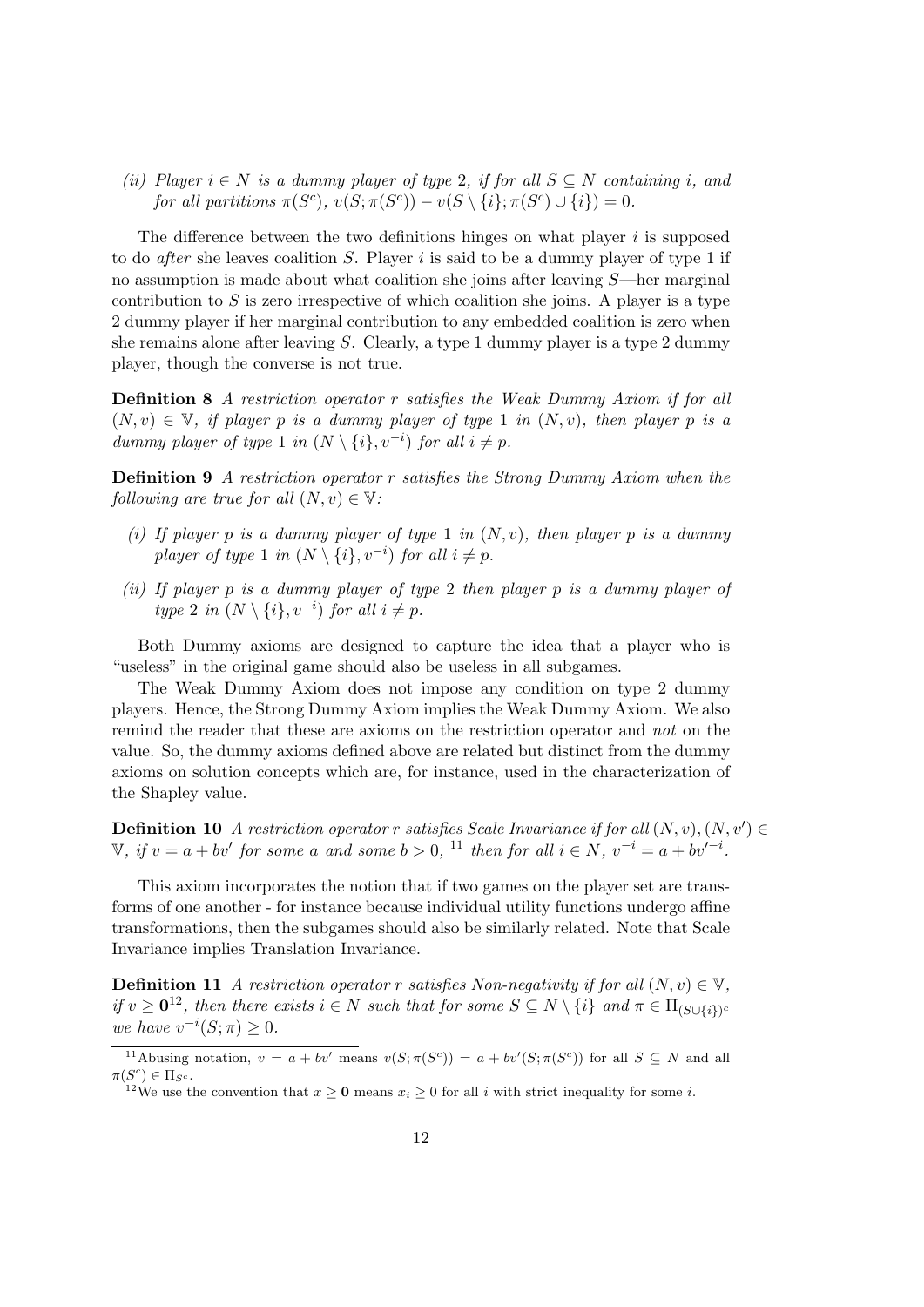This axiom is extremely weak. All it requires is that if the partition function is non-negative, then there must be some player i such that in the subgame on player set  $N \setminus \{i\}$ , some embedded coalition has non-negative worth. No restriction is placed on worths of other embedded coalitions in the subgame or on worths of embedded coalitions in other subgames.

Another weak axiom is the following.

**Definition 12** A restriction operator r satisfies Sign Independence if for all  $(N, v), (N, \bar{v}) \in$ V, with  $v \ge 0$  and  $\bar{v} \le 0$  such that  $v = -\bar{v}$ , then for all  $i \in N$ ,  $v^{-i} = -\bar{v}^{-i}$ .

Essentially, this axiom says that the process by which subgames are derived in situations where individuals are sharing benefits should be the same as when they are sharing costs.

We first illustrate through examples why some of the possible restriction operators do not satisfy one or more of the axioms defined above.

Consider, for instance, the simple average (restriction) operator  $\bar{r}_a$ , where for all  $(N, v) \in V$ , for all  $i \in N$ ,

$$
v^{-i,\bar{r}_a}(S; \pi((S \cup \{i\})^c)) = \frac{1}{K} \sum_{\pi \in \pi^{+i}((S \cup \{i\})^c)} v(S; \pi)
$$

where  $K = |\pi^{+i}((S \cup \{i\})^c)|$ . This operator does not satisfy the Weak Dummy Axiom. Let  $N = \{1, 2, 3, 4\}$  and 4 be a dummy player of type 1 in  $(N, v)$ . Now,

$$
v^{-3,\bar{r}_a}(\{1\};\{2\},\{4\}) = 1/3[v(\{1\};\{2,3\},\{4\}) + v(\{1\};\{2\},\{3,4\}) + v(\{1\};\{2\},\{4\},\{3\})]
$$

and

$$
v^{-3,\bar{r}_a}(\{1,4\};\{2\}) = 1/2 \left[ v(\{1,4\};\{2,3\}) + v(\{1,4\};\{2\},\{3\}) \right]
$$

If 4 is a dummy player of type 1 in  $v^{-3,\bar{r}_a}$ , then we must have

$$
v^{-3,\bar{r}_a}(\{1\};\{2\},\{4\}) = v^{-3,\bar{r}_a}(\{1,4\};\{2\})
$$

Because 4 is a dummy of type 1 in v,  $v({1, 4}; {2, 3}) = v({1}; {2, 3}, {4})$  and  $v({1, 4}; {2}, {3}) = v({1}; {2}, {3, 4}) = v({1}; {2}, {4}, {3})$ . But, then the last equality will hold only if  $v({1, 4}; {2}, {3}) = v({1, 4}; {2, 3})$ . The fact that 4 is a dummy player in v does not imply the last equality.

Recall the definition of the max operator: for all  $(N, v) \in V$  and all  $i \in N$ ,

$$
v^{-i,max}(S; \pi((S \cup \{i\})^c)) = \max_{\pi \in \pi^{+i}((S \cup \{i\})^c)} v(S; \pi)
$$

Clearly the max operator fails to satisfy Sign Independence. On the other hand, the max operator satisfies Path Independence and the Weak Dummy Axiom.

These examples show that the axioms on restriction operators defined earlier have some "bite". Indeed, the next two theorems provide characterizations of the class of restriction operators which satisfy the two versions of the dummy axiom along with the other axioms.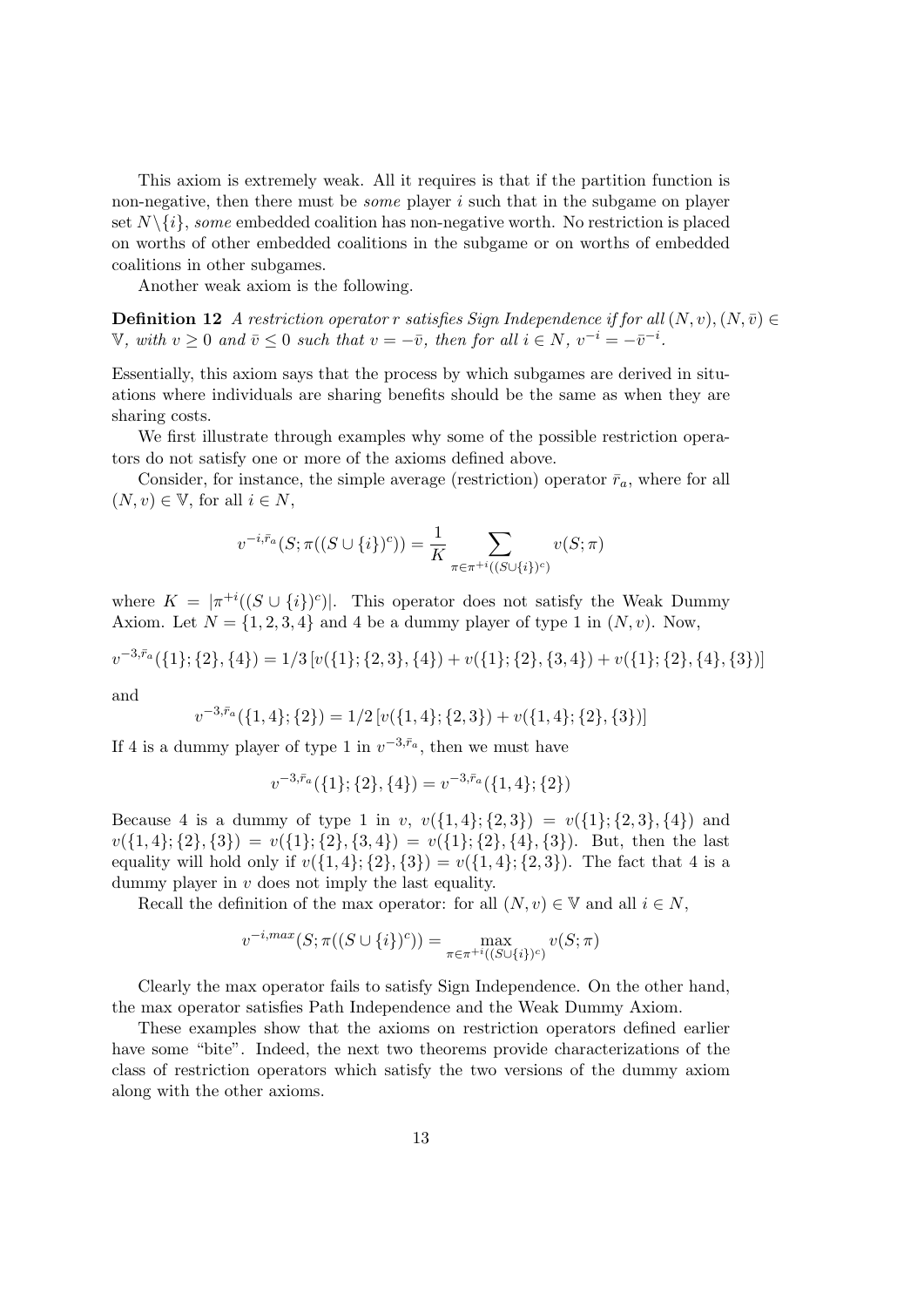Theorem 3 Let r be a restriction operator satisfying Path Independence, the Weak Dummy Axiom, Scale Invariance and Sign Independence. Then, there exists θ, such that for all  $(N, v) \in V$  and all  $i \in N$ ,

$$
v^{-i,r}(S; \pi((S \cup \{i\})^c)) = \theta \sum_{\pi \in \pi^{+i}((S \cup \{i\})^c)} v(S; \pi) + (1 - t\theta)v(S; \pi((S \cup \{i\})^c) \cup \{i\}) \tag{1}
$$

where  $t = |\pi^{+i}((S \cup \{i\})^c)|^{13}$  Moreover, if the restriction operator satisfies Nonnegativity, then  $\frac{1}{t-1} \geq \theta \geq 0$ .

Hence, Theorem 3 shows that restriction operators satisfying the given axioms are a linear combination of the simple average operator and the trivial operator. However, if the Weak Dummy Axiom is replaced by its stronger counterpart, then we are left only with the trivial operator. This is the content of the next theorem.

Theorem 4 Let r be a restriction operator satisfying Path Independence, the Strong Dummy Axiom, Scale Invariance and Sign Independence. Then  $r = triv$ .

We will show later that Path Independence, Scale Invariance, Sign Independence and the Weak Dummy Axiom imply Limited Independence. Since Scale Invariance implies Translation Invariance, the corollary below follows from Theorem 2.

Corollary 5 Let r be a restriction operator satisfying Path Independence, Scale Invariance, Non-negativity and the Weak Dummy Axiom. Then, a value  $\varphi$  satisfies r-consistency and the standard property on two-person games if and only if  $\varphi \equiv Sh^{r}$ .

We end this section with a slightly different version of Theorem 3. Here, we replace Sign Independence and Non-negativity with Monotonicity.

**Definition 13** Let  $(N, v), (N, v') \in \mathbb{V}$  such that v and v' are the same except  $v(S; \pi(N))$  $(S)$ ) >  $v'(S; \pi(N \setminus S))$  for some  $S \subseteq N$  and  $\pi(N \setminus S) \in \Pi_{N \setminus S}$ . A restriction operator r satisfies Monotonicity if for all  $i \in N \setminus S$  and for all  $\pi \in \Pi_{N \setminus (S+i)}$ ,  $v^{-i}(S,\pi) \ge v'^{-i}(S,\pi).$ 

This axiom implies that  $r_{i,S,\pi((S\cup\{i\})^c)}^N$  is monotonic for all i, S and  $\pi((S\cup\{i\})^c)$ .

Theorem 5 Let r be a restriction operator satisfying the Weak Dummy Axiom, Scale Invariance, Path Independence and Monotonicity. Then, r must be one of the following. For all  $(N, v) \in V$  and all  $i \in N$ ,

• There exists  $\theta$ , such that

$$
v^{-i,r}(S; \pi((S \cup \{i\})^c)) = \theta \sum_{\pi \in \pi^{+i}((S \cup \{i\})^c)} v(S; \pi) + (1 - t\theta)v(S; \pi((S \cup \{i\})^c) \cup \{i\})
$$

where  $t = |\pi^{+i}((S \cup \{i\})^c)|$  and  $\frac{1}{t-1} \ge \theta \ge 0$ .

<sup>&</sup>lt;sup>13</sup>Note that  $\pi((S \cup \{i\})^c) \cup \{i\})$  is an element of  $\pi^{+i}((S \cup \{i\})^c)$ . So, the total weight on  $v(S; \pi(S \cup \{i\}))$  $\{i\}^c$ ))  $\cup \{i\}$  is  $(1 - (t - 1)\theta)$ .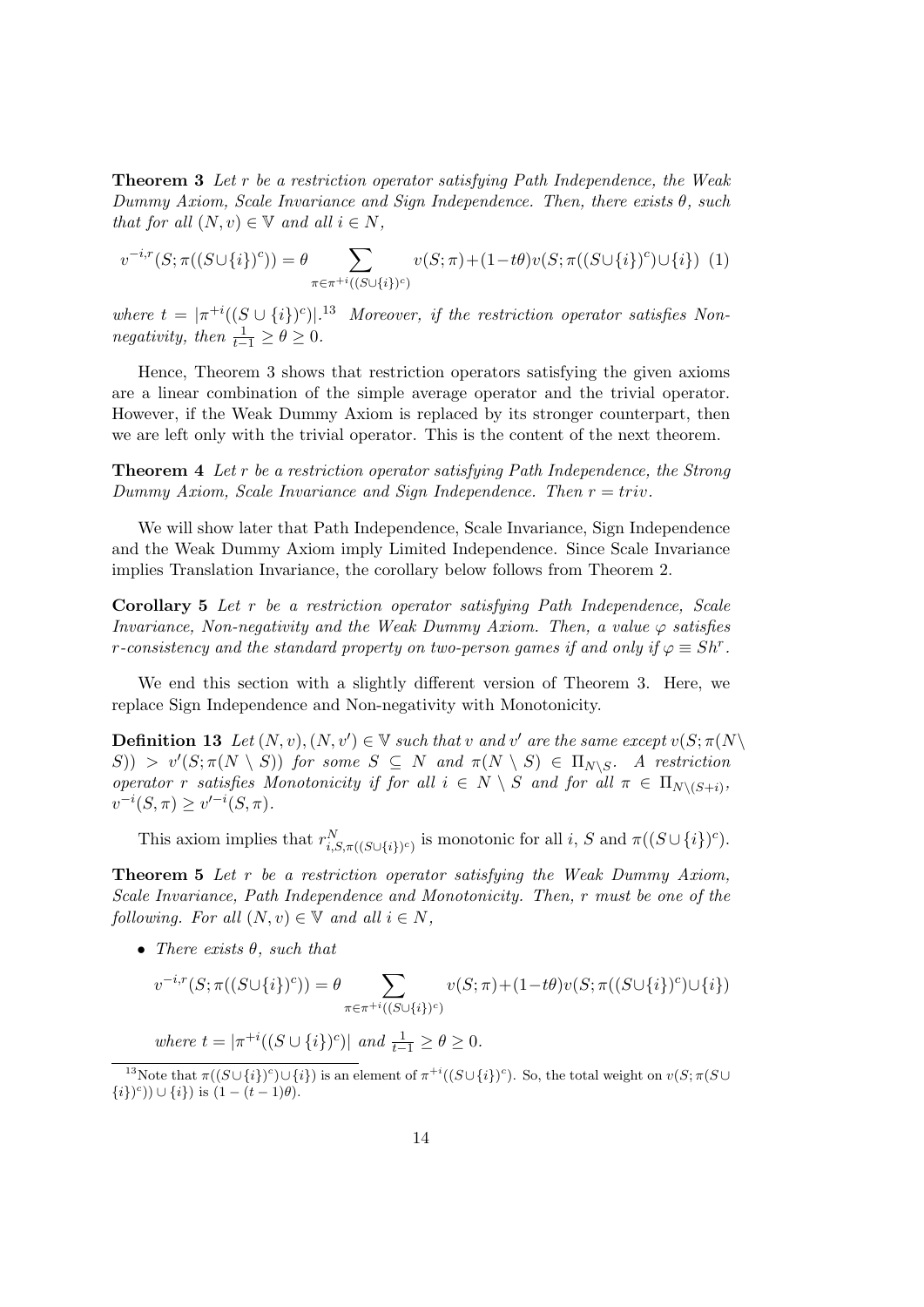- $v^{-i,r}(S; \pi((S \cup \{i\})^c)) = \max_{\pi \in \pi^{+i}((S \cup \{i\})^c)} v(S; \pi)$
- $v^{-i,r}(S; \pi((S \cup \{i\})^c)) = \min_{\pi \in \pi^{+i}((S \cup \{i\})^c)} v(S; \pi)$

We have mentioned earlier that the max and min operators do not satisfy Sign Independence. Essentially, this theorem shows that if Sign Independence is not imposed on the restriction operator, then the only additional rules allowed are these two operators.<sup>14</sup>

## 6 The Shapley Axioms

We now show that the class of values resulting from the restriction operators characterised in Theorem 3 satisfy all the natural extensions of Shapley's classic axioms to games in partition function form.

We start by defining these axioms.

**Definition 14** Let  $\varphi$  be a solution on  $\mathbb{V}$ . Then,  $\varphi$  satisfies

- (i) Linearity: if
	- (a) For all  $(N, v), (N, v') \in V, \varphi(N, v + v') = \varphi(N, v) + \varphi(N, v');$  and
	- (b) For any scalar  $\lambda \in \mathbb{R}$  and any game  $(N, v) \in \mathbb{V}$ ,  $\varphi(N, \lambda v) = \lambda \varphi(N, v)$ .
- (ii) Symmetry: if for any permutation of  $\sigma$  of N,  $\varphi(N,\sigma v) = \sigma \varphi(N,v)$ .
- (iii) Efficiency: if for all  $(N, v) \in V$ ,  $\sum_{i \in N} \varphi_i(N, v) = v(N)$ .
- (iv) Weak Dummy Property: if for all  $(N, v) \in V$ ,  $\varphi_i(N, v) = 0$  if i is a type 1 dummy player.
- (v) Strong Dummy Property: if for all  $(N, v) \in V$ ,  $\varphi_i(N, v) = 0$  if i is a type 2 dummy player.<sup>15</sup>

Suppose now that the restriction operator  $r$  satisfies Path Independence, Scale Invariance, the Weak Dummy Axiom, Non-negativity and Sign Independence. Then, r satisfies (1) in Theorem 3. In addition, to the fact that r is described by equation (1), we use from Theorem 1 the fact that  $Sh^{r}(N, v) = Sh(N, w_{v}^{r})$ .

Consider, first the property of Linearity. Take any two games  $(N, v)$  and  $(N, v')$ . Then, it is easy to check from (1), that

$$
w_{v+v'}^r = w_v^r + w_{v'}^r
$$

 $14$ The proof of this theorem is quite long and involved. We have not reported it in the Appendix, but it is contained in the Supplement of this paper.

<sup>&</sup>lt;sup>15</sup>Notice that these Dummy properties are *restrictions* on the solution concept and are distinct from the Dummy axioms which were imposed on the restriction operators.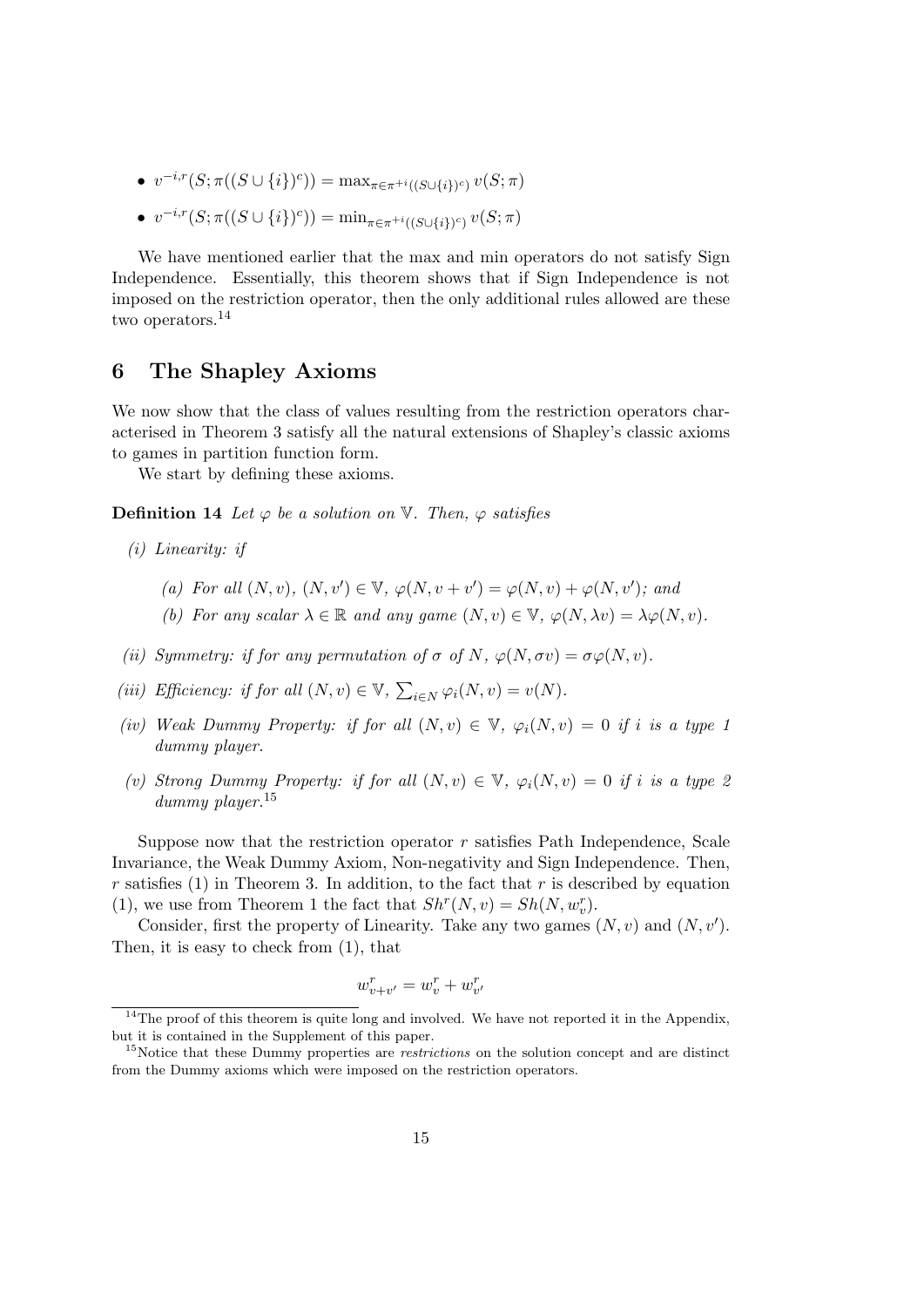and for any scalar  $\lambda$ ,

$$
w_{\lambda v}^r = \lambda w_v^r.
$$

Moreover, since the Shapley value on W satisfies Linearity, it follows that

$$
Sh^{r}(N, v + v') = Sh(N, w_{v}^{r}) + Sh(N, w_{v'}^{r}) = Sh^{r}(N, v) + Sh^{r}(N, v')
$$

and

$$
Sh^{r}(N, \lambda v) = Sh(N, w_{\lambda v}^{r}) = Sh(N, \lambda w_{v}^{r}) = \lambda Sh(N, w_{v}^{r}) = \lambda Sh^{r}(N, v).
$$

These are sufficient to show that  $Sh^r$  satisfies Linearity on  $V$ .

Now, consider any permutation  $\sigma$  of N. Then,

$$
w_{\sigma v}^r = \sigma w_v^r
$$

Since the Shapley value satisfies Symmetry on W, this last equality shows that the property of Symmetry can be extended to  $V$ . It is also obvious that  $Sh<sup>r</sup>$  satisfies Efficiency.

For the Weak Dummy Property, choose any  $(N, v) \in V$  and suppose player i is a dummy player of type 1 in  $v$ . Choose any S containing i. Now, from repeated application of the Weak Dummy Axiom on r, i is a type 1 dummy player in  $v^{-S^c,r}$ . Hence,

$$
v^{-S^c,r}(S) = v^{-S^c,r}(S \setminus \{i\}; \{i\})
$$

Also,

$$
w_v^r(S) = v^{-S^c,r}(S) = v^{-S^c,r}(S \setminus \{i\}; \{i\}) = v^{-(S \cup \{i\})^c,r}(S \setminus \{i\}) = w_v^r(S \setminus \{i\})
$$

This shows that i is a dummy player in  $w_v^r$  and by the Weak Dummy Property of the Shapley value on TU games,  $Sh_i^r(N, v) = 0$ .

A similar analysis applies to the Strong Dummy Property and the Strong Dummy Axiom.

Of course, there are other solution concepts outside class  $\{Sh^r\}$  where r satisfies the axioms specified in Theorem 3 which also satisfy the Shapley axioms for partition function games.<sup>16</sup>

## 7 Concluding Remarks

In this paper, we have used the tool of restriction operators to define subgames of partition function games. Once subgames are well defined, it is possible to use the potential approach à la Hart and Mas-Colell to construct values for partition function games. We show that if the restriction operator satisfies the basic assumption of Path Independence, then it is possible to relate the potential of any partition function game to that of a specific characteristic game. One can then define the value of the

<sup>&</sup>lt;sup>16</sup>See for instance [1], [3], [5], [6], [8], [10] and [13].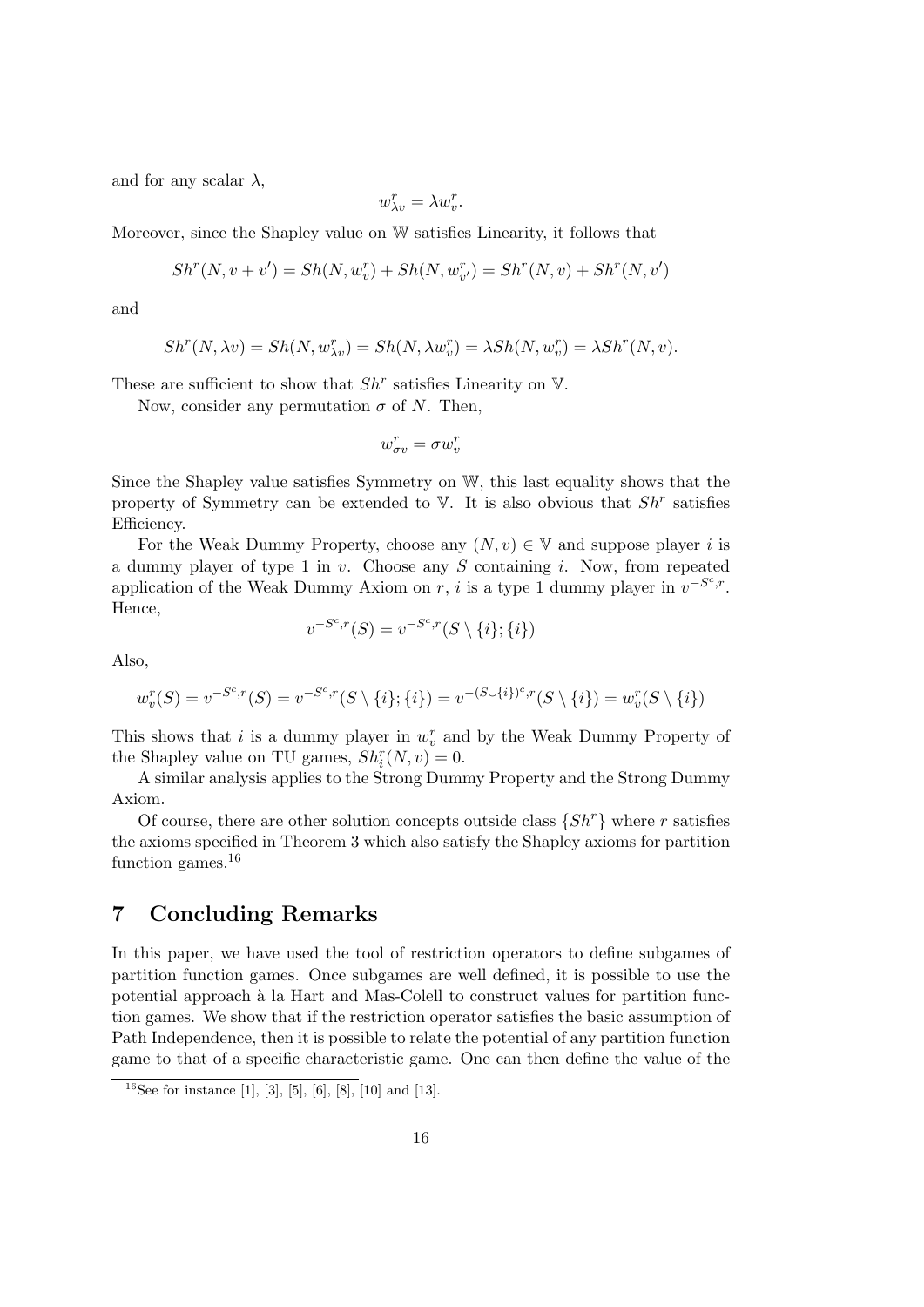partition function game to coincide with the Shapley value of the derived characteristic function game. We also show that a large class of such values are characterised by a natural extension of the reduced game consistency property of Hart and and Mas-Colell and standardness. Finally, we adopt an axiomatic approach to narrow down the class of permissible restriction operators. In this characterisation we use Path Independence, Scale Invariance and the Weak Dummy Axiom. The last two properties are parallel to the corresponding properties used by Shapley's [15] classic characterisation.

We show that only a strong version of the Dummy player axiom yields a unique value. This is in common with several recent contributions which possess the same characteristic. That is, these papers also show that a large class of values satisfies a set of basic axioms, and that a unique value is generated only if an additional axiom is added to the basic set.

For instance, Macho-Stadler et al. [8] follow a two-stage procedure which they call the "average approach". The average approach too generates a characteristic function game from the partition function game by specifying that the worth of each coalition  $S$  is the weighted average of the worths of embedded coalitions  $(S; \pi)$  where  $\pi$  is some partition of the complementary coalition. The Symmetry and Dummy axioms of Shapley impose some restrictions on the permissible sets of weights. However, these permissible weights yield a large class of weighting schemes and hence in a class of Shapley values. An additional axiom is then used to single out a specific set of weights - this obviously yields a unique characteristic function game for each partition function game. Furthermore, the value characterized by Albizuri, Arin and Rubio [1] belongs to the values proposed by Macho-Stadler et al. [8] - it is identical with the Shapley value associated with the simple average operator.

De Clippel and Serrano [5] follow Young's [19] approach for characteristic function games. In particular, their basic axiom requires that if between two partition function games  $v$  and  $v'$ , player i's marginal contributions vector to every embdedded coalition is higher in  $v$  than in  $v'$ , then player is value in  $v$  should also be at least as high in v. However, this *marginality principle* too does not have enough bite to single out a unique value. De Clippel and Serrano then define player i's intrinsic marginal contribution to an embedded coalition  $(S; \pi)$  to be the difference to S created if i leaves S and remains alone instead of joining any element of the partition  $\pi$ . They then show that only the *triv*-Shapley value satisfies the stronger marginality principle.<sup>1718</sup>

Our approach includes all these extensions of the Shapley value from characteristic function games to games in partition functions form. As our examples in Section 3.3 show, the r-Shapley values allow for taking simple or weighted averages, capturing pessimistic or optimistic expectations and the triv-Shapley value. Theorem 3 even characterises the restriction operators which are a linear combination of the

<sup>&</sup>lt;sup>17</sup>Fujinaki [6] is a variant of this marginality approach in that he uses different exogenous weighting schemes to aggregate the different possibilities when a player  $i$  leaves a coalition.

<sup>&</sup>lt;sup>18</sup>Pham Do and Norde [13] also characterize the *triv*-Shapley value using the Strong Dummy Property for values.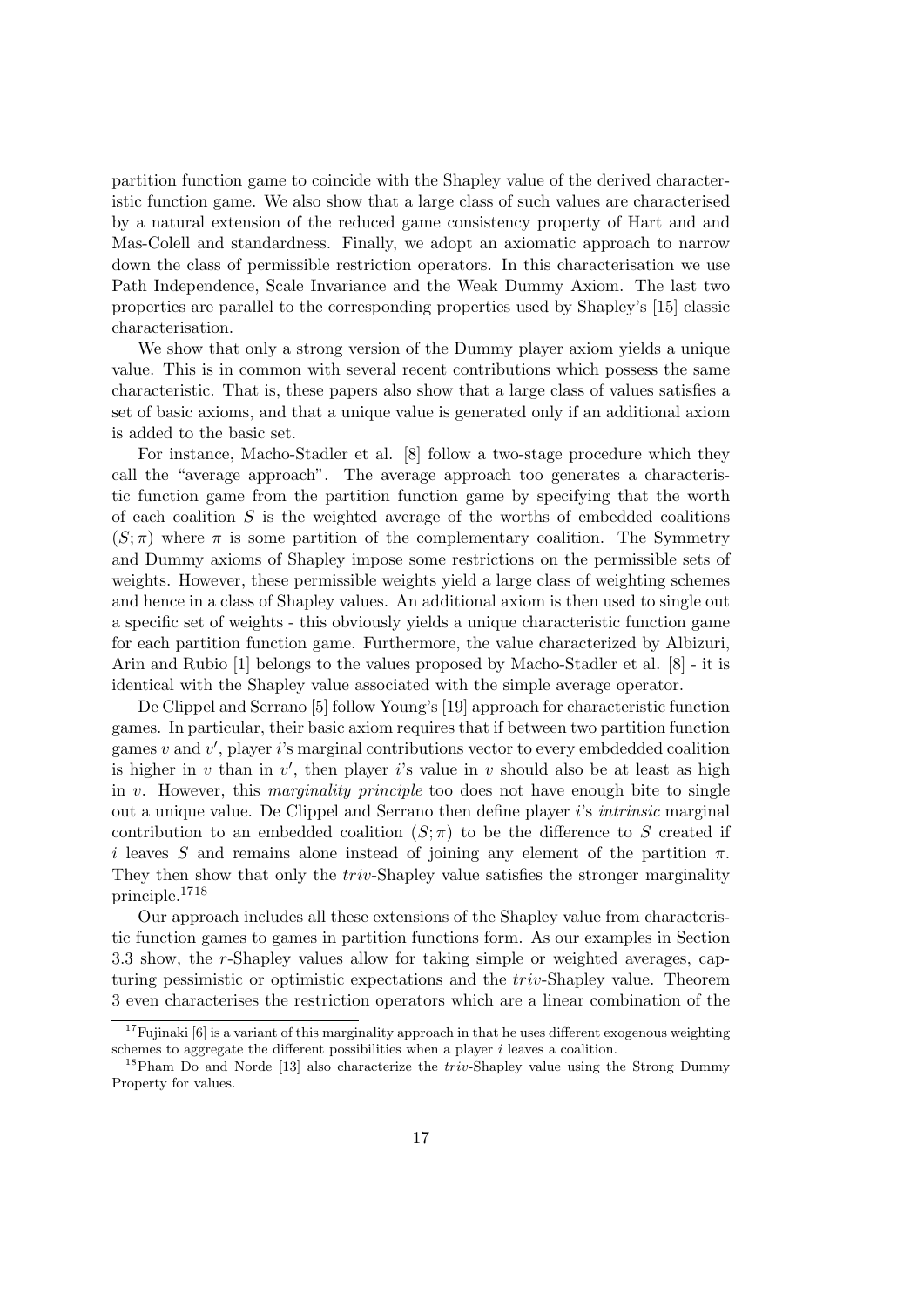simple average approach and the triv-Shapley value. This captures simultaneously the two ideas of the simple average approach and of any agent remaining alone once he leaves a coalition.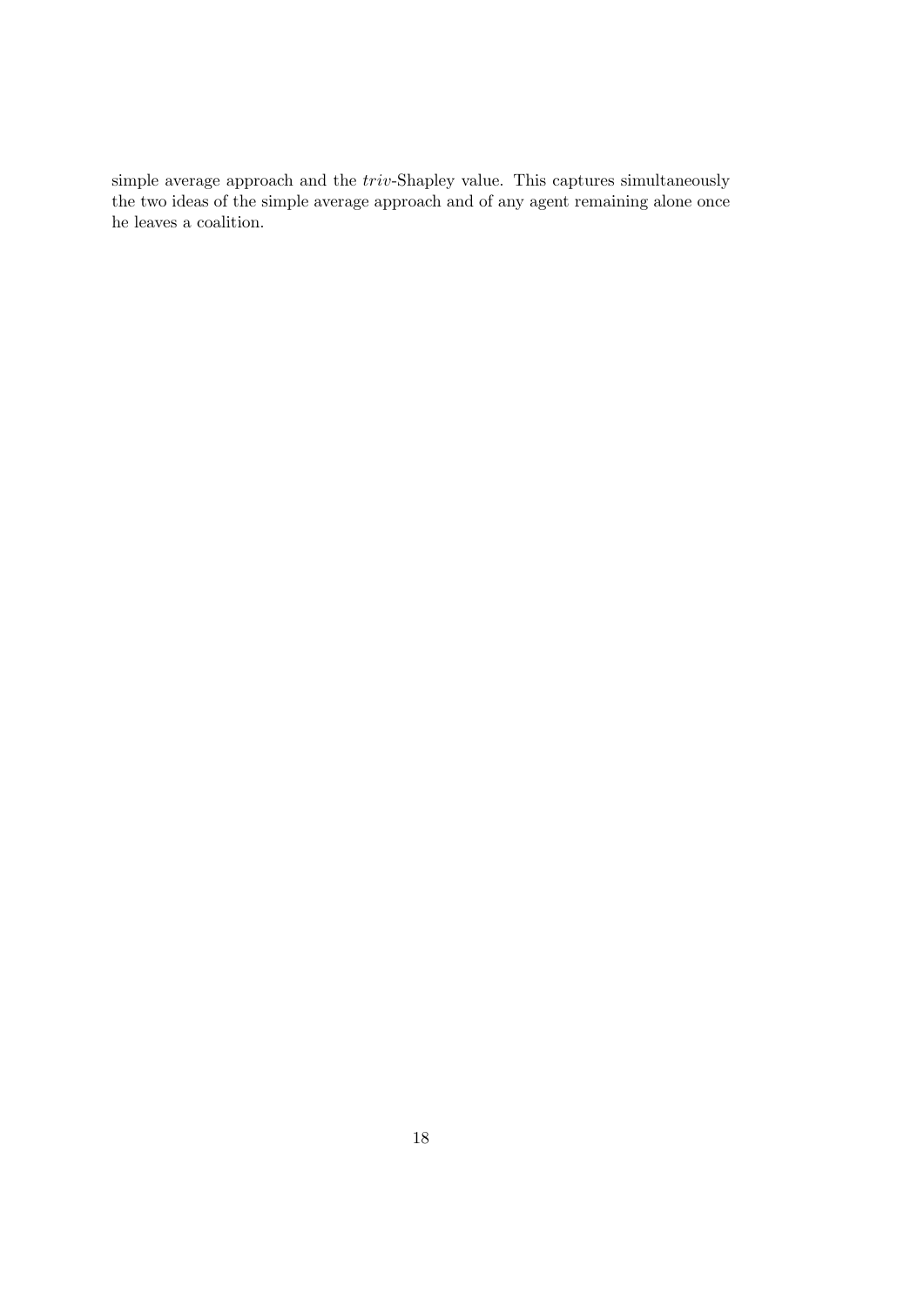## **REFERENCES**

- 1. Albizuri,M.J., J.Arin and J.Rubio (2005), "An Axiom System for a value for games in partition function form", International Game Theory Review, 7, 63-73.
- 2. Aumann, R.J. and M.Maschler (1985), "Game-Theoretic Analysis of a Bankruptcy problem from the Talmud", Journal of Economic Theory, 36, 195- 213.
- 3. Bolger, E.M. (1989), "A Set of Axioms for a Value for Partition Function Games", International Journal of Game Theory, 38, 37-44.
- 4. Davis, M. and M.Maschler (1965), "The Kernel of a Cooperative Game", Naval Research Logistics Quarterly, 12, 223-259.
- 5. de Clippel, G. and R.Serrano (2007), "Marginal Contributions and Externalities in the Value", mimeo., Brown University.
- 6. Fujinaka, Y. (2004), "On the marginality principle in partition function games", mimeo., Graduate School of Economics, Kobe University.
- 7. Hart,S. and A.Mas-Colell (1989), "Potential, Value and Consistency", Econometrica, 57, 589-614.
- 8. Macho-Stadler, I., D.Perez-Castrillo and D.Wettstein (2007), "Sharing the surplus: An extension of the Shapley Value for environments with externalities", Journal of Economic Theory, 135, 339-356.
- 9. Moulin, H. (1985), "The Separability Axiom and Equal-Sharing Methods", Journal of Economic Theory, 36, 120-148.
- 10. Myerson R. (1977), "Values of Games in Partition Function Form", International Journal of Game Theory, 6, 23-31.
- 11. Peleg, B. (1985), "An Axiomatization of the Core of Cooperative Games without Side Payments", Journal of Mathematical Economics, 14, 203-214.
- 12. Peleg, B. (1986), "An Axiomatization of the Core of Cooperative Games without Side Payments", *International Journal of Game Theory* 15, 187-200.
- 13. PHAM DO, K.H.AND H.NORDE (2007), "The Shapley value for partition function form games", International Game Theory Review, 9, 353-360.
- 14. Ray, D. (2007), A Game-theoretic Perspective on Coalition Formation, Oxford University Press, Oxford.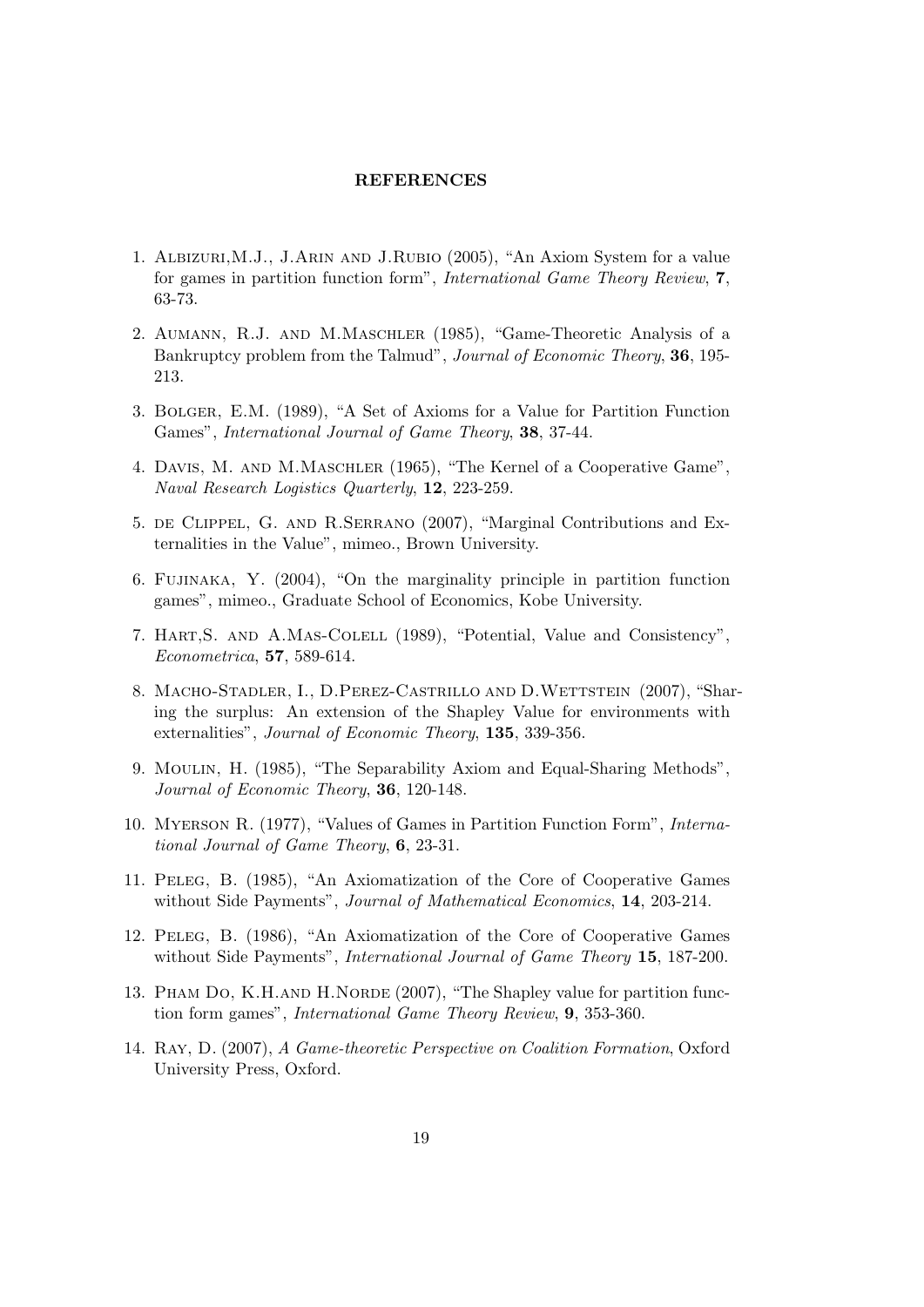- 15. Shapley, L.S. (1953), "A value for n-person games", in A.W.Tucker and R.D.Luce (editors) Contributions to the Theory of Games II, Princeton University Press, 307-317.
- 16. Sobolev A.I. (1975), "The Characterization of Optimality Principles in Cooperative Games by Functional Equations", in N.N. Vorobev (edited) Mathematical Methods in Social Sciences, 94-151, Vilnius,
- 17. Thomson, W. (1984), "Monotonicity, Stability and Egalitarianism", Mathematical Social Sciences, 8, 15-28.
- 18. Thrall, R.M. and W.F.Lucas (1963), "n-Person Games in Partition Function Form", Naval Research Logistics Quarterly, 10, 281-298.
- 19. Young, H.P. (1985), "Monotonic Solutions of Cooperative Games", International Journal of Game Theory 14, 65-72.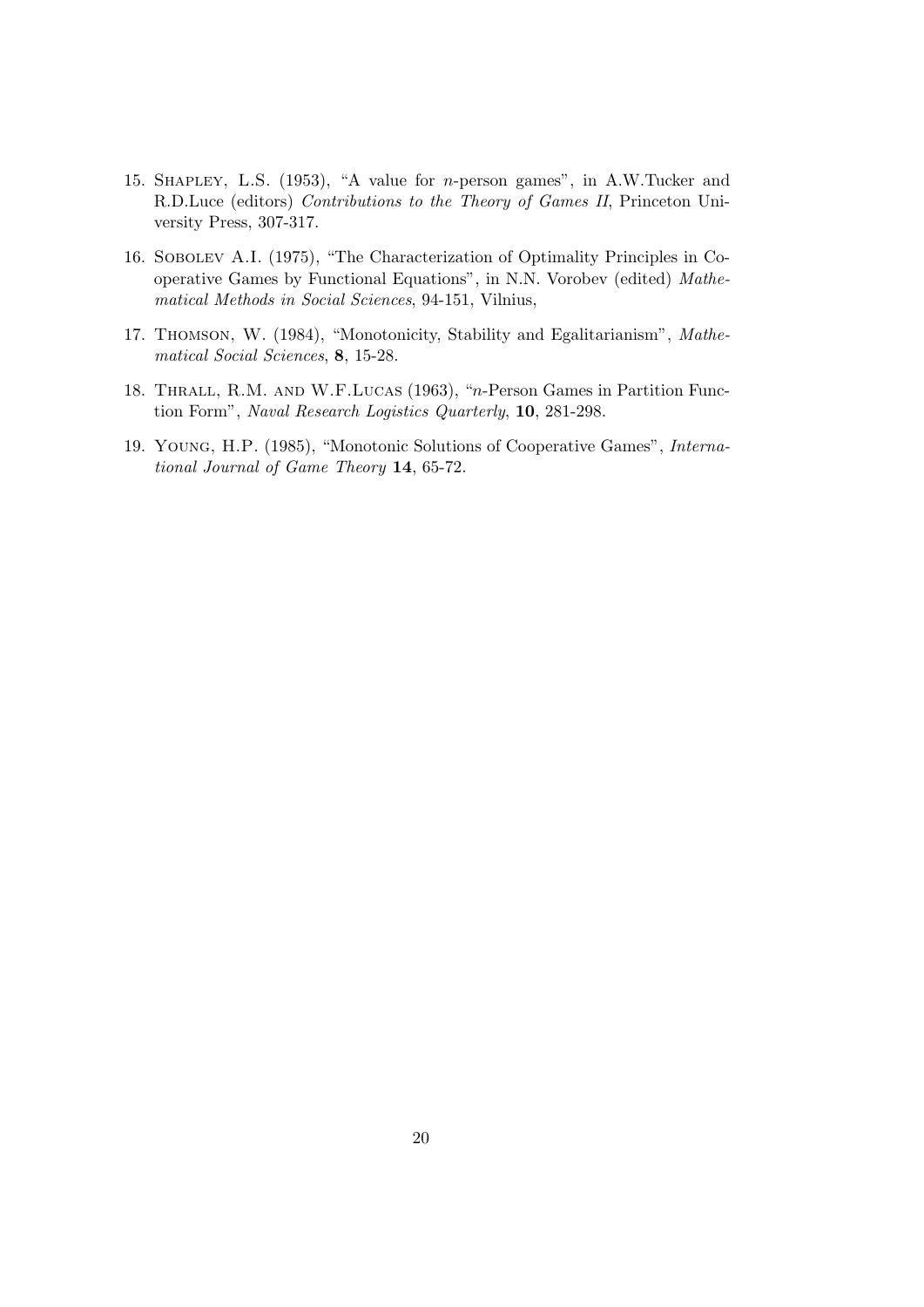## APPENDIX

In the Appendix we often use the following (simplified) notation. Whenever there is no scope for confusion, we will write a set  $S = \{i, j, k\}$  as ijk, etc. For any set S and  $i \in S^c$ , we write  $S + i$  to denote the set  $S \cup \{i\}$ , and  $S - i$  to denote the set  $S - \{i\}$ . Similarly,  $S + ij$  denotes the set  $S \cup \{i, j\}$ . We will also write a partition  $\{\{ij\}, \{kl\}\}\$ as  $\{ij, kl\}$ , etc. That is elements in a partition will be separated by a "comma".

#### Proof of Theorem 1:

We only need to prove (i) since (ii) is an immediate consequence of (i) and Theorem 1 of Hart and Mas-Colell (1989). We prove (i) by induction on  $|N|$ .

If  $|N| = 1$ , say  $N = \{i\}$ , then by definition of  $w_v^r$ ,  $w_v^r(i) = v(i)$ . Hence, (i) is true for one person games since by definition of  $w_v^r$ ,  $P(i, w_v^r) = w_v^r(i) = v(i)$ . Also,  $P^{r}(i, v) = v(i)$  from the definition of a potential.

Let  $N$  be a player set and suppose by induction that (i) is true for all player sets containing fewer than |N| players. Let  $i \in N$ . We first show that for all  $S \subseteq N - i$ 

$$
w_v^r(S) = w_{v^{-i,r}}^r(S).
$$
\n(2)

where of course  $v^{-i,r}$  is the partition function induced by r on player set  $N-i$ . Note that from Path Independence,

$$
v^{-S^c} = (v^{-i})^{-(S^c - i)}
$$
\n(3)

where we have dropped reference to the restriction operator for notational simplicity. Hence, for all  $S \subseteq N - i$ , we have

$$
w_v^r(S) = v^{-S^c}(S) = (v^{-i})^{-(S^c - i)}(S) = w_{v^{-i},r}^r(S)
$$

where the first and the third equality follow from the definition of  $w$ , and the second equality follows from (3). Hence, (2) is true.

Let  $w_v^r|_{N-i}$  denote the subgame of  $w_v^r$  on the player set  $N-i$ . Now we obtain

$$
P^{r}(N, v) = \frac{v(N)}{|N|} + \sum_{i \in N} P^{r}(N - i, v^{-i,r})
$$
  
= 
$$
\frac{w_{v}^{r}(N)}{|N|} + \sum_{i \in N} P(N - i, w_{v^{-i,r}}^{r})
$$
  
= 
$$
\frac{w_{v}^{r}(N)}{|N|} + \sum_{i \in N} P(N - i, w_{v}^{r}|_{N-i}))
$$
  
= 
$$
P(N, w_{v}^{r})
$$

where the first equality follows from the definition of an  $r$ -potential, the second from our induction hypothesis that (i) is true for all player sets containing fewer than  $|N|$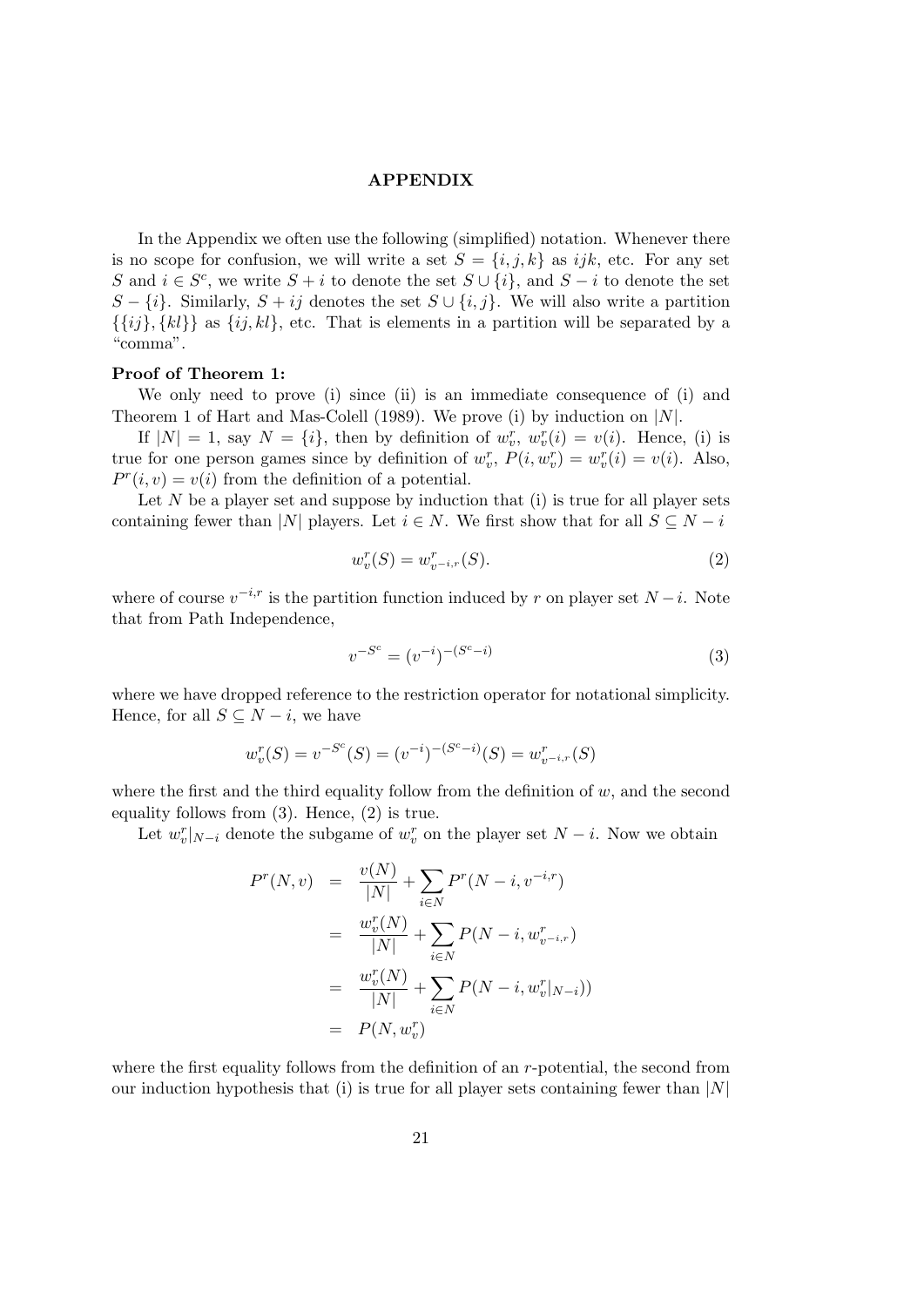players, the third from (2), and the fourth from the definition of the characteristic function potential.

Before proving Theorem 2, we introduce a property which is of instrumental importance for this proof. As we show, this property is satisfied by all of the examples given in the main text.

**Definition 15** A restriction operator r is Regular if for all solutions  $\varphi$ , for all  $(N, v) \in \mathbb{V}$ , and  $S \subset N$ , the reduced game  $v_S^{\varphi, r}$  $S^{{\varphi,r}}$  satisfies the following for all  $R \subseteq S$ 

$$
(v_S^{\varphi,r})^{-S\setminus R,r}(R) = v^{-S\setminus R,r}(R\cup S^c) - \sum_{k\in S^c} \varphi_k(R\cup S^c, v^{-S\setminus R,r})
$$

**Lemma 1** Let  $r$  be a restriction operator satisfying Path Independence. If  $r$  also satisfies Limited Independence and Translation Invariance, then r satisfies Regularity.

**Proof.** Let  $\varphi$  be a solution,  $(N, v) \in \mathbb{V}$ , and  $S \subset N$ . Then the reduced game  $(S, v_S^{\varphi,r}) \in \mathbb{V}$ . Choose any  $R \subseteq S$ . We will prove the result by induction on  $|S \setminus R|$ . In fact, to use induction, we will prove a slightly general result than required for Regularity. This is as follows. Choose any  $R_1 \subseteq R$  and  $\pi(R \setminus R_1)$ . We will show that

$$
(v_S^{\varphi,r})^{-S\setminus R,r}(R_1;\pi(R\setminus R_1))=v^{-S\setminus R,r}(R_1\cup S^c;\pi(R\setminus R_1))-\sum_{k\in S^c}\varphi_k(R_1\cup S^c,v^{-(S\setminus R_1),r})
$$

where  $S^c = N \setminus S$ . Note that Regularity is a special case of the above statement, where  $R = R_1$ .

First, let us prove our claim when  $|S \setminus R| = 1$ . Suppose  $S \setminus R = \{i\}$ . Then,

$$
(v_S^{\varphi,r})^{-i,r}(R_1; \pi(R \setminus R_1))
$$
\n
$$
= r_{i,R_1,\pi(R \setminus R_1)}^S \left( (v_S^{\varphi,r}(R_1; \pi))_{\pi \in \pi^{+i}(R \setminus R_1)} \right)
$$
\n
$$
= r_{i,R_1,\pi(R \setminus R_1)}^S \left( \left( v(R_1 \cup S^c; \pi) - \sum_{k \in S^c} \varphi_k(R_1 \cup S^c, v^{-(S \setminus R_1),r}) \right)_{\pi \in \pi^{+i}(R \setminus R_1)} \right)
$$
\n
$$
= r_{i,R_1,\pi(R \setminus R_1)}^S \left( (v(R_1 \cup S^c; \pi))_{\pi \in \pi^{+i}(R \setminus R_1)} \right) - \sum_{k \in S^c} \varphi_k(R_1 \cup S^c, v^{-(S \setminus R_1),r})
$$
\n
$$
= r_{i,R_1 \cup S^c, \pi(R \setminus R_1)}^N \left( (v(R_1 \cup S^c; \pi))_{\pi \in \pi^{+i}(R \setminus R_1)} \right) - \sum_{k \in S^c} \varphi_k(R_1 \cup S^c, v^{-(S \setminus R_1),r})
$$
\n
$$
= v^{-i,r}(R_1 \cup S^c; \pi(R \setminus R_1)) - \sum_{k \in S^c} \varphi_k(R_1 \cup S^c, v^{-(S \setminus R_1),r})
$$

where the first and the fifth equality use the definition of the restriction operator, the second uses the definition of the reduced game  $v_S^{\varphi,r}$  $S^{^{\varphi,r}}$ , the third and the fourth follow from Translation Invariance and Limited Independence of r respectively.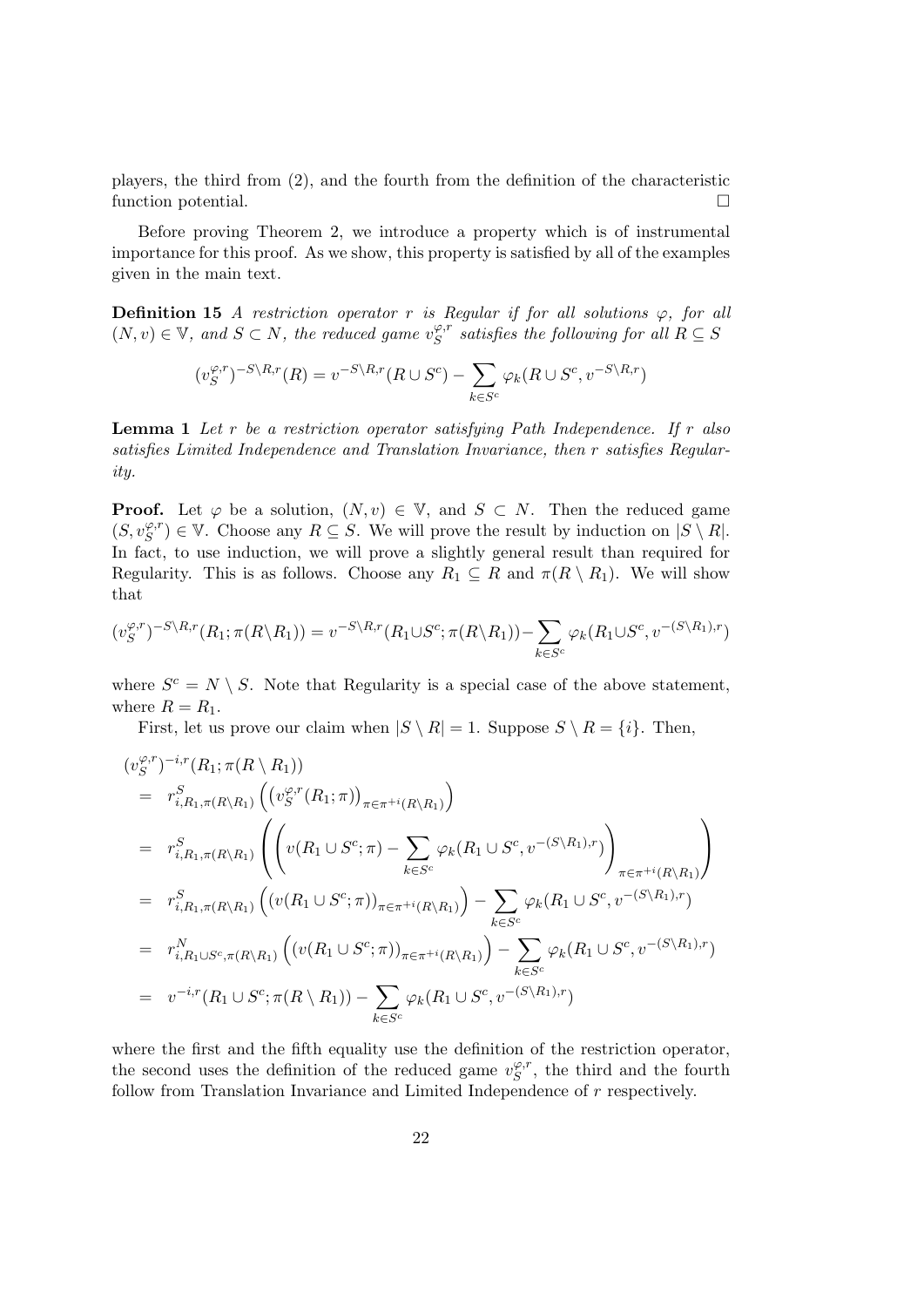Now, suppose that our claim is true for  $|S \setminus R| < m$ . We will show that the same is true when  $|S \setminus R| = m$ . Suppose  $i \in S \setminus R$ . By Path independence,  $(v_S^{\varphi,r})$  $(S^{(S)})^{-S\setminus R,r}$  can be obtained by removing players of  $S\setminus R$  in any sequence. Thus without loss of generality we can remove *i* after everyone else. Hence,  $(v_S^{\varphi,r})$  $(S^{(S,r)}S^{-S\setminus R,r}=$  $((v_S^{\varphi,r})$  $(S^{(S, r)}(S \cup \{i\})), r)$ <sup>-i,r</sup>. For notational convenience, we will denote  $(v_S^{\varphi, r})$  $(S^{(S,\mathcal{T})-(S\setminus(R\cup\{i\})),r})$ as  $\overline{v}$ . Note that  $\overline{v}$  is a game on  $R\cup\{i\}$  and  $S\setminus(R\cup\{i\}) < m$ . Therefore the induction hypothesis is applicable on  $\bar{v}$ . Then

$$
(v_S^{\varphi,r})^{-S\setminus R,r}(R_1; \pi(R\setminus R_1))
$$
  
\n
$$
= (\bar{v})^{-i,r}(R_1; \pi(R\setminus R_1))
$$
  
\n
$$
= r_{i,R_1,\pi(R\setminus R_1)}^{R\cup\{i\}} \left( (\bar{v}(R_1; \pi))_{\pi \in \pi^{+i}(R\setminus R_1)} \right)
$$
  
\n
$$
= r_{i,R_1,\pi(R\setminus R_1)}^{R\cup\{i\}} \left( \left( v^{-(S\setminus (R\cup\{i\})),r}(R_1 \cup S^c; \pi) - \sum_{k \in S^c} \varphi_k(R_1 \cup S^c, v^{-(S\setminus R_1),r}) \right)_{\pi \in \pi^{+i}(R\setminus R_1)} \right)
$$
  
\n
$$
= r_{i,R_1,\pi(R\setminus R_1)}^{R\cup\{i\}} \left( \left( v^{-(S\setminus (R\cup\{i\})),r}(R_1 \cup S^c; \pi) \right)_{\pi \in \pi^{+i}(R\setminus R_1)} \right) - \sum_{k \in S^c} \varphi_k(R_1 \cup S^c, v^{-(S\setminus R_1),r})
$$
  
\n
$$
= r_{i,R_1\cup S^c,\pi(R\setminus R_1)}^{R\cup\{i\} \cup S^c} \left( \left( v^{-(S\setminus (R\cup\{i\})),r}(R_1 \cup S^c; \pi) \right)_{\pi \in \pi^{+i}(R\setminus R_1)} \right) - \sum_{k \in S^c} \varphi_k(R_1 \cup S^c, v^{-(S\setminus R_1),r})
$$
  
\n
$$
= \left( v^{-(S\setminus (R\cup\{i\})),r} \right)^{-i,r}(R_1 \cup S^c; \pi(R\setminus R_1)) - \sum_{k \in S^c} \varphi_k(R_1 \cup S^c, v^{-(S\setminus R_1),r})
$$
  
\n
$$
= v^{-S\setminus R,r}(R_1 \cup S^c; \pi(R\setminus R_1)) - \sum_{k \in S^c} \varphi_k(R_1 \cup S^c, v^{-(S\setminus R_1),r})
$$

where the third equality follows from the induction hypothesis. The rest is exactly the same steps as those in  $|S \setminus R| = 1$ . Hence, r satisfies Regularity.

#### Proof of Theorem 2:

Throughout the proof, fix some restriction operator  $r$  satisfying Path Independence, Limited Independence and Translation Invariance. By Lemma 1, r satisfies Regularity. Since  $r$  is fixed, we omit all reference to  $r$  in the rest of the proof.

We first show that Sh satisfies consistency. Choose any  $(N, v) \in V$ , and  $S \subset N$ . We need to show that for all  $i \in S$ ,

$$
Sh_i(N, v) = Sh_i(S, v_S^{Sh})
$$
 where  $v_S^{Sh}$  is the reduced game on S.

For all  $R \subseteq S$ , and  $\pi \in \Pi_{S \setminus R}$ ,

$$
v_S^{Sh}(R; \pi) = v(R \cup S^c; \pi) - \sum_{k \in S^c} Sh_k(R \cup S^c, v^{-S \setminus R}) \tag{4}
$$

where  $v^{-S\setminus R}$  is the subgame (of v) on the player set  $S^c \cup R$ .

Let  $w, w_S$  and  $w^{-S \setminus R}$  be the characteristic function games associated with  $v, v_S^{Sh}$ and  $v^{-S\setminus R}$  respectively. Let  $(v_S^{Sh})^{-(S\setminus R)}$  denote the subgame of  $v_S^{Sh}$  on the player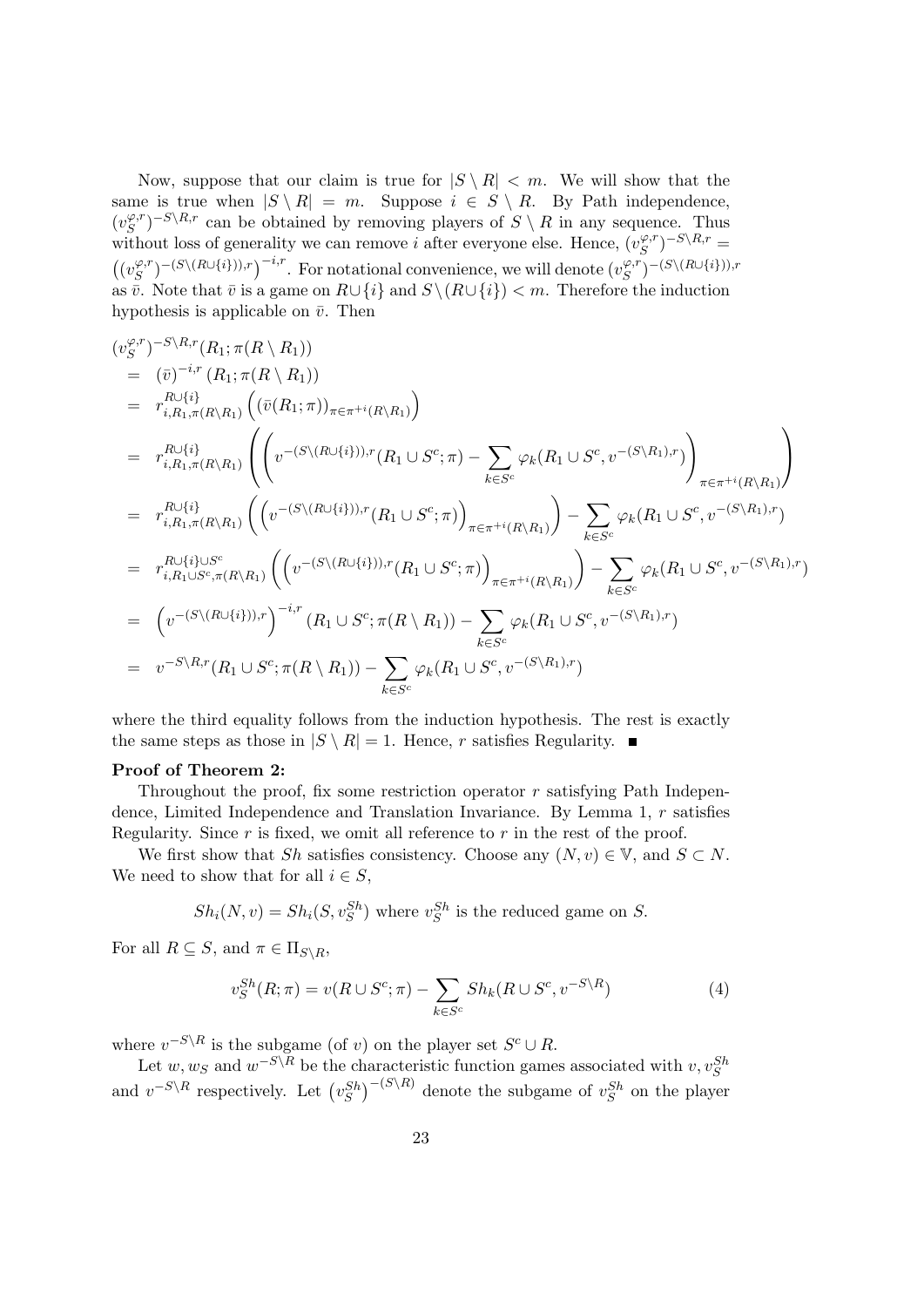set R. Since the restriction operator satisfies Regularity,

$$
\left(v_S^{Sh}\right)^{-(S\setminus R)}(R) = v^{-(S\setminus R)}(R \cup S^c) - \sum_{k \in S^c} Sh_k\left(R \cup S^c, v^{-(S\setminus R)}\right)
$$

Hence,

$$
w_S(R) = (v_S^{Sh})^{-(S \backslash R)}(R)
$$
  
\n
$$
= v^{-(S \backslash R)}(R \cup S^c) - \sum_{k \in S^c} Sh_k(R \cup S^c, v^{-(S \backslash R)})
$$
  
\n
$$
= w(R \cup S^c) - \sum_{k \in S^c} Sh_k(R \cup S^c, w^{-(S \backslash R)})
$$
  
\n
$$
= w(R \cup S^c) - \sum_{k \in S^c} Sh_k(R \cup S^c, w|_{R \cup S^c})
$$
  
\n
$$
= w_S^{Sh}(R).
$$

Therefore for all  $i \in S$ ,

$$
Sh_i\left(S, v_S^{Sh}\right) = Sh_i\left(S, w_S\right) = Sh_i\left(S, w_S^{Sh}\right) = Sh_i\left(N, w\right) = Sh_i\left(N, v\right),
$$

where the third equality follows from consistency of the Shapley value on TU games. That is, Sh satisfies consistency.

It is obvious that Sh satisfies the standard game property. We now prove the converse by showing that there can be only one solution satisfying the standard property on two-person games and r-consistency for any given r.

First, if  $\varphi$  is a solution satisfying these two properties, then  $\varphi$  must be efficient. The proof of this is very similar to that in Hart and Mas-Colell [5].

So, if  $n = 1$ , then  $\varphi_i(i, v) = v(i)$  and so there must be a unique solution. Similarly, the standard property on two-person games ensures that there is a unique solution on all two-person games. Suppose now that there is a unique solution satsifying consistency and the standard property on two-person games on all games  $(N, v) \in V$ when  $|N| < m$ .

Suppose now that  $|N| = m$  and both  $\varphi$  and  $\psi$  are two different solutions satisfying these two properties. Since  $\varphi$  and  $\psi$  are different solutions, and both are efficient, there must exist  $(N, v) \in V$  and  $i, j \in N$  such that  $\varphi_i(N, v) > \psi_i(N, v)$ , while  $\varphi_j(N, v) < \psi_j(N, v)$ . Define  $S = \{i, j\}$ . Now,

$$
v_S^{\varphi}(i) = v(N - j; j) - \sum_{k \neq i, j} \varphi_k(N - j, v^{-j})
$$

$$
v_S^{\psi}(i) = v(N - j; j) - \sum_{k \neq i,j} \psi_k(N - j, v^{-j})
$$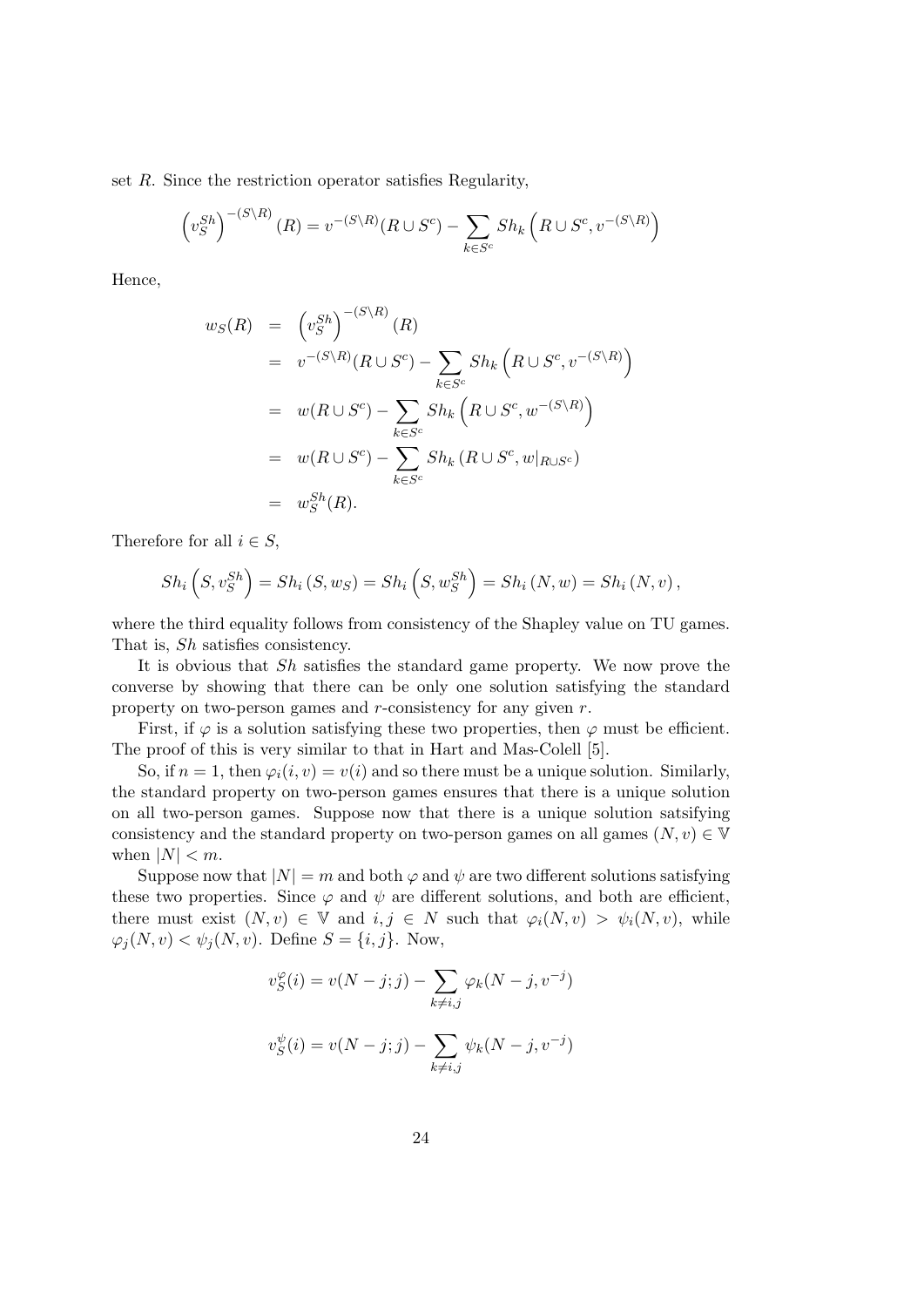From the induction hypothesis,  $\varphi$  and  $\psi$  coincide on  $(N - j, v^{-j})$ . Hence,

$$
\sum_{k \neq i,j} \psi_k(N-j, v^{-j}) = \sum_{k \neq i,j} \varphi_k(N-j, v^{-j})
$$

This implies that

$$
v_S^{\varphi}(i) = v_S^{\psi}(i)
$$

Similarly,

$$
v_S^{\varphi}(j) = v_S^{\psi}(j)
$$

Then, from consistency,

$$
\varphi_i(S, v_S^{\varphi}) = \varphi_i(N, v) > \psi_i(N, v) = \psi_i(S, v_S^{\psi})
$$

So,  $\varphi_j(S, v_S^{\varphi}) \ge \psi_j(S, v_S^{\psi})$ . This contradicts the assumption that  $\varphi_j(N, v) < \psi_j(N, v)$ .

## Proof of Corollary 1:

We show that the max operator satisfies Path Independence and Translation Invariance. Again, we omit any explicit reference to the operator in order to simplify the notation.

Fix any game  $(N, v)$ .

To check that the max operator satisfies Path Independence, choose any  $i, j \in N$ , and  $S \subset N - ij$ . Let  $\pi \equiv \{T_1, \ldots, T_K\}$  be any partition of  $(S + ij)^c$ . Let  $\Pi'$  denote the set of partitions of  $S<sup>c</sup>$  satisfying

$$
\Pi' = \{ \pi' \in \Pi_{S^c} | T' \in \pi' \to T_k \subset T' \cup \{i, j\} \text{ for some } k = 1, \dots K \}
$$

That is,  $\Pi'$  is the set of partitions of  $S^c$  where each of i and j can join any of the elements of  $\pi$ , or remain single or form the set  $\{i, j\}$ . Then,

$$
v^{-ij}(S; \pi) = \max_{\pi' \in \Pi'} [v(S; \pi')] = v^{-ji}(S; \pi)
$$

This shows that the max operator satisfies Path Independence.

To check that max satisfies Translation Invariance, let  $x_1, \ldots, x_k$  and c be any real numbers. Then,

$$
\max_{l=1,\dots,k} [x_l - c] = \max_{l=1,\dots,k} [x_l] - c.
$$

This shows that max satisfies Translation Invariance.

It is easy to see that the max operator satisfies Limited Independence.

#### Proof of Corollary 2:

We show that the trivial operator satisfies Path Independence. It is straightforward to verify that it satisfies Limited Independence and Translation Invariance. Again, we omit any explicit reference to the operator in order to simplify the notation.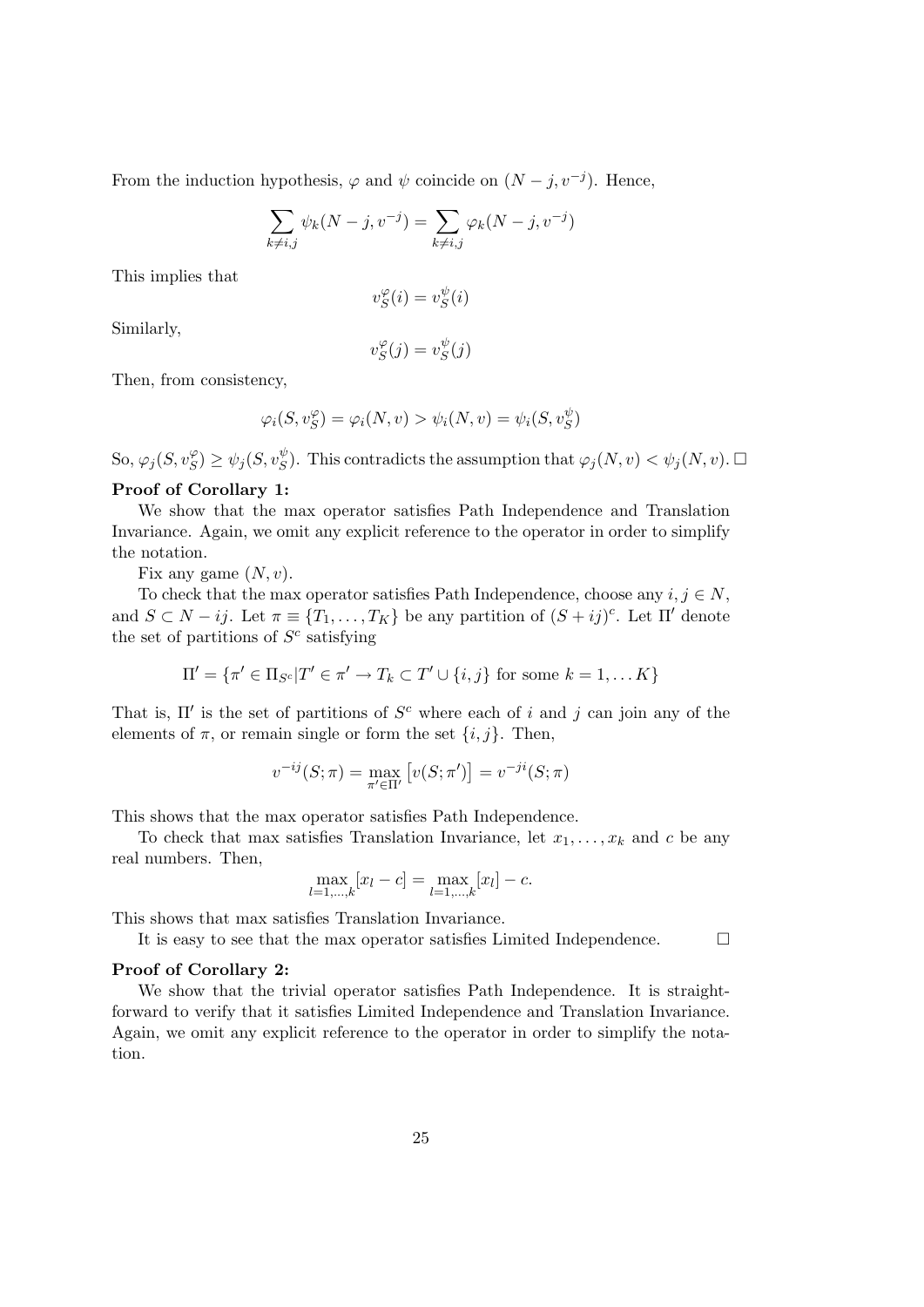Fix any game  $(N, v)$ . To check that the trivial operator satisfies Path Independence, choose any  $i, j \in N$ , and  $S \subset N - ij$ . Let  $\pi$  be any partition of  $(S + ij)^c$ . Then,

$$
v^{-ij}(S; \pi) = v(S; \pi \cup \{i\} \cup \{j\}) = v^{-ji}(S; \pi)
$$

This shows that the trivial operator satisfies Path Independence. It is straightforward that the trivial operator satisfies Translation Invariance and Limited Independence.  $\Box$ 

#### Proof of Corollary 3:

We first show that  $r_{\alpha}$  satisfies Path Independence. Pick any game  $(N, v) \in V$ . Choose any  $i, j \in N$ ,  $S \subset N - ij$ , and  $T = N - (S + ij)$ . Let  $\pi \in \Pi_T$  be such that  $\pi \equiv \{T_1, \ldots, T_K\}.$  We want to show that

$$
v^{-ij}(S;\pi) = v^{-ji}(S;\pi)
$$

Indeed,

$$
v^{-ij}(S;\pi) = \sum_{\pi' \in \pi^{+j}(\pi)} \alpha(S;\pi')v^{-i}(S,\pi')
$$
  
= 
$$
\sum_{\pi' \in \pi^{+j}(\pi)} \alpha(S;\pi') \left[ \sum_{\pi'' \in \pi^{+i}(\pi')} \alpha(S;\pi'')v(S:\pi'') \right]
$$

for some symmetric weight vector  $\alpha$ . Similarly,

$$
v^{-ji}(S;\pi) = \sum_{\pi' \in \pi^{+i}(\pi)} \alpha(S;\pi') \left[ \sum_{\pi'' \in \pi^{+j}(\pi')} \alpha(S;\pi'')v(S:\pi'') \right]
$$

Since  $\alpha$  is symmetric, for each  $T_k \in \pi$ ,  $\alpha(S; (\pi - T_k) \cup (T_k + i)) = \alpha(S; (\pi - T_k) \cup$  $(T_k + j)$ ). Also, letting  $\pi^1 \equiv (\pi - (T_k \cup T_l) \cup \{T_k + i, T_l + j\})$ , and  $\pi^2 \equiv (\pi - (T_k \cup T_l) \cup T_l)$  $T_l$ )  $\cup$   $\{T_k + j, T_l + i\}$ , we have  $\alpha(S; \pi^1) = \alpha(S; \pi^2)$ . This is sufficient to show that  $r_{\alpha}$  satisfies Path Independence.

Since the weight  $\alpha(S;\pi)$  depends only on the size distribution of  $\pi$ , it is straightforward to check that  $r_{\alpha}$  satisfies Limited Independence. Similarly, Translation Invariance also follows trivially.

## Proof of Corollary 4:

Let  $\mathbb P$  be a partition of the universal set N. By Theorem 2 and its proof it suffices to show that  $r_{\mathbb{P}}$  satisfies both Path Independence and Regularity. Again, we omit any explicit reference to the operator in order to simplify the notation.

Fix any game  $(N, v)$ . To check that the P-coordinate operator satisfies Path Independence, choose any  $i, j \in N$ , and  $S \subset N - ij$ . Let  $\pi$  be any partition of  $(S + ij)^c$ . Now if  $(S + ij)^c \cap \mathbb{P} \neq \pi$ , then  $v^{-ij}(S;\pi) = 0 = v^{-ji}(S;\pi)$ ; and if  $(S+ij)^c \cap \mathbb{P} = \pi$ , then  $v^{-ij}(S;\pi) = v(S;S^c \cap \mathbb{P}) = v^{-ji}(S;\pi)$ . This shows that the P-coordinate operator satisfies Path Independence.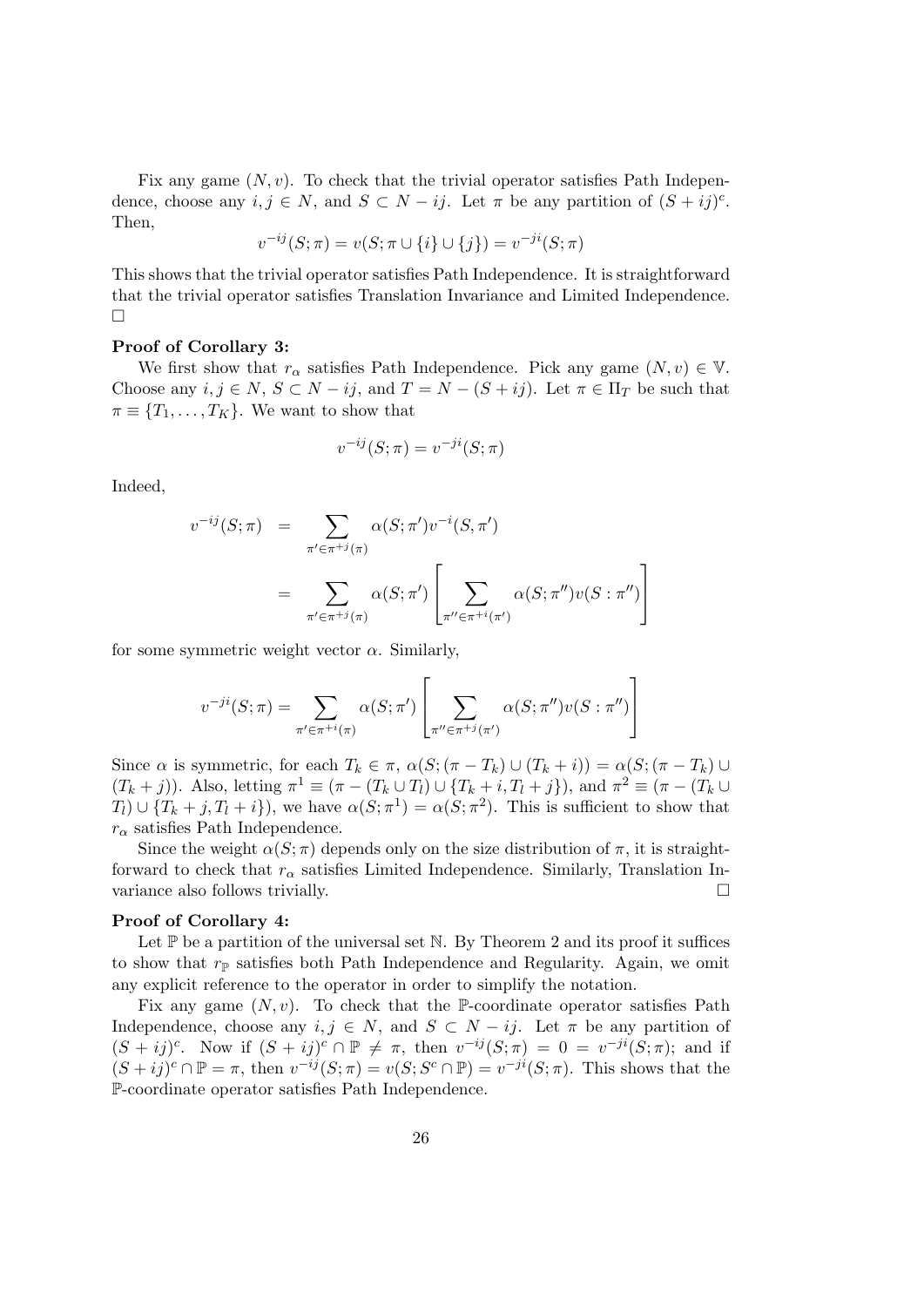In order to check Regularity, let  $\varphi$  be a value,  $(N, v) \in \mathbb{V}$  and  $S \subset N$ . For all  $R \subseteq S$ , we have by definition of  $r_{\mathbb{P}}$ 

$$
(v_S^{\varphi})^{-S \backslash R}(R) = v_S^{\varphi}(R; (S \backslash R) \cap \mathbb{P})
$$
  
=  $v(R \cup S^c; (S \backslash R) \cap \mathbb{P}) - \sum_{k \in S^c} \varphi_k(R \cup S^c, v^{-S \backslash R})$   
=  $v^{-S \backslash R}(R \cup S^c) - \sum_{k \in S^c} \varphi_k(R \cup S^c, v^{-S \backslash R}),$ 

which is the desired conclusion.  $\Box$ 

The following lemmata are important for the proof of Theorem 3. Lemma 2 simply says that for any subgame, the function associating the worth of any coalition S and a partition of its complement is identical with the one from where any member of the partition all players except one are removed and all removed players join the coalition. In other words, these functions are identical if in the subgame the partition contains the same number of elements (and the same players left the original game). The proof uses the Weak Dummy Axiom.

Lemma 2 Let r be a restriction operator satisfying Path Independence and the Weak Dummy Axiom. Suppose  $N \subseteq \mathbb{N}$  and  $i \in N$ . Choose any  $S \subseteq (N - i)$  and any partition  $\pi((S + i)^c) = \{S_1, \ldots, S_K\}$ . For any choice of  $j_k \in S_k, k = 1, \ldots K$ , define  $N' = \bigcup_{k=1}^{K} (S_k - j_k)$ . Then  $r_{i, S, \pi((S+i)^c)}^N = r_{i, S \cup N', \pi^t(\{j_1, ..., j_K\})}^N$ .

**Proof.** Consider a game  $(N, v)$ .

$$
v^{-i}(S; \pi((S+i)^c)) = r_{i, S, \pi((S+i)^c)}^N(\{x_{ik}\}_{k=1}^K, x_0)
$$
  

$$
v^{-i}(S \cup N'; \pi^t(\{j_1, j_2, \dots, j_K\})) = r_{i, S \cup N', \pi^t(\{j_1, \dots, j_K\})}^N(\{z_{ik}\}_{k=1}^K, z_0)
$$

where for each  $k = 1, \ldots K$ ,

- (i)  $x_{ik} = v(S; \{S_1, \ldots, S_{k-1}, S_k + i, S_{k+1}, \ldots, S_K\})$
- $(ii)$   $z_{ik} = v(S \cup N'; \{\{j_1\}, \ldots, \{j_{k-1}\}, \{j_k, i\}, j_{k+1}, \ldots, \{j_K\}\})$
- (iii)  $x_0 = v(S; \{S_1, S_2, \ldots, S_K, \{i\}\})$
- $(iv)$   $z_0 = v(S \cup N'; \pi^t(\{j_1, \ldots, j_K, i\}))$

Let us choose all the members of  $N'$  to be dummy players of type 1 in  $(N, v)$ . By the Weak Dummy Axiom, members of  $N'$  remain dummy players of type 1 in  $v^{-i}$ . Hence,  $v^{-i}(S; \pi((S+i)^c)) = v^{-i}(S \cup N'; \pi^t(\{j_1, \ldots, j_K\})).$ 

Moreover, for all  $k = 1, \dots K$ ,

$$
z_{ik} = v(S \cup N'; \{\{j_1\}, \dots, \{j_{k-1}\}, \{j_k, i\}, \{j_{k+1}\}, \dots, \{j_K\}\}).
$$
  
=  $v(S; \{S_1, \dots, S_{k-1}, S_k + i, S_{k+1}, \dots, S_K\})$   
=  $x_{ik}$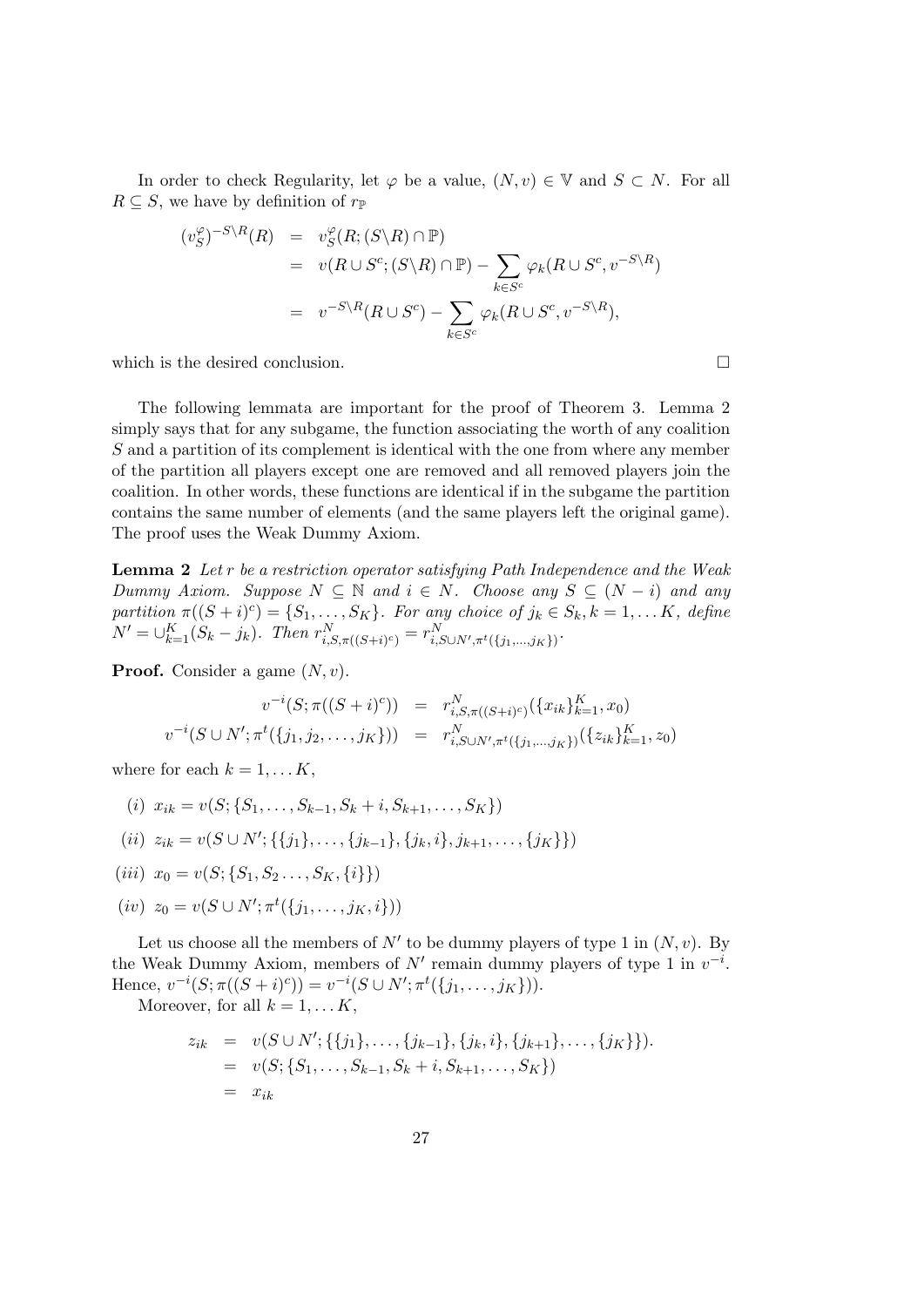and  $z_0 = v(S \cup N'; \pi^t(\{j_1, \ldots, j_K, i\})) = v(S; \{S_1, S_2, \ldots, S_K, \{i\}) = x_0.$ 

Note that this choice of dummy players does not impose any restrictions on the vector  $({z_{ik}}_{k=1}^K, z_0)$  and hence on  $({x_{ik}}_{k=1}^K, x_0)$ . Therefore for any  $({x_{ik}}_{k=1}^K, x_0)$ ,

$$
r_{i,S\cup N',\pi^t(\{j_1,\ldots,j_K\})}^N(\{z_{ik}\}_{k=1}^K, z_0) = r_{i,S\cup N',\pi^t(\{j_1,\ldots,j_K\})}^N(\{x_{ik}\}_{k=1}^K, x_0) = r_{i,S,\pi((S+i)^c)}^N(\{x_{ik}\}_{k=1}^K, x_0)
$$
  
Hence, 
$$
r_{i,S,\pi((S+i)^c)}^N = r_{i,S\cup N',\pi^t(\{j_1,\ldots,j_K\})}^N.
$$

Lemma 3 Let r be a restriction operator satisfying Weak Dummy Axiom. Consider a game  $(N, v)$ . Suppose  $i, j \in N$  and  $S \subseteq N \setminus \{ij\}$ . For all  $\pi \in (\pi^t)^{+i}((S + ij)^c)$ , denote  $v'(S+j;\pi) = v(S;\pi'$  where  $\pi' = \pi + j$ . If  $v(S;\pi^t(S^c)) = v(S;ij,\pi^t((S + ij)^c))$  $then \ r_{i,S,\pi((S\cup\{i\})^c)}^N((v(S;\pi))_{\pi \in \pi^{+i}((S\cup\{i\})^c)})=r_{i,S+j,\pi^t((S+ij)^c)}^N((v'(S+j;\pi))_{\pi \in \pi^{+i}((S+ij)^c)}).$ 

**Proof.** Let us choose j to be a type 1 dummy player in  $(N, v)$ . By Weak Dummy Axiom, j is also a type 1 dummy player in  $(N, v^{-i})$ , which implies  $v^{-i}(S; \pi^t((S +$  $(i)^c$ ) =  $v^{-i}(S + j; \pi^t((S + ij)^c))$ . Thus

$$
r_{i,S,\pi^t((S+i)^c)}^N((v(S;\pi))_{\pi \in (\pi^t)^{+i}((S \cup \{i\})^c)}) = r_{i,S+j,\pi^t((S+i j)^c)}^N((v(S+j;\pi))_{\pi \in (\pi^t)^{+i}((S+i j)^c)})
$$

Our choice of j as a type 1 dummy player in v imposes only one restriction on the variables of  $r_{i,S,\pi^t((S+i)^c)}^N$ , which is  $v(S;\pi^t(S^c)) = v(S;ij,\pi^t((S+i j)^c))$ . It does not impose any restriction on the remaining variables. However, our choice also guarantees that for all  $\pi \in (\pi^t)^{+i}((S+i j)^c), v(S+j;\pi) = v(S;\pi').$  Hence the result follows.  $\blacksquare$ 

We now show that Scale Invariance and Sign Independence imply a stronger form of Scale Invariance.

**Definition 16** A restriction operator satisfies Scale Invariance<sup>\*</sup> if if for all  $(N, v), (N, v') \in$  $\mathbb{V},$  if  $v = a + bv'$  for some a, b then for all  $i \in N, v^{-i} = a + bv'^{-i}$ .

That is,unlike Scale Invariance, the antecedent of Scale Invariance\* does not impose the requirement that  $b > 0$ .

Lemma 4 If a restriction operator r satisfies Scale Invariance and Sign Independence, then it satisfies Scale Invariance<sup>\*</sup>.

**Proof.** Consider games  $(N, v), (N, \bar{v})$ , where  $v, \bar{v}$  are such that  $v = -b\bar{v}$ , where  $b > 0$ . For any  $S \subseteq N$ , let

$$
a_S = \min_{\pi \in \Pi_{S^c}} v(S; \pi)
$$

and

$$
a = \min_{S \subseteq N} a_S
$$

Then,  $-a + v \geq 0$ . By Scale Invariance, for all  $i \in N$ ,  $(-a + v)^{-i} = -a + v^{-i}$ .

From Sign Independence,  $(a - v)^{-i} = a - v^{-i}$ . Also  $a - v = a + b\overline{v}$  and by Scale Invariance,  $(a + b\overline{v})^{-i} = a + b\overline{v}^{-i}$ .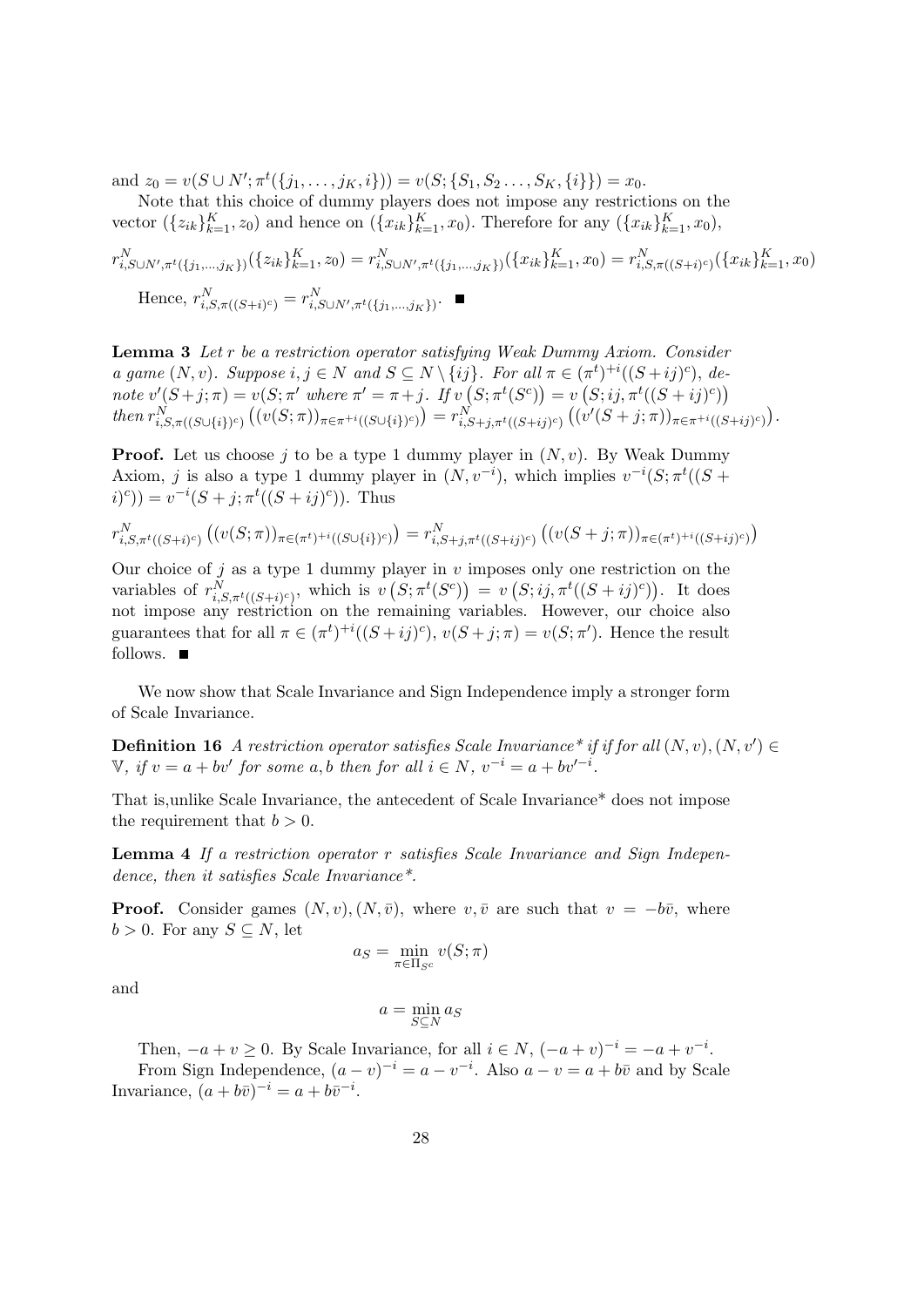Now we must have  $-v^{-i} = b\overline{v}^{-i}$ . So, Scale Invariance<sup>\*</sup> is satisfied.

The next lemma shows that the removal of a type 1 dummy player from a game does not affect the other players.

Lemma 5 Let r be a restriction operator satisfying Scale Invariance\*. Consider a game  $(N, v)$  where i is a type 1 dummy player. Choose any  $S \subseteq N - i$  and a partition  $\pi(N - (S + i))$ . Then  $v^{-i}(S; \pi(N - (S + i))) = v(S + i, \pi(N - (S + i))).$ 

**Proof.** Since i is a type 1 dummy player, we have  $v(S; \pi) = v(S + i; \pi(N - (S + i)))$ for all  $\pi \in \pi^{+i}(N-(S+i))$ . Thus

$$
v^{-i}(S; \pi(N - (S + i))) = r_{i, S, \pi(N - (S + i))}^N ((v(S; \pi))_{\pi \in \pi^{+i}(N - (S + i))})
$$
  
= 
$$
r_{i, S, \pi(N - (S + i))}^N ((v(S + i; \pi(N - (S + i)))_{\pi \in \pi^{+i}(N - (S + i))})
$$
  
= 
$$
v(S + i; \pi(N - (S + i)))
$$

where the last equality is a consequence of Scale Invariance<sup>\*</sup>.

We use Lemma 5 to prove that Limited Independence is implied by Path Independence, Scale Invariance\* and the Weak Dummy Axiom. We will use limited Independence in the proof of Theorem 3.

Lemma 6 Let r be a restriction operator satisfying Path Independence, Scale Invariance\* and the Weak Dummy Axiom. Then, r satisfies Limited Independence.

**Proof.** Let  $R = N_2 - N_1$ . Let us choose a game  $(N_2, v)$  in which R is the set of type 1 dummy players. Note that  $v^{-R}$  is a game on  $N_1$ . Take any  $S \subseteq (N_1 - i)$  and any partition  $\pi(T)$ , where  $T = N_1 - (S + i)$ . Now consider the subgame of v on  $(N_2 - i)$ , generated by r. By repeated use of Lemma 5 and Weak Dummy Axiom, we get

$$
v^{-i}(S+R; \pi(T)) = r_{i, S+R, \pi(T)}^{N_2} \left( (v(S+R; \pi))_{\pi \in \pi^{+i}(T)} \right) = r_{i, S+R, \pi(T)}^{N_2} \left( (v^{-R}(S; \pi))_{\pi \in \pi^{+i}(T)} \right)
$$
\n(5)

Moreover, Weak Dummy Axiom ensures that  $R$  is still the set of type 1 dummy player in  $v^{-i}$ . Once again by repeated use of Lemma 2 and Weak Dummy Axiom, we get,  $v^{-i}(S + R; \pi(T)) = v^{-(i+R)}(S; \pi(T))$ . Since r is Path Independent,  $v^{-(i+R)}$  is also the subgame of  $v^{-R}$  on  $(N_1 - i)$ . That is,  $v^{-(i+R)}(S; \pi(T)) =$  $r_i^{N_1}$  $\binom{N_1}{i,S,\pi(T)} \left( (v^{-R}(S;\pi))_{\pi \in \pi^{+i}(T)} \right)$ . Hence, from Equation 5,

$$
r_{i,S+R,\pi(T)}^{N_2}((v^{-R}(S;\pi))_{\pi \in \pi^{+i}(T)}) = r_{i,S,\pi(T)}^{N_1}((v^{-R}(S;\pi))_{\pi \in \pi^{+i}(T)})
$$

Note that our choice of dummy players does not impose any restriction on the vector  $\{v(S+R;\pi)\}_{\pi \in \pi^{+i}(T)}$  or equivalently on  $\{v^{-R}(S;\pi)\}_{\pi \in \pi^{+i}(T)}$ . Therefore  $r_{i,S,\pi(T)}^{N_1} = r_{i,S}^{N_2}$  $i, S+R, \pi(T)$ .

**Proof of Theorem 3:** Choose any  $i \in N$  and  $S \subseteq N - i$ . We prove the theorem by induction on the number of elements in  $\pi^{+i}(S^c)$ .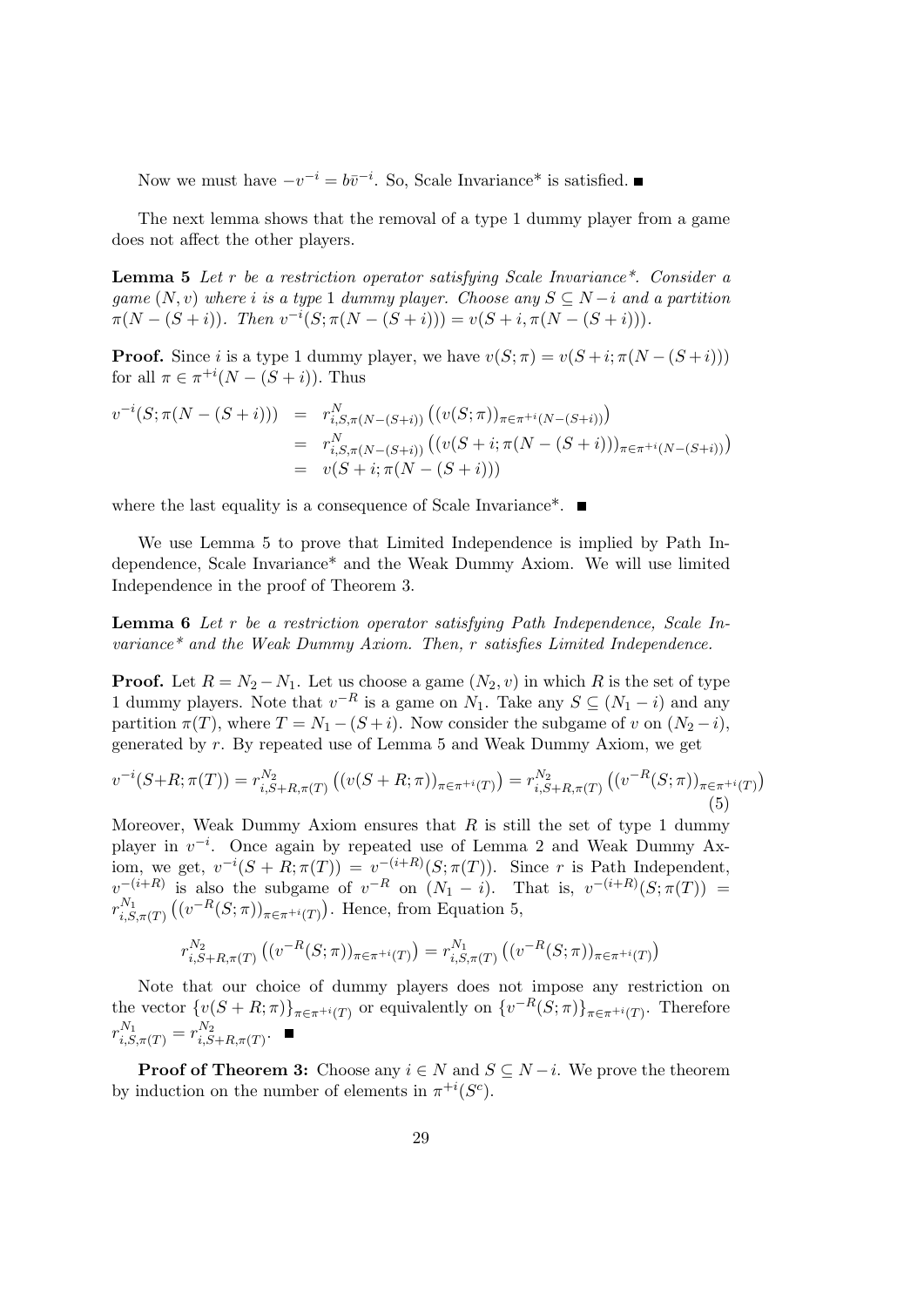Suppose  $|\pi^{+i}(S^c)| = 1$ . Then  $v^{-i}(S) = r_i(v(S; \{i\}))$ . By Scale Invariance,  $r_i(v(S;i)) = v(S;i)$ . Hence the induction hypothesis is satisfied.

Now, suppose  $|\pi^{+i}(S^c)| = 2$ . Let us first show that the induction hypothesis holds for partitions of the type  $(S; j)$ . From our specification,

$$
v^{-i}(N - ij; j) = r_i(v(N - ij; ji), v(N - ij; j, i))
$$

By Scale Invariance\*,

$$
r_i(v(N - ij;ji), v(N - ij; j, i)) = \theta_i^N v(N - ij; ji) + (1 - \theta_i^N)v(N - ij; j, i)
$$

We have already proved that  $v^{-ij}(S) = v^{-i}(S;j)$ . Hence,

$$
v^{-ij}(N - ij) = \theta_i^N v(N - ij; ji) + (1 - \theta_i^N)v(N - ij; j, i)
$$

By similar arguments,

$$
v^{-ji}(N - ij) = \theta_j^N v(N - ij; ji) + (1 - \theta_j^N)v(N - ij; j, i)
$$

However, Path Independence implies  $v^{-ij}(N - ij) = v^{-ji}(N - ij)$ . Therefore  $\theta_i^N =$  $\theta_j^N = \theta^N$  (say). Using the same argument on N, we get,

$$
r_i^{\mathbb{N}}(v(\mathbb{N}-ij;ji),v(\mathbb{N}-ij;j,i)) = \theta^{\mathbb{N}}v(\mathbb{N}-ij;ji) + (1-\theta^{\mathbb{N}})v(\mathbb{N}-ij;j,i)
$$

By Lemma 6,  $r_{i,\mathbb{N}-ij,\pi^t(\lbrace j \rbrace)}^{\mathbb{N}} = r_{i,N-ij,\pi^t(\lbrace j \rbrace)}^N$ , hence  $\theta^N = \theta^{\mathbb{N}}$ . Therefore the coefficient does not depend upon N and we will simply represent it by  $\theta$ .

We can use Lemma 2 to extend our analysis for all partitions with  $|\pi^{+i}(S^c)| = 2$ .

So, the theorem is true when  $\pi^{+i}(S^c)$  has no more than two elements. Suppose the theorem is true for all partitions when  $\pi^{+i}(S^c)$  has K or less elements for some K. We want to show that the theorem remains true when  $\pi^{+i}(S^c)$  has  $K+1$  elements.

Choose N such that  $|N| \geq K + 2$ . Choose  $i \in N$  and  $S \subset N - i$  such that  $\pi((S+i)^c) = \pi^t((S+i)^c)$  has exactly K elements. Hence,  $\pi^{+i}((S+i)^c)$  has  $K+1$ elements.

Our first aim is to calculate  $v^{-i}(S; \pi^t((S + i)^c))$ , with the help of the induction hypothesis.

From our specification,

$$
v^{-i}(S; \pi^t((S+i)^c)) = r_i\left(\{v(S; ik, \pi^t((S+i k)^c))\}_{k \notin (S+i)}, v(S; \pi^t(S^c))\right)
$$

Denoting  $v(S; ik, \pi^t((S + ik)^c)) = x_{ik}$  and  $v(S; \pi^t(S^c)) = x_0$ , we can rewrite the previous equation as

$$
v^{-i}(S; \pi^{t}((S+i)^{c})) = r_{i}(\{x_{ik}\}_{k \notin S+i}, x_{0})
$$

Similarly, for any  $m \neq i$ , we can write  $v^{-m}(S; \pi^t((S+m)^c))$  as

$$
v^{-m}(S; \pi^{t}((S+m)^{c})) = r_{m}(\lbrace x_{mk} \rbrace_{k \notin S+m}, x_{0})
$$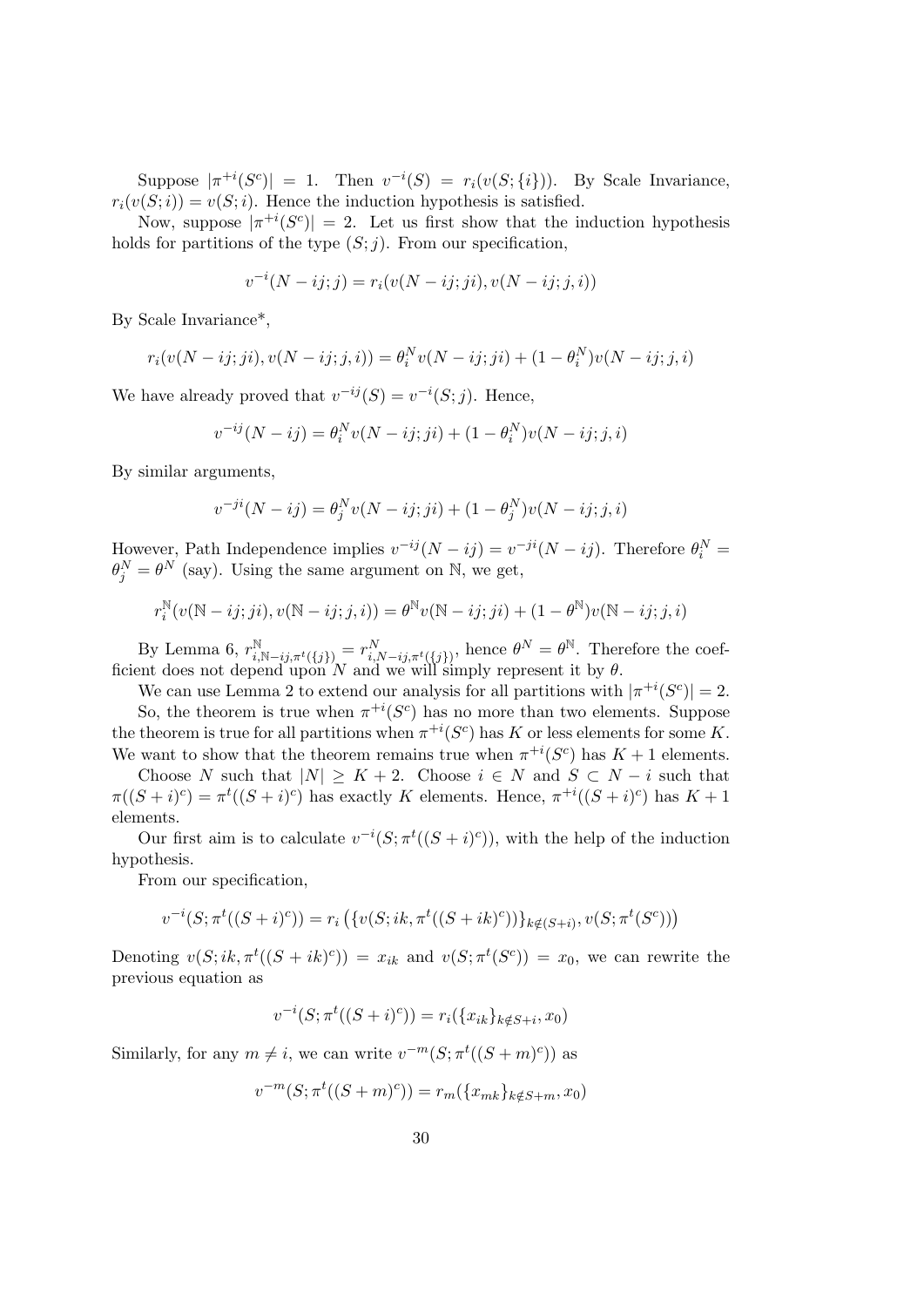where  $x_{mk} = v(S; mk, \pi^t((S+mk)^c))$ , and  $x_{im} = x_{mi}$ .

We can use the induction hypothesis to calculate  $v^{-im}(S; \pi^t((S + im)^c))$ . Indeed,

$$
v^{-im}(S; \pi^{t}((S + im)^{c}))
$$
  
=  $\theta \sum_{k \notin (S + im)} v^{-i}(S; mk, \pi^{t}((S + imk)^{c})) + (1 - K\theta)v^{-i}(S; \pi^{t}((S + i)^{c}))$   
=  $\theta \sum_{k \notin (S + im)} [\theta \sum_{\ell \notin (S + imk)} v(S; mk, i\ell, \pi^{t}((S + imk\ell)^{c})) + \theta v(S; mki, \pi^{t}((S + imk)^{c}))$   
+  $(1 - K\theta)v(S; mk, \pi^{t}((S + mk)^{c})) + (1 - K\theta)v^{-i}(S; \pi^{t}((S + i)^{c}))$  (6)

Similarly,

$$
v^{-mi}(S; \pi^{t}((S + im)^{c}))
$$
  
=  $\theta \sum_{k \notin (S + im)} [\theta \sum_{\ell \notin (S + imk)} v(S; ik, m\ell, \pi^{t}((S + imk\ell)^{c}) + \theta v(S; mki, \pi^{t}((S + imk)^{c}))$   
+  $(1 - K\theta)v(S; ik, \pi^{t}((S + ik)^{c}))]$   
+  $(1 - K\theta)v^{-m}(S; \pi^{t}((S + m)^{c}))$  (7)

From Path Independence,

$$
v^{-im}(S; \pi^{t}((S + im)^{c})) = v^{-mi}(S; \pi^{t}((S + i, m)^{c}))
$$
\n(8)

Also,

$$
\sum_{k \notin (S+im)} \sum_{\ell \notin (S+imk)} v(S; mk, i\ell, \pi^t((S+imk\ell)^c)) = \sum_{\ell \notin (S+im)} \sum_{k \notin (S+im\ell)} v(S; mk, i\ell, \pi^t((S+imk\ell)^c))
$$
  

$$
= \sum_{k \notin (S+im)} \sum_{\ell \notin (S+imk)} v(S; ik, ml, \pi^t((S+imk\ell)^c))
$$

Thus,

$$
\begin{aligned}\n&\left[v^{-i}(S; \pi^t((S+i)^c)) - v^{-m}(S; \pi^t((S+m)^c))\right] \\
&= \theta \sum_{k \notin (S+im)} \left[v(S; ik, \pi^t((S+ik)^c)) - v(S; mk, \pi^t((S+mk)^c))\right] \\
&= \theta \sum_{k \notin (S+im)} (x_{ik} - x_{mk})\n\end{aligned} \tag{9}
$$

By choosing  $x_{ik} = x_{mk} \equiv x_k$  for all  $k \notin (S + im)$ , we obtain

$$
r_i(\{x_{ik}\}_{k \notin (S+i)}, x_0) = r_m(\{x_{mk}\}_{k \notin (S+m)}, x_0) \equiv r(\{x_k\}_{k \notin (S+i)}, x_0)
$$
(10)

So, from (9),

$$
r(\{x_{ik}\}_{k\notin(S+i)}, x_0) = \theta \sum_{k\notin(S+im)} (x_{ik} - x_{mk}) + r(\{x_{mk}\}_{k\notin(S+m)}, x_0)
$$
(11)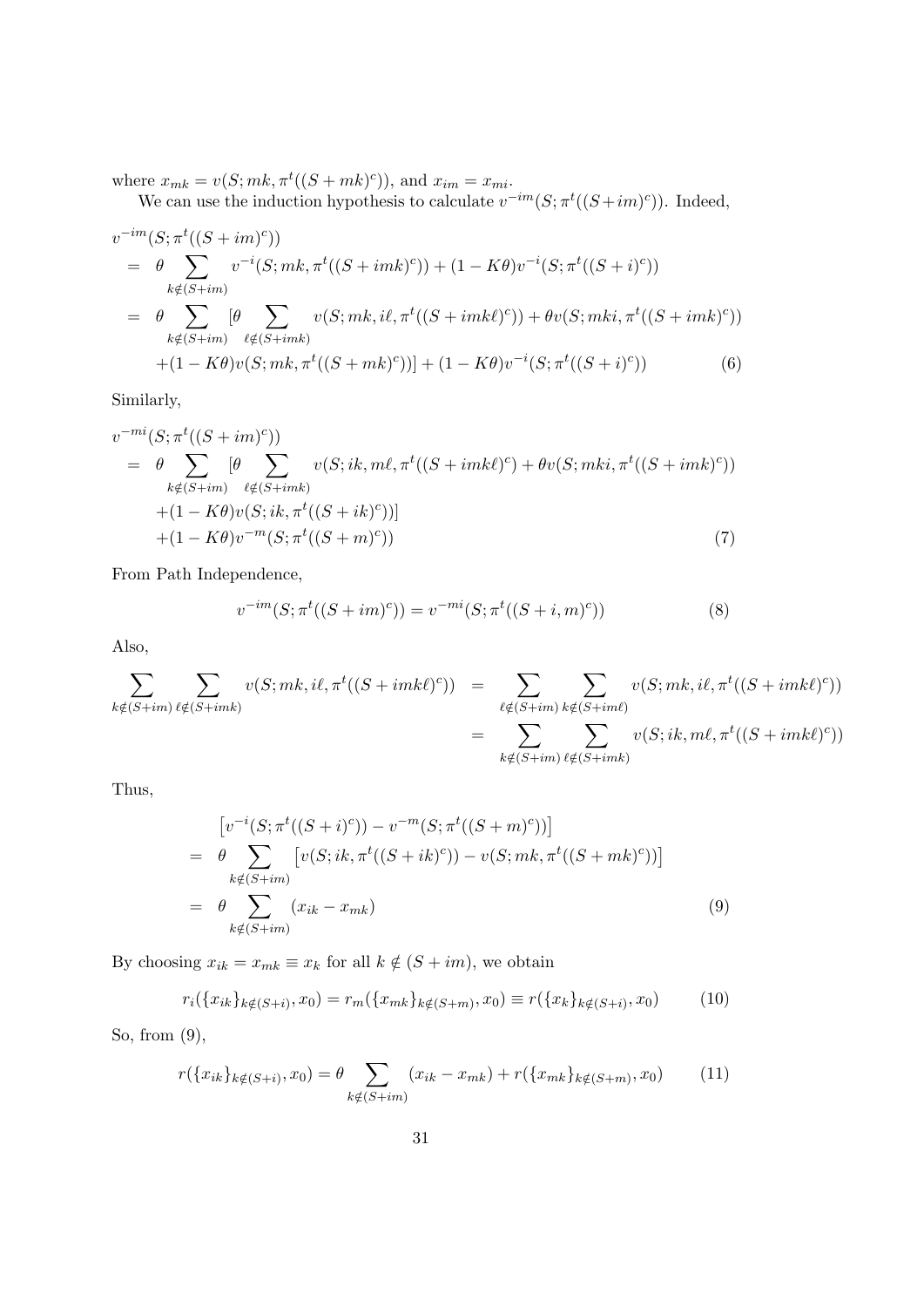Let  $p \notin (S + im)$  be a dummy player of type 1 in v. Then, p is also a dummy player in  $v^{-i}$ , and so

$$
v^{-i}(S; \pi^{t}((S+i)^{c})) = v^{-i}(S+p; \pi^{t}((S+ip)^{c}))
$$

From the induction hypothesis,

$$
v^{-i}(S+p; \pi^{t}((S+ip)^{c})) = \theta \sum_{k \notin (S+ip)} v(S+p; ki, \pi^{t}((S+ipk)^{c})) + (1 - K\theta)v(S+p; \pi^{t}((S+p)^{c}))
$$

Since p is a dummy player,  $v(S + p; ki, \pi^t((S + ikp)^c)) = v(S; ki, \pi^t((S + ik)^c))$ and  $v(S + p; \pi^t((S + p)^c)) = v(S; \pi^t(S^c))$ . Also,  $v(S; pi, \pi^t((S + p)^c)) = v(S; \pi^t(S^c))$ . So,

$$
v^{-i}(S; \pi^t((S+i)^c)) = v^{-i}(S+p; \pi^t((S+i,p)^c))
$$
  
=  $\theta \sum_{k \notin (S+ip)} v(S; ki, \pi^t((S+i k)^c)) + (1 - K\theta)v(S; \pi^t(S^c))$   
=  $\theta \sum_{k \notin (S+i)} v(S; ki, \pi^t((S+i k)^c)) + (1 - (K+1)\theta)v(S; \pi^t(S))$ 

That is,

$$
r(\{x_{ik}\}_{k\notin(S+i)}, x_0) = \theta \sum_{k\notin(S+i)} x_{ik} + (1 - (K+1)\theta)x_0
$$
\n(12)

Notice that this equality is proved under the assumption that  $x_{ip} = x_0$ , and so we do not as yet have a general expression for r.

Finally, from (11),

$$
r(\{x_{mk}\}_{k \notin (S+m)}, x_0) = \theta \sum_{k \notin (S+i)} x_{ik} + (1 - (K+1)\theta)x_0 - \theta \sum_{k \notin (S+im)} (x_{ik} - x_{mk})
$$
  

$$
= x_{mi} + \theta \sum_{k \notin (S+im)} x_{mk} + (1 - (K+1)\theta)x_0
$$
  

$$
= \theta \sum_{k \notin (S+m)} x_{mk} + (1 - (K+1)\theta)x_0
$$

Hence,

$$
v^{-i}(S; \pi^t((S+i)^c)) = \theta \sum_{k \notin (S+i)} v(S; ik, \pi^t((S+i, k)^c)) + (1 - (K+1)\theta)v(S; \pi^t(S))
$$

We can use Lemma 2 to extend our analysis for all partitions with  $|\pi^{+i}(S)| =$  $K + 1$ . This completes the induction step.

In order to complete the proof of the theorem, we have to demonstrate the implication of Non-negativity. Consider a game  $(N, v) \in V$  such that for all  $S \subseteq N$ ,

(i)  $v(S,\pi) = 0$  if there is some  $i \in S^c$  such that  $\{i\} \in \pi$ .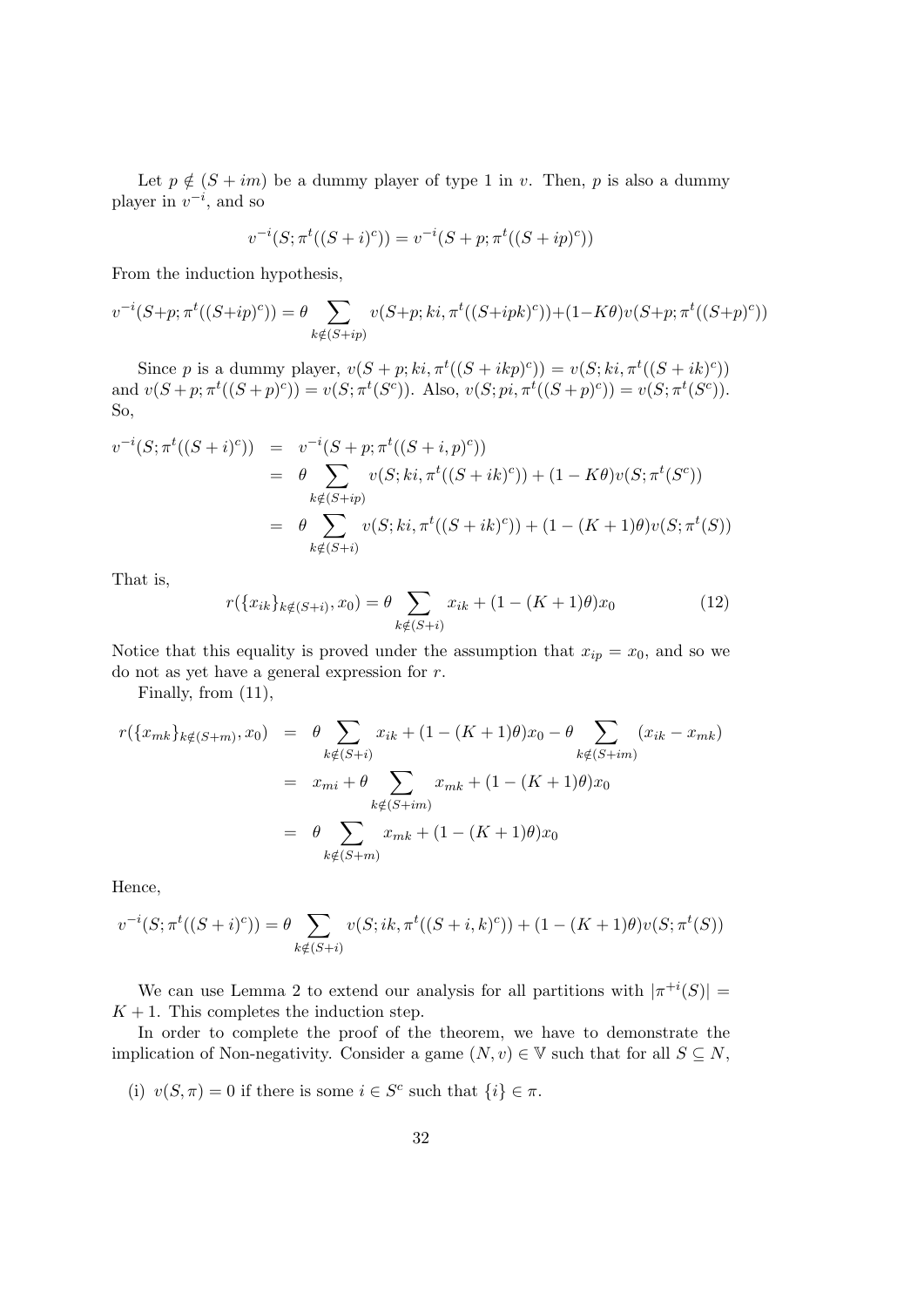(ii)  $v(S,\pi) > 0$  otherwise.

Now, suppose  $\theta < 0$ . Choose any  $S \subset N$  and any  $i \notin S$ . Then,

$$
v^{-i}(S, \pi((S \cup \{i\})^c)) = \theta \sum_{\pi \in \pi^{+i}((S \cup \{i\})^c)} v(S; \pi) < 0
$$

where the first inequality follows from the fact that  $v(S; \pi) = 0$  if  $\{i\} \in \pi$ .

But, this violates Non-negativity, and so  $\theta \geq 0$ .

This concludes the proof of Theorem 3.

#### Proof of Theorem 4:

Suppose the restriction operator satisfies Strong Dummy Axiom, Scale Invariance, Monotonicity and Path Independence. Then, for all  $i \in N$ , for all v,

$$
v^{-i}(S; \pi^t((S+i)^c)) = v(S; \pi^t((S+i)^c) \cup \{i\})
$$

That is, the Strong Dummy Axiom implies that  $\theta = 0$ . This can be checked as follows. Let  $N = \{1, 2, 3, 4\}$ . By Theorem 3,

$$
v^{-4}(\{1,2\},\{3\}) = \theta v(\{1,2\},\{3,4\}) + (1-\theta)v(\{1,2\},\{3\},\{4\})
$$
  

$$
v^{-4}(\{1\},\{2\},\{3\}) = \theta v(\{1\},\{2\},\{3,4\}) + \theta v(\{1\},\{2,4\},\{3\}) + (1-2\theta)v(\{1\},\{2\},\{3\},\{4\})
$$

Suppose 2 is a dummy player of type 2 in v. By the Strong Dummy Axiom, player 2 must be a type 2 dummy player in  $v^{-4}$ . Thus,  $v^{-4}(\{1,2\},\{3\}) = v^{-4}(\{1\},\{2\},\{3\}).$ This is only possible if  $\theta = 0$ , because the assumption of type 2 dummy player does not impose any restriction on  $v({1}, {2, 4}, {3})$ . Hence the result. It is easy to check that this restriction operator will satisfy all the axioms.  $\Box$ 

### Proof of Corollary 5:

Suppose r satisfies Path Independence, Scale Invariance\*, Non-negativity and the Weak Dummy Axiom. In view of Theorem 2 and its proof, it is sufficient to show that  $r$  satisfies Regularity.

Let  $w_S$  be the TU game associated with  $v_S^{Sh^r}$ . Thus,  $w_S(R) = (v_S^{Sh^r})^{-(S \setminus R)}(R)$ . By repeated use of Theorem 3,

$$
\begin{split}\n\left(v_{S}^{Sh^{r}}\right)^{-(S\setminus R)}(R) &= \sum_{\pi\in\Pi_{S\setminus R}} \alpha_{\pi} v_{S}^{Sh^{r}}(R;\pi) \\
&= \sum_{\pi\in\Pi_{S\setminus R}} \alpha_{\pi} \left[v(R\cup S^{c};\pi) - \sum_{k\in S^{c}} Sh_{k}^{r}\left(v^{-(S\setminus R)}\right)\right] \\
&= \sum_{\pi\in\Pi_{S\setminus R}} \alpha_{\pi} v(R\cup S^{c};\pi) - \left[\sum_{k\in S^{c}} Sh_{k}^{r}\left(v^{-(S\setminus R)}\right)\right] \left[\sum_{\pi\in\Pi_{(S\setminus R)}} \alpha_{\pi}\right] \\
&= v^{-(S\setminus R)}(R\cup S^{c}) - \sum_{k\in S^{c}} Sh_{k}^{r}\left(v^{-(S\setminus R)}\right)\n\end{split}
$$